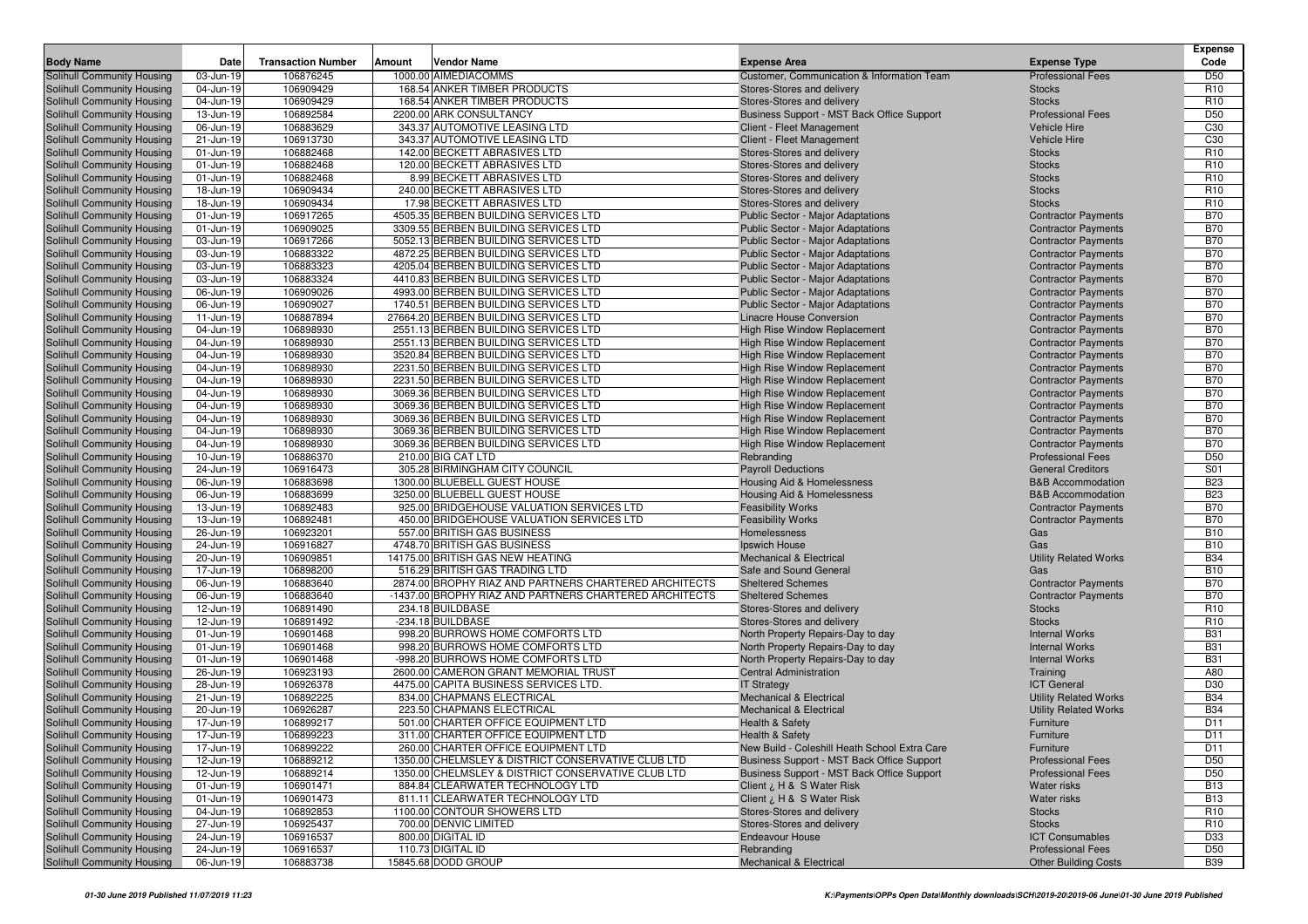|                                                          |                        |                           |        |                                        |                                                                            |                                                            | <b>Expense</b>           |
|----------------------------------------------------------|------------------------|---------------------------|--------|----------------------------------------|----------------------------------------------------------------------------|------------------------------------------------------------|--------------------------|
| <b>Body Name</b>                                         | Date                   | <b>Transaction Number</b> | Amount | Vendor Name                            | <b>Expense Area</b>                                                        | <b>Expense Type</b>                                        | Code                     |
| Solihull Community Housing                               | 06-Jun-19              | 106883740                 |        | 15845.68 DODD GROUP                    | <b>Mechanical &amp; Electrical</b>                                         | <b>Other Building Costs</b>                                | <b>B39</b>               |
| Solihull Community Housing                               | 01-Jun-19              | 106878207                 |        | 346.69 DODD GROUP                      | Kitchens                                                                   | <b>Contractor Payments</b>                                 | <b>B70</b>               |
| Solihull Community Housing                               | 07-Jun-19              | 106888086<br>106888122    |        | 218.98 DODD GROUP<br>211.38 DODD GROUP | <b>Mechanical &amp; Electrical</b>                                         | <b>Utility Related Works</b>                               | <b>B34</b><br><b>B34</b> |
| Solihull Community Housing<br>Solihull Community Housing | 07-Jun-19<br>07-Jun-19 | 106888267                 |        | 241.01 DODD GROUP                      | <b>Mechanical &amp; Electrical</b><br><b>Electrical Improvement Works</b>  | <b>Utility Related Works</b><br><b>Contractor Payments</b> | <b>B70</b>               |
| Solihull Community Housing                               | 07-Jun-19              | 106888276                 |        | 247.21 DODD GROUP                      | <b>Electrical Improvement Works</b>                                        | <b>Contractor Payments</b>                                 | <b>B70</b>               |
| Solihull Community Housing                               | 07-Jun-19              | 106888285                 |        | 228.04 DODD GROUP                      | <b>Electrical Improvement Works</b>                                        | <b>Contractor Payments</b>                                 | <b>B70</b>               |
| Solihull Community Housing                               | 18-Jun-19              | 106908197                 |        | 218.57 DODD GROUP                      | <b>Electrical Improvement Works</b>                                        | <b>Contractor Payments</b>                                 | <b>B70</b>               |
| Solihull Community Housing                               | 18-Jun-19              | 106908198                 |        | 353.63 DODD GROUP                      | <b>Electrical Improvement Works</b>                                        | <b>Contractor Payments</b>                                 | <b>B70</b>               |
| Solihull Community Housing                               | 18-Jun-19              | 106908199                 |        | 433.58 DODD GROUP                      | <b>Electrical Improvement Works</b>                                        | <b>Contractor Payments</b>                                 | <b>B70</b>               |
| Solihull Community Housing                               | 18-Jun-19              | 106908200                 |        | 440.16 DODD GROUP                      | <b>Electrical Improvement Works</b>                                        | <b>Contractor Payments</b>                                 | <b>B70</b>               |
| Solihull Community Housing                               | 18-Jun-19              | 106908201                 |        | 453.48 DODD GROUP                      | <b>Electrical Improvement Works</b>                                        | <b>Contractor Payments</b>                                 | <b>B70</b>               |
| Solihull Community Housing                               | 18-Jun-19              | 106908202                 |        | 447.39 DODD GROUP                      | <b>Electrical Improvement Works</b>                                        | <b>Contractor Payments</b>                                 | <b>B70</b>               |
| Solihull Community Housing                               | 18-Jun-19              | 106908204                 |        | 430.91 DODD GROUP                      | <b>Electrical Improvement Works</b>                                        | <b>Contractor Payments</b>                                 | <b>B70</b>               |
| Solihull Community Housing                               | 18-Jun-19              | 106908211                 |        | 241.23 DODD GROUP                      | <b>Electrical Improvement Works</b>                                        | <b>Contractor Payments</b>                                 | <b>B70</b>               |
| Solihull Community Housing                               | 18-Jun-19              | 106908212                 |        | 241.23 DODD GROUP                      | <b>Electrical Improvement Works</b>                                        | <b>Contractor Payments</b>                                 | <b>B70</b>               |
| Solihull Community Housing                               | 18-Jun-19              | 106908213                 |        | 338.28 DODD GROUP                      | <b>Electrical Improvement Works</b>                                        | <b>Contractor Payments</b>                                 | <b>B70</b>               |
| Solihull Community Housing                               | 18-Jun-19              | 106908214                 |        | 241.23 DODD GROUP                      | <b>Electrical Improvement Works</b>                                        | <b>Contractor Payments</b>                                 | <b>B70</b>               |
| Solihull Community Housing                               | 18-Jun-19              | 106908218                 |        | 241.23 DODD GROUP                      | <b>Electrical Improvement Works</b>                                        | <b>Contractor Payments</b>                                 | <b>B70</b>               |
| Solihull Community Housing                               | 18-Jun-19              | 106908222                 |        | 241.23 DODD GROUP                      | <b>Electrical Improvement Works</b>                                        | <b>Contractor Payments</b>                                 | <b>B70</b>               |
| Solihull Community Housing                               | 18-Jun-19              | 106908225                 |        | 241.23 DODD GROUP                      | <b>Electrical Improvement Works</b>                                        | <b>Contractor Payments</b>                                 | <b>B70</b>               |
| Solihull Community Housing                               | 18-Jun-19              | 106908233                 |        | 360.40 DODD GROUP                      | <b>Electrical Improvement Works</b>                                        | <b>Contractor Payments</b>                                 | <b>B70</b>               |
| Solihull Community Housing                               | 18-Jun-19              | 106908290                 |        | 208.82 DODD GROUP                      | <b>Mechanical &amp; Electrical</b>                                         | <b>Utility Related Works</b>                               | <b>B34</b>               |
| Solihull Community Housing                               | 18-Jun-19              | 106908463                 |        | 213.65 DODD GROUP<br>546.13 DODD GROUP | <b>Mechanical &amp; Electrical</b>                                         | <b>Other Building Costs</b>                                | <b>B39</b>               |
| <b>Solihull Community Housing</b>                        | 18-Jun-19<br>18-Jun-19 | 106908479<br>106908490    |        | 220.69 DODD GROUP                      | <b>Mechanical &amp; Electrical</b>                                         | <b>Other Building Costs</b><br>Voids                       | <b>B39</b><br><b>B38</b> |
| Solihull Community Housing<br>Solihull Community Housing | 18-Jun-19              | 106908500                 |        | 226.01 DODD GROUP                      | North Property Repairs-Voids<br>North Property Repairs-Voids               | Voids                                                      | <b>B38</b>               |
| Solihull Community Housing                               | 18-Jun-19              | 106908501                 |        | 256.17 DODD GROUP                      | North Property Repairs-Voids                                               | Voids                                                      | <b>B38</b>               |
| Solihull Community Housing                               | 18-Jun-19              | 106908502                 |        | 248.78 DODD GROUP                      | North Property Repairs-Voids                                               | Voids                                                      | <b>B38</b>               |
| Solihull Community Housing                               | 18-Jun-19              | 106908505                 |        | 265.47 DODD GROUP                      | North Property Repairs-Voids                                               | Voids                                                      | <b>B38</b>               |
| Solihull Community Housing                               | 18-Jun-19              | 106908511                 |        | 299.53 DODD GROUP                      | North Property Repairs-Voids                                               | Voids                                                      | <b>B38</b>               |
| Solihull Community Housing                               | 18-Jun-19              | 106908524                 |        | 224.76 DODD GROUP                      | North Property Repairs-Voids                                               | Voids                                                      | <b>B38</b>               |
| Solihull Community Housing                               | 18-Jun-19              | 106908529                 |        | 297.10 DODD GROUP                      | North Property Repairs-Voids                                               | Voids                                                      | <b>B38</b>               |
| Solihull Community Housing                               | 25-Jun-19              | 106922553                 |        | 241.23 DODD GROUP                      | <b>Electrical Improvement Works</b>                                        | <b>Contractor Payments</b>                                 | <b>B70</b>               |
| Solihull Community Housing                               | 25-Jun-19              | 106922558                 |        | 385.05 DODD GROUP                      | <b>Electrical Improvement Works</b>                                        | <b>Contractor Payments</b>                                 | <b>B70</b>               |
| Solihull Community Housing                               | 25-Jun-19              | 106922678                 |        | 226.38 DODD GROUP                      | <b>Mechanical &amp; Electrical</b>                                         | <b>Utility Related Works</b>                               | <b>B34</b>               |
| Solihull Community Housing                               | 25-Jun-19              | 106922761                 |        | 474.01 DODD GROUP                      | <b>Electrical Improvement Works</b>                                        | <b>Contractor Payments</b>                                 | <b>B70</b>               |
| Solihull Community Housing                               | 25-Jun-19              | 106922765                 |        | 390.43 DODD GROUP                      | <b>Electrical Improvement Works</b>                                        | <b>Contractor Payments</b>                                 | <b>B70</b>               |
| Solihull Community Housing                               | 25-Jun-19              | 106922766                 |        | 401.11 DODD GROUP                      | <b>Electrical Improvement Works</b>                                        | <b>Contractor Payments</b>                                 | <b>B70</b>               |
| Solihull Community Housing                               | 25-Jun-19              | 106922767                 |        | 391.38 DODD GROUP                      | <b>Electrical Improvement Works</b>                                        | <b>Contractor Payments</b>                                 | <b>B70</b>               |
| Solihull Community Housing                               | 25-Jun-19              | 106922769                 |        | 453.42 DODD GROUP                      | <b>Electrical Improvement Works</b>                                        | <b>Contractor Payments</b>                                 | <b>B70</b>               |
| Solihull Community Housing                               | 25-Jun-19              | 106922771<br>106922772    |        | 344.11 DODD GROUP<br>434.84 DODD GROUP | <b>Electrical Improvement Works</b>                                        | <b>Contractor Payments</b>                                 | <b>B70</b><br><b>B70</b> |
| Solihull Community Housing<br>Solihull Community Housing | 25-Jun-19<br>25-Jun-19 | 106922774                 |        | 404.75 DODD GROUP                      | <b>Electrical Improvement Works</b><br><b>Electrical Improvement Works</b> | <b>Contractor Payments</b><br><b>Contractor Payments</b>   | <b>B70</b>               |
| Solihull Community Housing                               | 25-Jun-19              | 106922776                 |        | 408.91 DODD GROUP                      | <b>Electrical Improvement Works</b>                                        | <b>Contractor Payments</b>                                 | <b>B70</b>               |
| Solihull Community Housing                               | 25-Jun-19              | 106922779                 |        | 492.32 DODD GROUP                      | <b>Electrical Improvement Works</b>                                        | <b>Contractor Payments</b>                                 | <b>B70</b>               |
| Solihull Community Housing                               | 25-Jun-19              | 106922781                 |        | 460.55 DODD GROUP                      | <b>Electrical Improvement Works</b>                                        | <b>Contractor Payments</b>                                 | <b>B70</b>               |
| Solihull Community Housing                               | 25-Jun-19              | 106922782                 |        | 458.17 DODD GROUP                      | <b>Electrical Improvement Works</b>                                        | <b>Contractor Payments</b>                                 | <b>B70</b>               |
| Solihull Community Housing                               | 25-Jun-19              | 106922784                 |        | 448.32 DODD GROUP                      | <b>Electrical Improvement Works</b>                                        | <b>Contractor Payments</b>                                 | <b>B70</b>               |
| <b>Solihull Community Housing</b>                        | 25-Jun-19              | 106922787                 |        | 378.38 DODD GROUP                      | <b>Electrical Improvement Works</b>                                        | <b>Contractor Payments</b>                                 | <b>B70</b>               |
| Solihull Community Housing                               | 25-Jun-19              | 106922788                 |        | 362.53 DODD GROUP                      | <b>Electrical Improvement Works</b>                                        | <b>Contractor Payments</b>                                 | <b>B70</b>               |
| Solihull Community Housing                               | 25-Jun-19              | 106922793                 |        | 231.76 DODD GROUP                      | <b>Electrical Improvement Works</b>                                        | <b>Contractor Payments</b>                                 | <b>B70</b>               |
| Solihull Community Housing                               | 25-Jun-19              | 106922795                 |        | 487.98 DODD GROUP                      | <b>Electrical Improvement Works</b>                                        | <b>Contractor Payments</b>                                 | <b>B70</b>               |
| Solihull Community Housing                               | 25-Jun-19              | 106922797                 |        | 495.19 DODD GROUP                      | <b>Electrical Improvement Works</b>                                        | <b>Contractor Payments</b>                                 | <b>B70</b>               |
| Solihull Community Housing                               | 25-Jun-19              | 106922799                 |        | 394.88 DODD GROUP                      | <b>Electrical Improvement Works</b>                                        | <b>Contractor Payments</b>                                 | <b>B70</b>               |
| Solihull Community Housing                               | 25-Jun-19              | 106922801                 |        | 256.78 DODD GROUP                      | <b>Electrical Improvement Works</b>                                        | <b>Contractor Payments</b>                                 | <b>B70</b>               |
| Solihull Community Housing                               | 25-Jun-19              | 106922806                 |        | 428.43 DODD GROUP                      | <b>Electrical Improvement Works</b>                                        | <b>Contractor Payments</b>                                 | <b>B70</b>               |
| Solihull Community Housing                               | 25-Jun-19              | 106922808                 |        | 446.73 DODD GROUP                      | <b>Electrical Improvement Works</b>                                        | <b>Contractor Payments</b>                                 | <b>B70</b>               |
| Solihull Community Housing                               | 25-Jun-19              | 106922823                 |        | 313.64 DODD GROUP                      | <b>Electrical Improvement Works</b>                                        | <b>Contractor Payments</b>                                 | <b>B70</b>               |
| Solihull Community Housing                               | 25-Jun-19              | 106922936                 |        | 269.88 DODD GROUP                      | North Property Repairs-Voids                                               | Voids                                                      | <b>B38</b>               |
| Solihull Community Housing                               | 11-Jun-19              | 106887376                 |        | 233.67 DODD GROUP                      | <b>Mechanical &amp; Electrical</b>                                         | <b>Utility Related Works</b>                               | <b>B34</b>               |
| Solihull Community Housing<br>Solihull Community Housing | 11-Jun-19              | 106887475                 |        | 233.67 DODD GROUP                      | Mechanical & Electrical                                                    | <b>Utility Related Works</b>                               | <b>B34</b>               |
|                                                          | 11-Jun-19              | 106887554                 |        | 233.67 DODD GROUP                      | <b>Mechanical &amp; Electrical</b>                                         | <b>Utility Related Works</b>                               | <b>B34</b>               |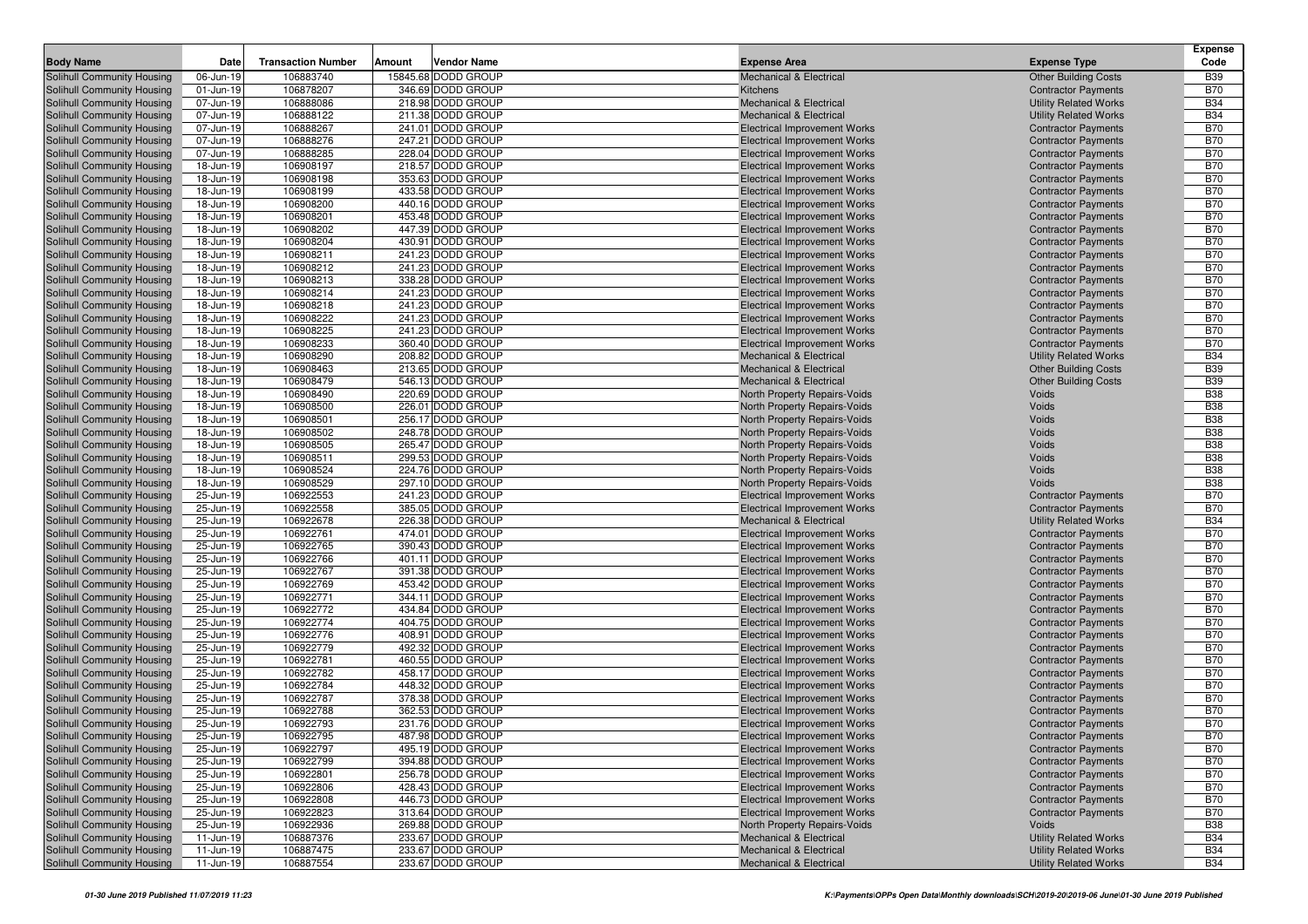| <b>Body Name</b>                                         | Date                   | <b>Transaction Number</b> | Amount | <b>Vendor Name</b>                            | <b>Expense Area</b>                                                    | <b>Expense Type</b>                            | <b>Expense</b><br>Code   |
|----------------------------------------------------------|------------------------|---------------------------|--------|-----------------------------------------------|------------------------------------------------------------------------|------------------------------------------------|--------------------------|
| Solihull Community Housing                               | 05-Jun-19              | 106882462                 |        | 181.15 DOORFIT PRODUCTS LTD                   | Stores-Stores and delivery                                             | <b>Stocks</b>                                  | R <sub>10</sub>          |
| Solihull Community Housing                               | 05-Jun-19              | 106882462                 |        | 239.90 DOORFIT PRODUCTS LTD                   | Stores-Stores and delivery                                             | <b>Stocks</b>                                  | R <sub>10</sub>          |
| Solihull Community Housing                               | 01-Jun-19              | 106890197                 |        | 239.90 DOORFIT PRODUCTS LTD                   | Stores-Stores and delivery                                             | <b>Stocks</b>                                  | R <sub>10</sub>          |
| Solihull Community Housing                               | 01-Jun-19              | 106890197                 |        | 48.50 DOORFIT PRODUCTS LTD                    | Stores-Stores and delivery                                             | <b>Stocks</b>                                  | R <sub>10</sub>          |
| Solihull Community Housing                               | 07-Jun-19              | 106892780                 |        | 57.40 DOORFIT PRODUCTS LTD                    | Stores-Stores and delivery                                             | <b>Stocks</b>                                  | R <sub>10</sub>          |
| Solihull Community Housing                               | 07-Jun-19              | 106892780                 |        | 90.00 DOORFIT PRODUCTS LTD                    | Stores-Stores and delivery                                             | <b>Stocks</b>                                  | R <sub>10</sub>          |
| Solihull Community Housing                               | 07-Jun-19              | 106892780                 |        | 239.90 DOORFIT PRODUCTS LTD                   | Stores-Stores and delivery                                             | <b>Stocks</b>                                  | R <sub>10</sub>          |
| Solihull Community Housing                               | 26-Jun-19              | 106923180                 |        | 391.00 DOORFIT PRODUCTS LTD                   | Stores-Stores and delivery                                             | <b>Stocks</b>                                  | R <sub>10</sub>          |
| Solihull Community Housing                               | 26-Jun-19              | 106923180                 |        | 25.00 DOORFIT PRODUCTS LTD                    | Stores-Stores and delivery                                             | <b>Stocks</b>                                  | R <sub>10</sub>          |
| Solihull Community Housing                               | 14-Jun-19              | 106923181                 |        | 522.20 DOORFIT PRODUCTS LTD                   | Stores-Stores and delivery                                             | <b>Stocks</b>                                  | R <sub>10</sub>          |
| Solihull Community Housing                               | 17-Jun-19              | 106909426                 |        | 314.00 DOORFIT PRODUCTS LTD                   | Stores-Stores and delivery                                             | <b>Stocks</b>                                  | R <sub>10</sub>          |
| Solihull Community Housing                               | 06-Jun-19              | 106883694                 |        | 1227.00 DORO CARE                             | Safe and Sound Operational                                             | <b>Equipment Rental/Lease</b>                  | D18                      |
| Solihull Community Housing                               | 06-Jun-19              | 106883696                 |        | 3060.00 DORO CARE                             | Safe and Sound Operational                                             | <b>Equipment Rental/Lease</b>                  | D <sub>18</sub>          |
| Solihull Community Housing                               | 26-Jun-19              | 106923192                 |        | 719.63 DR GAIL YOUNG                          | <b>Housing Aid &amp; Homelessness</b>                                  | <b>Tenant Medicals</b>                         | D63                      |
| Solihull Community Housing                               | 01-Jun-19              | 106917199                 |        | 310.98 DRAINTECH SERVICES (MIDLANDS) LTD      | North Property Repairs-Day to day                                      | <b>Other Works</b>                             | <b>B32</b>               |
| Solihull Community Housing                               | 01-Jun-19              | 106917205                 |        | 361.05 DRAINTECH SERVICES (MIDLANDS) LTD      | North Property Repairs-Day to day                                      | <b>Other Works</b>                             | <b>B32</b>               |
| Solihull Community Housing                               | 01-Jun-19              | 106917210                 |        | 1095.37 DRAINTECH SERVICES (MIDLANDS) LTD     | North Property Repairs-Day to day                                      | <b>Other Works</b>                             | <b>B32</b>               |
| Solihull Community Housing                               | 01-Jun-19              | 106917214                 |        | 754.92 DRAINTECH SERVICES (MIDLANDS) LTD      | North Property Repairs-Day to day                                      | <b>Other Works</b>                             | <b>B32</b>               |
| Solihull Community Housing                               | 19-Jun-19              | 106907686                 |        | 164.66 DULUX DECORATOR CENTRES                | Gas Warm Air/B'boiler/Storage Heater                                   | <b>Contractor Payments</b>                     | <b>B70</b>               |
| Solihull Community Housing                               | 19-Jun-19              | 106907686                 |        | 517.41 DULUX DECORATOR CENTRES                | Gas Warm Air/B'boiler/Storage Heater                                   | <b>Contractor Payments</b>                     | <b>B70</b>               |
| Solihull Community Housing                               | 01-Jun-19              | 106904196                 |        | 9.52 E J GILBERT & SONS                       | Stores-Stores and delivery                                             | <b>Stocks</b>                                  | R <sub>10</sub>          |
| Solihull Community Housing                               | 01-Jun-19              | 106904196                 |        | 127.68 E J GILBERT & SONS                     | Stores-Stores and delivery                                             | <b>Stocks</b>                                  | R <sub>10</sub>          |
| Solihull Community Housing                               | 01-Jun-19              | 106904196                 |        | 70.74 E J GILBERT & SONS                      | Stores-Stores and delivery                                             | <b>Stocks</b>                                  | R <sub>10</sub>          |
| Solihull Community Housing                               | 01-Jun-19              | 106904196                 |        | 3.33 E J GILBERT & SONS                       | Stores-Stores and delivery                                             | <b>Stocks</b>                                  | R <sub>10</sub>          |
| Solihull Community Housing                               | 03-Jun-19              | 106876203                 |        | 912.03 E.ON ENERGY                            | Saxon Court                                                            | Electricity                                    | <b>B11</b>               |
| Solihull Community Housing                               | 06-Jun-19              | 106883701                 |        | 893.55 EDEN BROWN RECRUITMENT LTD             | Housing Aid & Homelessness                                             | <b>Agency Staff</b>                            | A60                      |
| Solihull Community Housing                               | 06-Jun-19              | 106883703                 |        | 845.25 EDEN BROWN RECRUITMENT LTD             | Housing Aid & Homelessness                                             | <b>Agency Staff</b>                            | A60                      |
| Solihull Community Housing                               | 24-Jun-19              | 106915195                 |        | 367.74 EDSTROM OF SWEDEN LTD                  | Client - Fleet Management                                              | <b>Other Transport Costs</b>                   | C90                      |
| Solihull Community Housing                               | 17-Jun-19              | 106898926                 |        | 565.20 ELDERCARE                              | Safe and Sound Operational                                             | Other Supplier/Services Costs                  | D90                      |
| Solihull Community Housing                               | 17-Jun-19              | 106898925                 |        | 4086.42 ELDERCARE                             | Safe and Sound Operational                                             | Other Supplier/Services Costs                  | D90                      |
| Solihull Community Housing                               | 17-Jun-19              | 106898927                 |        | 3411.00 ELDERCARE                             | Safe and Sound Operational                                             | <b>Other Supplier/Services Costs</b>           | D90                      |
| Solihull Community Housing                               | 01-Jun-19              | 106883082                 |        | 44.66 ENVIROCALL LTD                          | Direct - Asbestos                                                      | <b>Internal Works</b>                          | <b>B31</b>               |
| Solihull Community Housing                               | 01-Jun-19              | 106883082                 |        | 34.00 ENVIROCALL LTD                          | North Property Repairs-Day to day                                      | <b>Internal Works</b>                          | <b>B31</b>               |
| Solihull Community Housing                               | 01-Jun-19              | 106883082                 |        | 68.00 ENVIROCALL LTD                          | North Property Repairs-Day to day                                      | <b>Internal Works</b>                          | <b>B31</b>               |
| Solihull Community Housing                               | 01-Jun-19              | 106883082                 |        | 255.00 ENVIROCALL LTD                         | North Property Repairs-Day to day                                      | <b>Internal Works</b>                          | <b>B31</b>               |
| Solihull Community Housing                               | 01-Jun-19              | 106883082                 |        | 187.00 ENVIROCALL LTD                         | North Property Repairs-Day to day                                      | <b>Internal Works</b>                          | <b>B31</b>               |
| Solihull Community Housing                               | 01-Jun-19<br>01-Jun-19 | 106883082<br>106883082    |        | 204.00 ENVIROCALL LTD<br>51.00 ENVIROCALL LTD | North Property Repairs-Day to day                                      | <b>Internal Works</b><br><b>Internal Works</b> | <b>B31</b><br><b>B31</b> |
| Solihull Community Housing<br>Solihull Community Housing | 01-Jun-19              | 106883082                 |        | 19.67 ENVIROCALL LTD                          | North Property Repairs-Day to day<br>North Property Repairs-Day to day | <b>Internal Works</b>                          | <b>B31</b>               |
| Solihull Community Housing                               | 01-Jun-19              | 106883082                 |        | 85.00 ENVIROCALL LTD                          | North Property Repairs-Day to day                                      | <b>Internal Works</b>                          | <b>B31</b>               |
| Solihull Community Housing                               | 01-Jun-19              | 106883082                 |        | 52.74 ENVIROCALL LTD                          | North Property Repairs-Day to day                                      | <b>Internal Works</b>                          | <b>B31</b>               |
| Solihull Community Housing                               | 01-Jun-19              | 106883082                 |        | 209.38 ENVIROCALL LTD                         | North Property Repairs-Day to day                                      | <b>Internal Works</b>                          | <b>B31</b>               |
| Solihull Community Housing                               | 01-Jun-19              | 106883082                 |        | 34.00 ENVIROCALL LTD                          | North Property Repairs-Day to day                                      | <b>Internal Works</b>                          | <b>B31</b>               |
| Solihull Community Housing                               | 01-Jun-19              | 106883082                 |        | 191.50 ENVIROCALL LTD                         | North Property Repairs-Day to day                                      | <b>Internal Works</b>                          | <b>B31</b>               |
| Solihull Community Housing                               | 01-Jun-19              | 106883082                 |        | 23.47 ENVIROCALL LTD                          | North Property Repairs-Day to day                                      | <b>Internal Works</b>                          | <b>B31</b>               |
| Solihull Community Housing                               | 01-Jun-19              | 106883082                 |        | 81.02 ENVIROCALL LTD                          | North Property Repairs-Day to day                                      | <b>Internal Works</b>                          | <b>B31</b>               |
| Solihull Community Housing                               | 01-Jun-19              | 106883082                 |        | 85.00 ENVIROCALL LTD                          | North Property Repairs-Day to day                                      | <b>Internal Works</b>                          | <b>B31</b>               |
| Solihull Community Housing                               | 01-Jun-19              | 106883082                 |        | 51.00 ENVIROCALL LTD                          | North Property Repairs-Day to day                                      | <b>Internal Works</b>                          | <b>B31</b>               |
| Solihull Community Housing                               | 01-Jun-19              | 106883082                 |        | 76.50 ENVIROCALL LTD                          | North Property Repairs-Day to day                                      | <b>Internal Works</b>                          | <b>B31</b>               |
| Solihull Community Housing                               | 01-Jun-19              | 106883082                 |        | 102.00 ENVIROCALL LTD                         | North Property Repairs-Day to day                                      | <b>Internal Works</b>                          | <b>B31</b>               |
| Solihull Community Housing                               | 01-Jun-19              | 106883082                 |        | 39.34 ENVIROCALL LTD                          | North Property Repairs-Day to day                                      | <b>Internal Works</b>                          | <b>B31</b>               |
| <b>Solihull Community Housing</b>                        | 01-Jun-19              | 106883082                 |        | 25.50 ENVIROCALL LTD                          | North Property Repairs-Day to day                                      | <b>Internal Works</b>                          | <b>B31</b>               |
| Solihull Community Housing                               | 01-Jun-19              | 106883082                 |        | 68.00 ENVIROCALL LTD                          | North Property Repairs-Day to day                                      | <b>Internal Works</b>                          | <b>B31</b>               |
| Solihull Community Housing                               | 01-Jun-19              | 106883082                 |        | 51.00 ENVIROCALL LTD                          | North Property Repairs-Day to day                                      | <b>Internal Works</b>                          | <b>B31</b>               |
| Solihull Community Housing                               | 01-Jun-19              | 106883082                 |        | 52.74 ENVIROCALL LTD                          | North Property Repairs-Day to day                                      | <b>Internal Works</b>                          | <b>B31</b>               |
| Solihull Community Housing                               | 01-Jun-19              | 106883082                 |        | 57.65 ENVIROCALL LTD                          | Gas Warm Air/B'boiler/Storage Heater                                   | <b>Contractor Payments</b>                     | <b>B70</b>               |
| Solihull Community Housing                               | 01-Jun-19              | 106883082                 |        | 23.65 ENVIROCALL LTD                          | Gas Warm Air/B'boiler/Storage Heater                                   | <b>Contractor Payments</b>                     | <b>B70</b>               |
| Solihull Community Housing                               | 17-Jun-19              | 106898936                 |        | 14958.12 ENVIRONMENTAL CONTRACTS LTD          | Stores-Stores and delivery                                             | <b>Waste Disposal</b>                          | E20                      |
| Solihull Community Housing                               | 05-Jun-19              | 106882351                 |        | 583.30 EUROPEAN METAL RECYCLING LTD           | Stores-Stores and delivery                                             | <b>Waste Disposal</b>                          | E20                      |
| Solihull Community Housing                               | 04-Jun-19              | 106878730                 |        | 400.00 FAMILY CARE TRUST (SOLIHULL)           | Anti Graffiti Team                                                     | Other Income                                   | 190                      |
| Solihull Community Housing                               | 01-Jun-19              | 106898928                 |        | 68.77 FAMILY CARE TRUST (SOLIHULL)            | North Property Repairs-Voids                                           | Voids                                          | <b>B38</b>               |
| Solihull Community Housing                               | 01-Jun-19              | 106898928                 |        | 132.25 FAMILY CARE TRUST (SOLIHULL)           | North Property Repairs-Voids                                           | Voids                                          | <b>B38</b>               |
| Solihull Community Housing                               | 01-Jun-19              | 106898928                 |        | 264.50 FAMILY CARE TRUST (SOLIHULL)           | North Property Repairs-Voids                                           | Voids                                          | <b>B38</b>               |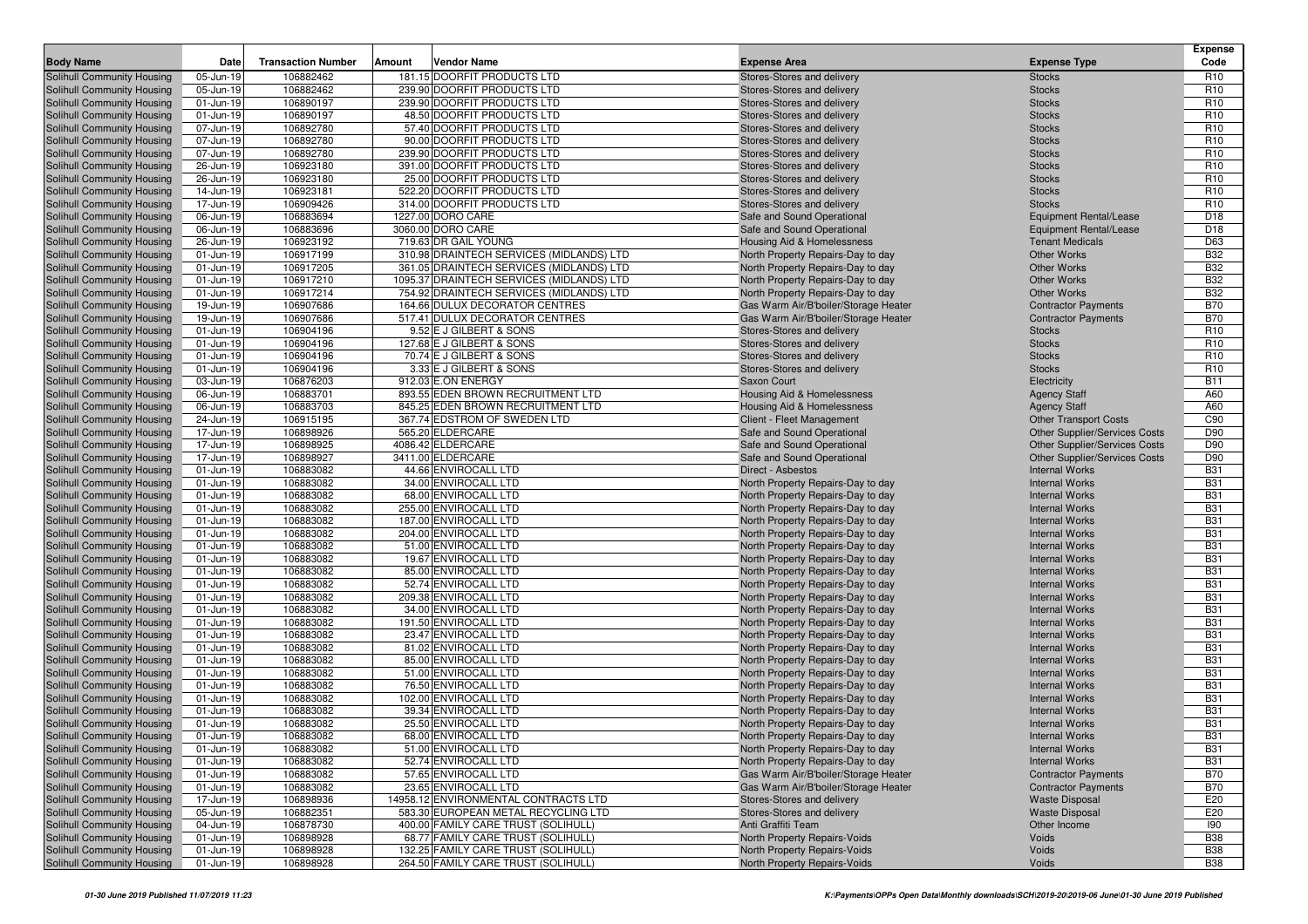| <b>Body Name</b>           | Date      | <b>Transaction Number</b> | Amount | <b>Vendor Name</b>                              | <b>Expense Area</b>                                | <b>Expense Type</b>                  | <b>Expense</b><br>Code |
|----------------------------|-----------|---------------------------|--------|-------------------------------------------------|----------------------------------------------------|--------------------------------------|------------------------|
| Solihull Community Housing | 01-Jun-19 | 106898928                 |        | 264.50 FAMILY CARE TRUST (SOLIHULL)             | North Property Repairs-Voids                       | Voids                                | <b>B38</b>             |
| Solihull Community Housing | 01-Jun-19 | 106898928                 |        | 68.77 FAMILY CARE TRUST (SOLIHULL)              | North Property Repairs-Voids                       | Voids                                | <b>B38</b>             |
| Solihull Community Housing | 01-Jun-19 | 106898928                 |        | 118.77 FAMILY CARE TRUST (SOLIHULL)             | North Property Repairs-Voids                       | Voids                                | <b>B38</b>             |
| Solihull Community Housing | 01-Jun-19 | 106898928                 |        | 132.25 FAMILY CARE TRUST (SOLIHULL)             | North Property Repairs-Voids                       | Voids                                | <b>B38</b>             |
| Solihull Community Housing | 01-Jun-19 | 106898928                 |        | 264.50 FAMILY CARE TRUST (SOLIHULL)             | North Property Repairs-Voids                       | Voids                                | <b>B38</b>             |
| Solihull Community Housing | 01-Jun-19 | 106898928                 |        | 68.77 FAMILY CARE TRUST (SOLIHULL)              | North Property Repairs-Voids                       | Voids                                | <b>B38</b>             |
| Solihull Community Housing | 01-Jun-19 | 106898928                 |        | 68.77 FAMILY CARE TRUST (SOLIHULL)              | North Property Repairs-Voids                       | Voids                                | <b>B38</b>             |
| Solihull Community Housing | 05-Jun-19 | 106882339                 |        | 270.00 FAMILY CARE TRUST (SOLIHULL)             | <b>Private Sector Leasing</b>                      | <b>Other Works</b>                   | <b>B32</b>             |
| Solihull Community Housing | 05-Jun-19 | 106882348                 |        | 295.00 FAMILY CARE TRUST (SOLIHULL)             | <b>Private Sector Leasing</b>                      | <b>Other Works</b>                   | <b>B32</b>             |
| Solihull Community Housing | 07-Jun-19 | 106884798                 |        | 499.12 FAST TRACK MANAGEMENT SERVICES LTD       | North Property Repairs-Day to day                  | <b>Agency Staff</b>                  | A60                    |
| Solihull Community Housing | 17-Jun-19 | 106898203                 |        | 499.12 FAST TRACK MANAGEMENT SERVICES LTD       | North Property Repairs-Day to day                  | <b>Agency Staff</b>                  | A60                    |
| Solihull Community Housing | 24-Jun-19 | 106914194                 |        | -256.00 GRANGE REMOVAL CO LTD                   | <b>Housing Aid &amp; Homelessness</b>              | <b>Other Supplier/Services Costs</b> | D90                    |
| Solihull Community Housing | 17-Jun-19 | 106899226                 |        | 1000.00 GRF FIRE ESCAPES UNLIMITED              | <b>Auckland Hall</b>                               | <b>Other Premises Costs</b>          | <b>B90</b>             |
| Solihull Community Housing | 01-Jun-19 | 106878343                 |        | 4598.00 HANDICARE ACCESSIBILITY LTD             | Private Sector - Disabled Facilities Grants        | <b>Contractor Payments</b>           | <b>B70</b>             |
| Solihull Community Housing | 01-Jun-19 | 106917261                 |        | 3943.00 HANDICARE ACCESSIBILITY LTD             | Public Sector - Major Adaptations                  | <b>Contractor Payments</b>           | <b>B70</b>             |
| Solihull Community Housing | 01-Jun-19 | 106878344                 |        | 5247.00 HANDICARE ACCESSIBILITY LTD             | <b>Private Sector - Disabled Facilities Grants</b> | <b>Contractor Payments</b>           | <b>B70</b>             |
| Solihull Community Housing | 01-Jun-19 | 106878345                 |        | 4106.00 HANDICARE ACCESSIBILITY LTD             | Private Sector - Disabled Facilities Grants        | <b>Contractor Payments</b>           | <b>B70</b>             |
| Solihull Community Housing | 01-Jun-19 | 106917262                 |        | 2312.00 HANDICARE ACCESSIBILITY LTD             | Public Sector - Major Adaptations                  | <b>Contractor Payments</b>           | <b>B70</b>             |
| Solihull Community Housing | 04-Jun-19 | 106917263                 |        | 2203.00 HANDICARE ACCESSIBILITY LTD             | Public Sector - Major Adaptations                  | <b>Contractor Payments</b>           | <b>B70</b>             |
| Solihull Community Housing | 05-Jun-19 | 106917264                 |        | 2750.00 HANDICARE ACCESSIBILITY LTD             | Private Sector - Disabled Facilities Grants        | <b>Contractor Payments</b>           | <b>B70</b>             |
| Solihull Community Housing | 17-Jun-19 | 106899218                 |        | 2713.55 HI-SPEC FACILITIES SERVICES PLC         | <b>Endeavour House</b>                             | Cleaning                             | <b>B50</b>             |
| Solihull Community Housing | 17-Jun-19 | 106899218                 |        | 1098.99 HI-SPEC FACILITIES SERVICES PLC         | <b>Endeavour House</b>                             | <b>Other Premises Costs</b>          | <b>B90</b>             |
| Solihull Community Housing | 17-Jun-19 | 106899218                 |        | 345.36 HI-SPEC FACILITIES SERVICES PLC          | <b>CCTV</b>                                        | Cleaning                             | <b>B50</b>             |
| Solihull Community Housing | 17-Jun-19 | 106899218                 |        | 186.68 HI-SPEC FACILITIES SERVICES PLC          | <b>Auckland Hall</b>                               | Cleaning                             | <b>B50</b>             |
| Solihull Community Housing | 17-Jun-19 | 106899218                 |        | 246.69 HI-SPEC FACILITIES SERVICES PLC          | <b>Crabtree Hall</b>                               | Cleaning                             | <b>B50</b>             |
| Solihull Community Housing | 17-Jun-19 | 106899218                 |        | 186.68 HI-SPEC FACILITIES SERVICES PLC          | Whar Hall Farm Community Hall                      | Cleaning                             | <b>B50</b>             |
| Solihull Community Housing | 17-Jun-19 | 106899218                 |        | 740.06 HI-SPEC FACILITIES SERVICES PLC          | <b>Frontline Offices</b>                           | Cleaning                             | <b>B50</b>             |
| Solihull Community Housing | 17-Jun-19 | 106899218                 |        | 1013.42 HI-SPEC FACILITIES SERVICES PLC         | Business Support - MST Back Office Support         | Cleaning                             | <b>B50</b>             |
| Solihull Community Housing | 03-Jun-19 | 106876250                 |        | 154924.00 HM REVENUE & CUSTOMS                  | <b>VAT</b>                                         | <b>Creditor: Government</b>          | S04                    |
| Solihull Community Housing | 24-Jun-19 | 106916781                 |        | 3013.00 HM REVENUE & CUSTOMS                    | <b>Central Administration</b>                      | <b>Other Employee Costs</b>          | A90                    |
| Solihull Community Housing | 21-Jun-19 | 106913612                 |        | 436.91 HM REVENUE & CUSTOMS                     | <b>Central Administration</b>                      | Pay: APT & C                         | A10                    |
| Solihull Community Housing | 13-Jun-19 | 106892524                 |        | 1095.00 HQN LTD                                 | <b>Central Administration</b>                      | <b>Emp'ee Professional Subs</b>      | A94                    |
| Solihull Community Housing | 13-Jun-19 | 106892588                 |        | 4554.00 HTF MEDIA LTD                           | <b>Central Administration</b>                      | <b>Conference Costs</b>              | D <sub>56</sub>        |
| Solihull Community Housing | 05-Jun-19 | 106883097                 |        | 370.88 JAMES ANDREWS RECRUITMENT SOLUTIONS LTD  | <b>Estate Mgmt Team</b>                            | <b>Agency Staff</b>                  | A60                    |
| Solihull Community Housing | 05-Jun-19 | 106883094                 |        | 596.10 JAMES ANDREWS RECRUITMENT SOLUTIONS LTD  | <b>Estate Mgmt Team</b>                            | <b>Agency Staff</b>                  | A60                    |
| Solihull Community Housing | 07-Jun-19 | 106884210                 |        | 605.71 JAMES ANDREWS RECRUITMENT SOLUTIONS LTD  | Housing Aid & Homelessness                         | <b>Agency Staff</b>                  | A60                    |
| Solihull Community Housing | 25-Jun-19 | 106917768                 |        | 810.01 JAMES ANDREWS RECRUITMENT SOLUTIONS LTD  | Housing Aid & Homelessness                         | <b>Agency Staff</b>                  | A60                    |
| Solihull Community Housing | 04-Jun-19 | 106878455                 |        | 735.19 JAMES ANDREWS RECRUITMENT SOLUTIONS LTD  | <b>Estate Mgmt Team</b>                            | <b>Agency Staff</b>                  | A60                    |
| Solihull Community Housing | 25-Jun-19 | 106917765                 |        | 812.00 JAMES ANDREWS RECRUITMENT SOLUTIONS LTD  | Housing Aid & Homelessness                         | <b>Agency Staff</b>                  | A60                    |
| Solihull Community Housing | 10-Jun-19 | 106886312                 |        | 532.13 JAMES ANDREWS RECRUITMENT SOLUTIONS LTD  | Housing Aid & Homelessness                         | <b>Agency Staff</b>                  | A60                    |
| Solihull Community Housing | 10-Jun-19 | 106886314                 |        | 840.00 JAMES ANDREWS RECRUITMENT SOLUTIONS LTD  | Housing Aid & Homelessness                         | <b>Agency Staff</b>                  | A60                    |
| Solihull Community Housing | 05-Jun-19 | 106883091                 |        | 645.00 JAMES ANDREWS RECRUITMENT SOLUTIONS LTD  | <b>Estate Mgmt Team</b>                            | <b>Agency Staff</b>                  | A60                    |
| Solihull Community Housing | 24-Jun-19 | 106916854                 |        | 707.00 JAMES ANDREWS RECRUITMENT SOLUTIONS LTD  | Housing Aid & Homelessness                         | <b>Agency Staff</b>                  | A60                    |
| Solihull Community Housing | 12-Jun-19 | 106891383                 |        | 795.50 JAMES ANDREWS RECRUITMENT SOLUTIONS LTD  | <b>Estate Mgmt Team</b>                            | <b>Agency Staff</b>                  | A60                    |
| Solihull Community Housing | 24-Jun-19 | 106916856                 |        | 777.18 JAMES ANDREWS RECRUITMENT SOLUTIONS LTD  | Housing Aid & Homelessness                         | <b>Agency Staff</b>                  | A60                    |
| Solihull Community Housing | 19-Jun-19 | 106907692                 |        | 795.50 JAMES ANDREWS RECRUITMENT SOLUTIONS LTD  | <b>Estate Mgmt Team</b>                            | <b>Agency Staff</b>                  | A60                    |
| Solihull Community Housing | 26-Jun-19 | 106923233                 |        | 674.03 JAMES ANDREWS RECRUITMENT SOLUTIONS LTD  | Housing Aid & Homelessness                         | <b>Agency Staff</b>                  | A60                    |
| Solihull Community Housing | 26-Jun-19 | 106923232                 |        | 1008.00 JAMES ANDREWS RECRUITMENT SOLUTIONS LTD | Housing Aid & Homelessness                         | <b>Agency Staff</b>                  | A60                    |
| Solihull Community Housing | 26-Jun-19 | 106921225                 |        | 795.50 JAMES ANDREWS RECRUITMENT SOLUTIONS LTD  | <b>Estate Mgmt Team</b>                            | <b>Agency Staff</b>                  | A60                    |
| Solihull Community Housing | 01-Jun-19 | 106892785                 |        | 776.19 JEWSON LTD                               | Stores-Stores and delivery                         | <b>Stocks</b>                        | R <sub>10</sub>        |
| Solihull Community Housing | 01-Jun-19 | 106892787                 |        | 16.40 JEWSON LTD                                | Stores-Stores and delivery                         | <b>Stocks</b>                        | R <sub>10</sub>        |
| Solihull Community Housing | 01-Jun-19 | 106892787                 |        | 3.60 JEWSON LTD                                 | Stores-Stores and delivery                         | <b>Stocks</b>                        | R <sub>10</sub>        |
| Solihull Community Housing | 01-Jun-19 | 106892787                 |        | 19.50 JEWSON LTD                                | Stores-Stores and delivery                         | <b>Stocks</b>                        | R <sub>10</sub>        |
| Solihull Community Housing | 01-Jun-19 | 106892787                 |        | 31.20 JEWSON LTD                                | Stores-Stores and delivery                         | <b>Stocks</b>                        | R <sub>10</sub>        |
| Solihull Community Housing | 01-Jun-19 | 106892787                 |        | 53.15 JEWSON LTD                                | Stores-Stores and delivery                         | <b>Stocks</b>                        | R <sub>10</sub>        |
| Solihull Community Housing | 01-Jun-19 | 106892787                 |        | 6.00 JEWSON LTD                                 | Stores-Stores and delivery                         | <b>Stocks</b>                        | R <sub>10</sub>        |
| Solihull Community Housing | 01-Jun-19 | 106892787                 |        | 4.10 JEWSON LTD                                 | Stores-Stores and delivery                         | <b>Stocks</b>                        | R <sub>10</sub>        |
| Solihull Community Housing | 01-Jun-19 | 106892787                 |        | 63.90 JEWSON LTD                                | Stores-Stores and delivery                         | <b>Stocks</b>                        | R <sub>10</sub>        |
| Solihull Community Housing | 01-Jun-19 | 106892787                 |        | 5.34 JEWSON LTD                                 | Stores-Stores and delivery                         | <b>Stocks</b>                        | R <sub>10</sub>        |
| Solihull Community Housing | 01-Jun-19 | 106892787                 |        | 6.95 JEWSON LTD                                 | Stores-Stores and delivery                         | <b>Stocks</b>                        | R <sub>10</sub>        |
| Solihull Community Housing | 01-Jun-19 | 106892787                 |        | 20.70 JEWSON LTD                                | Stores-Stores and delivery                         | <b>Stocks</b>                        | R <sub>10</sub>        |
| Solihull Community Housing | 01-Jun-19 | 106892787                 |        | 600.00 JEWSON LTD                               | Stores-Stores and delivery                         | <b>Stocks</b>                        | R <sub>10</sub>        |
| Solihull Community Housing | 01-Jun-19 | 106892787                 |        | 11.20 JEWSON LTD                                | Stores-Stores and delivery                         | <b>Stocks</b>                        | R <sub>10</sub>        |
|                            |           |                           |        |                                                 |                                                    |                                      |                        |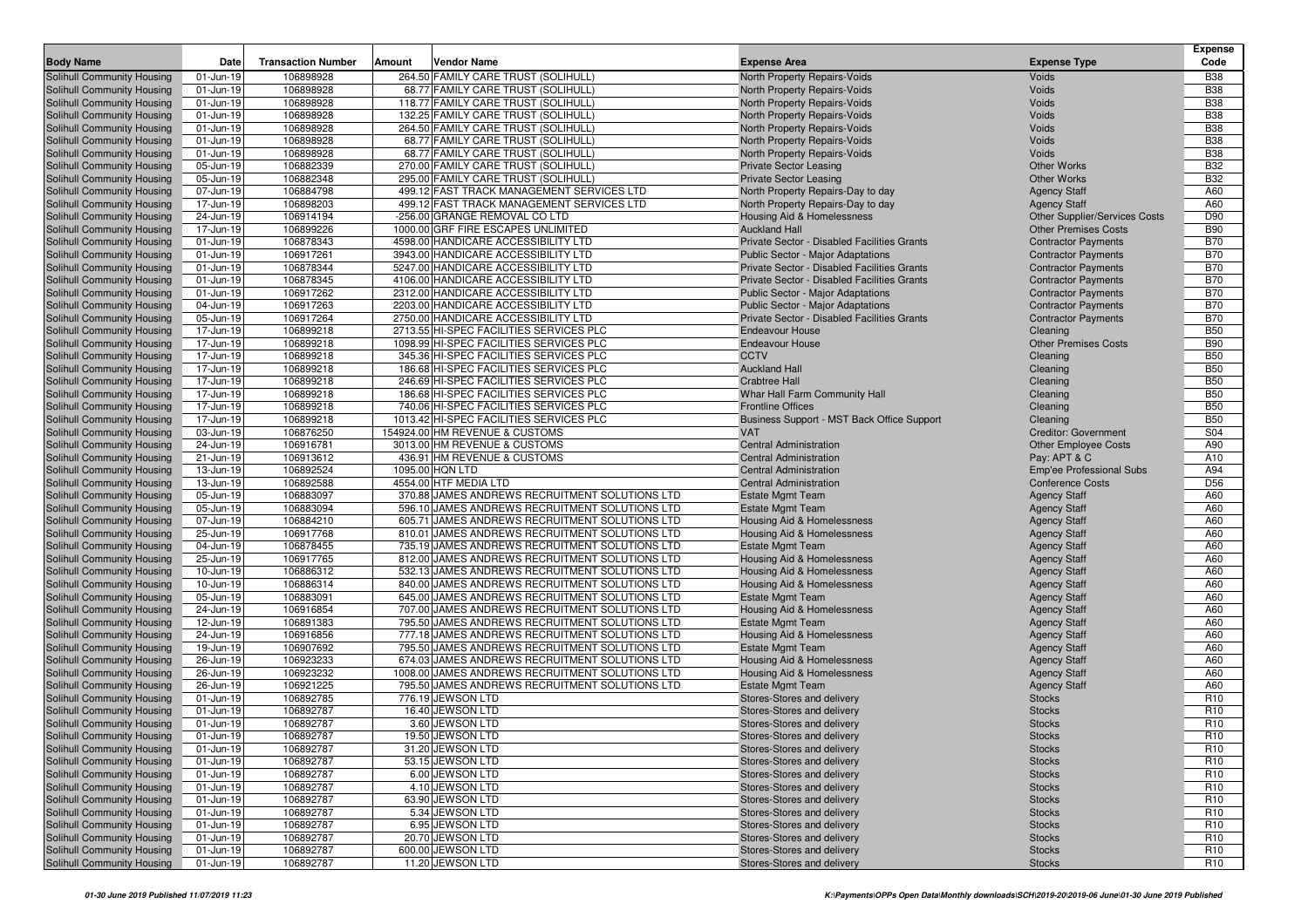| <b>Body Name</b>                                         | Date                   | <b>Transaction Number</b> | Amount | <b>Vendor Name</b>                     | <b>Expense Area</b>                                      | <b>Expense Type</b>            | <b>Expense</b><br>Code             |
|----------------------------------------------------------|------------------------|---------------------------|--------|----------------------------------------|----------------------------------------------------------|--------------------------------|------------------------------------|
| Solihull Community Housing                               | 01-Jun-19              | 106892787                 |        | 6.90 JEWSON LTD                        | Stores-Stores and delivery                               | <b>Stocks</b>                  | R <sub>10</sub>                    |
| Solihull Community Housing                               | 01-Jun-19              | 106892787                 |        | 129.35 JEWSON LTD                      | Stores-Stores and delivery                               | <b>Stocks</b>                  | R <sub>10</sub>                    |
| Solihull Community Housing                               | 01-Jun-19              | 106892787                 |        | 128.50 JEWSON LTD                      | Stores-Stores and delivery                               | <b>Stocks</b>                  | R <sub>10</sub>                    |
| Solihull Community Housing                               | 01-Jun-19              | 106892787                 |        | 106.50 JEWSON LTD                      | Stores-Stores and delivery                               | <b>Stocks</b>                  | R <sub>10</sub>                    |
| Solihull Community Housing                               | 01-Jun-19              | 106892787                 |        | 22.10 JEWSON LTD                       | Stores-Stores and delivery                               | <b>Stocks</b>                  | R <sub>10</sub>                    |
| Solihull Community Housing                               | 01-Jun-19              | 106892787                 |        | 88.44 JEWSON LTD                       | Stores-Stores and delivery                               | <b>Stocks</b>                  | R <sub>10</sub>                    |
| Solihull Community Housing                               | 01-Jun-19              | 106892787                 |        | 8.00 JEWSON LTD                        | Stores-Stores and delivery                               | <b>Stocks</b>                  | R <sub>10</sub>                    |
| Solihull Community Housing                               | 01-Jun-19              | 106892787                 |        | 27.95 JEWSON LTD                       | Stores-Stores and delivery                               | <b>Stocks</b>                  | R <sub>10</sub>                    |
| Solihull Community Housing                               | 01-Jun-19              | 106892787                 |        | 30.00 JEWSON LTD                       | Stores-Stores and delivery                               | <b>Stocks</b>                  | R <sub>10</sub>                    |
| <b>Solihull Community Housing</b>                        | 01-Jun-19              | 106904199                 |        | 597.93 JEWSON LTD                      | Stores-Stores and delivery                               | <b>Stocks</b>                  | R <sub>10</sub>                    |
| Solihull Community Housing                               | 01-Jun-19              | 106904200                 |        | 604.35 JEWSON LTD                      | Stores-Stores and delivery                               | <b>Stocks</b>                  | R <sub>10</sub>                    |
| Solihull Community Housing                               | 01-Jun-19              | 106892789                 |        | 10.10 JEWSON LTD                       | Stores-Stores and delivery                               | <b>Stocks</b>                  | R <sub>10</sub>                    |
| Solihull Community Housing                               | 01-Jun-19              | 106892789                 |        | 5.20 JEWSON LTD                        | Stores-Stores and delivery                               | <b>Stocks</b>                  | R <sub>10</sub>                    |
| Solihull Community Housing                               | 01-Jun-19              | 106892789                 |        | 2.10 JEWSON LTD                        | Stores-Stores and delivery                               | <b>Stocks</b>                  | R <sub>10</sub>                    |
| Solihull Community Housing                               | 01-Jun-19              | 106892789                 |        | 32.40 JEWSON LTD                       | Stores-Stores and delivery                               | <b>Stocks</b>                  | R <sub>10</sub>                    |
| Solihull Community Housing                               | 01-Jun-19              | 106892789                 |        | 109.20 JEWSON LTD                      | Stores-Stores and delivery                               | <b>Stocks</b>                  | R <sub>10</sub>                    |
| Solihull Community Housing                               | 01-Jun-19              | 106892789                 |        | 7.70 JEWSON LTD                        | Stores-Stores and delivery                               | <b>Stocks</b>                  | R <sub>10</sub>                    |
| Solihull Community Housing                               | 01-Jun-19              | 106892789                 |        | 6.12 JEWSON LTD                        | Stores-Stores and delivery                               | <b>Stocks</b>                  | R <sub>10</sub>                    |
| Solihull Community Housing                               | 01-Jun-19              | 106892789                 |        | 45.60 JEWSON LTD                       | Stores-Stores and delivery                               | <b>Stocks</b>                  | R <sub>10</sub>                    |
| Solihull Community Housing                               | 01-Jun-19              | 106892789                 |        | 51.10 JEWSON LTD                       | Stores-Stores and delivery                               | <b>Stocks</b>                  | R <sub>10</sub>                    |
| Solihull Community Housing                               | 01-Jun-19              | 106892789                 |        | 19.00 JEWSON LTD                       | Stores-Stores and delivery                               | <b>Stocks</b>                  | R <sub>10</sub>                    |
| Solihull Community Housing                               | 01-Jun-19              | 106892789                 |        | 13.35 JEWSON LTD                       | Stores-Stores and delivery                               | <b>Stocks</b>                  | R <sub>10</sub>                    |
| Solihull Community Housing                               | 01-Jun-19              | 106892789                 |        | 5.90 JEWSON LTD                        | Stores-Stores and delivery                               | <b>Stocks</b>                  | R <sub>10</sub>                    |
| Solihull Community Housing                               | 01-Jun-19              | 106892789                 |        | 229.16 JEWSON LTD                      | Stores-Stores and delivery                               | <b>Stocks</b>                  | R <sub>10</sub>                    |
| Solihull Community Housing                               | 01-Jun-19              | 106892789                 |        | 28.60 JEWSON LTD                       | Stores-Stores and delivery                               | <b>Stocks</b>                  | R <sub>10</sub>                    |
| Solihull Community Housing                               | 01-Jun-19              | 106892789                 |        | 255.42 JEWSON LTD                      | Stores-Stores and delivery<br>Stores-Stores and delivery | <b>Stocks</b>                  | R <sub>10</sub>                    |
| Solihull Community Housing                               | 01-Jun-19              | 106892789<br>106892789    |        | 123.06 JEWSON LTD<br>222.40 JEWSON LTD | Stores-Stores and delivery                               | <b>Stocks</b>                  | R <sub>10</sub><br>R <sub>10</sub> |
| Solihull Community Housing<br>Solihull Community Housing | 01-Jun-19<br>01-Jun-19 | 106892789                 |        | 187.60 JEWSON LTD                      | Stores-Stores and delivery                               | <b>Stocks</b><br><b>Stocks</b> | R <sub>10</sub>                    |
| Solihull Community Housing                               | 01-Jun-19              | 106892789                 |        | 32.28 JEWSON LTD                       | Stores-Stores and delivery                               | <b>Stocks</b>                  | R <sub>10</sub>                    |
| Solihull Community Housing                               | 01-Jun-19              | 106892789                 |        | 169.30 JEWSON LTD                      | Stores-Stores and delivery                               | <b>Stocks</b>                  | R <sub>10</sub>                    |
| Solihull Community Housing                               | 01-Jun-19              | 106892789                 |        | 193.90 JEWSON LTD                      | Stores-Stores and delivery                               | <b>Stocks</b>                  | R <sub>10</sub>                    |
| Solihull Community Housing                               | 01-Jun-19              | 106892789                 |        | 35.10 JEWSON LTD                       | Stores-Stores and delivery                               | <b>Stocks</b>                  | R <sub>10</sub>                    |
| Solihull Community Housing                               | 01-Jun-19              | 106892789                 |        | 38.10 JEWSON LTD                       | Stores-Stores and delivery                               | <b>Stocks</b>                  | R <sub>10</sub>                    |
| <b>Solihull Community Housing</b>                        | 01-Jun-19              | 106892789                 |        | 15.30 JEWSON LTD                       | Stores-Stores and delivery                               | <b>Stocks</b>                  | R <sub>10</sub>                    |
| Solihull Community Housing                               | 01-Jun-19              | 106892789                 |        | 31.20 JEWSON LTD                       | Stores-Stores and delivery                               | <b>Stocks</b>                  | R <sub>10</sub>                    |
| Solihull Community Housing                               | 01-Jun-19              | 106892789                 |        | 84.30 JEWSON LTD                       | Stores-Stores and delivery                               | <b>Stocks</b>                  | R <sub>10</sub>                    |
| Solihull Community Housing                               | $01 - Jun-19$          | 106892789                 |        | 21.55 JEWSON LTD                       | Stores-Stores and delivery                               | <b>Stocks</b>                  | R <sub>10</sub>                    |
| <b>Solihull Community Housing</b>                        | 01-Jun-19              | 106892789                 |        | 60.00 JEWSON LTD                       | Stores-Stores and delivery                               | <b>Stocks</b>                  | R <sub>10</sub>                    |
| Solihull Community Housing                               | 01-Jun-19              | 106892789                 |        | 81.20 JEWSON LTD                       | Stores-Stores and delivery                               | <b>Stocks</b>                  | R <sub>10</sub>                    |
| Solihull Community Housing                               | 01-Jun-19              | 106892789                 |        | 15.00 JEWSON LTD                       | Stores-Stores and delivery                               | <b>Stocks</b>                  | R <sub>10</sub>                    |
| Solihull Community Housing                               | 01-Jun-19              | 106892790                 |        | 329.50 JEWSON LTD                      | Stores-Stores and delivery                               | <b>Stocks</b>                  | R <sub>10</sub>                    |
| Solihull Community Housing                               | 01-Jun-19              | 106892790                 |        | 494.30 JEWSON LTD                      | Stores-Stores and delivery                               | <b>Stocks</b>                  | R <sub>10</sub>                    |
| Solihull Community Housing                               | 01-Jun-19              | 106907778                 |        | 453.28 JEWSON LTD                      | Stores-Stores and delivery                               | <b>Stocks</b>                  | R <sub>10</sub>                    |
| Solihull Community Housing                               | 01-Jun-19              | 106892795                 |        | 8.70 JEWSON LTD                        | Stores-Stores and delivery                               | <b>Stocks</b>                  | R <sub>10</sub>                    |
| Solihull Community Housing                               | 01-Jun-19              | 106892795                 |        | 5.20 JEWSON LTD                        | Stores-Stores and delivery                               | <b>Stocks</b>                  | R <sub>10</sub>                    |
| Solihull Community Housing                               | 01-Jun-19              | 106892795                 |        | 92.76 JEWSON LTD                       | Stores-Stores and delivery                               | <b>Stocks</b>                  | R <sub>10</sub>                    |
| Solihull Community Housing                               | 01-Jun-19              | 106892795                 |        | 26.60 JEWSON LTD                       | Stores-Stores and delivery                               | <b>Stocks</b>                  | R <sub>10</sub>                    |
| Solihull Community Housing                               | 01-Jun-19              | 106892795                 |        | 635.70 JEWSON LTD                      | Stores-Stores and delivery                               | <b>Stocks</b>                  | R <sub>10</sub>                    |
| Solihull Community Housing                               | 01-Jun-19              | 106892795                 |        | 1.60 JEWSON LTD                        | Stores-Stores and delivery                               | <b>Stocks</b>                  | R <sub>10</sub>                    |
| Solihull Community Housing                               | 01-Jun-19              | 106892795                 |        | 32.40 JEWSON LTD                       | Stores-Stores and delivery                               | <b>Stocks</b>                  | R <sub>10</sub>                    |
| Solihull Community Housing                               | 01-Jun-19              | 106892795                 |        | 8.00 JEWSON LTD                        | Stores-Stores and delivery                               | <b>Stocks</b>                  | R <sub>10</sub>                    |
| Solihull Community Housing                               | 01-Jun-19              | 106892795                 |        | 26.20 JEWSON LTD                       | Stores-Stores and delivery                               | <b>Stocks</b>                  | R <sub>10</sub>                    |
| Solihull Community Housing                               | 01-Jun-19              | 106892795                 |        | 179.30 JEWSON LTD                      | Stores-Stores and delivery                               | <b>Stocks</b>                  | R <sub>10</sub>                    |
| Solihull Community Housing                               | 01-Jun-19              | 106892795                 |        | 138.60 JEWSON LTD                      | Stores-Stores and delivery                               | <b>Stocks</b>                  | R <sub>10</sub>                    |
| Solihull Community Housing                               | 01-Jun-19              | 106892795                 |        | 135.70 JEWSON LTD                      | Stores-Stores and delivery                               | <b>Stocks</b>                  | R <sub>10</sub>                    |
| Solihull Community Housing                               | 01-Jun-19              | 106892795                 |        | 133.56 JEWSON LTD                      | Stores-Stores and delivery                               | <b>Stocks</b>                  | R <sub>10</sub>                    |
| Solihull Community Housing                               | 01-Jun-19              | 106892795                 |        | 216.00 JEWSON LTD                      | Stores-Stores and delivery                               | <b>Stocks</b>                  | R <sub>10</sub>                    |
| Solihull Community Housing                               | 01-Jun-19              | 106892795                 |        | 10.00 JEWSON LTD                       | Stores-Stores and delivery                               | <b>Stocks</b>                  | R <sub>10</sub>                    |
| <b>Solihull Community Housing</b>                        | 01-Jun-19              | 106892795                 |        | 4.02 JEWSON LTD                        | Stores-Stores and delivery                               | <b>Stocks</b>                  | R <sub>10</sub>                    |
| Solihull Community Housing                               | 01-Jun-19              | 106892795                 |        | 18.24 JEWSON LTD                       | Stores-Stores and delivery                               | <b>Stocks</b>                  | R <sub>10</sub>                    |
| Solihull Community Housing                               | 01-Jun-19              | 106892795                 |        | 34.30 JEWSON LTD                       | Stores-Stores and delivery                               | <b>Stocks</b>                  | R <sub>10</sub>                    |
| Solihull Community Housing                               | 01-Jun-19              | 106892796                 |        | 371.50 JEWSON LTD                      | Stores-Stores and delivery                               | <b>Stocks</b>                  | R <sub>10</sub>                    |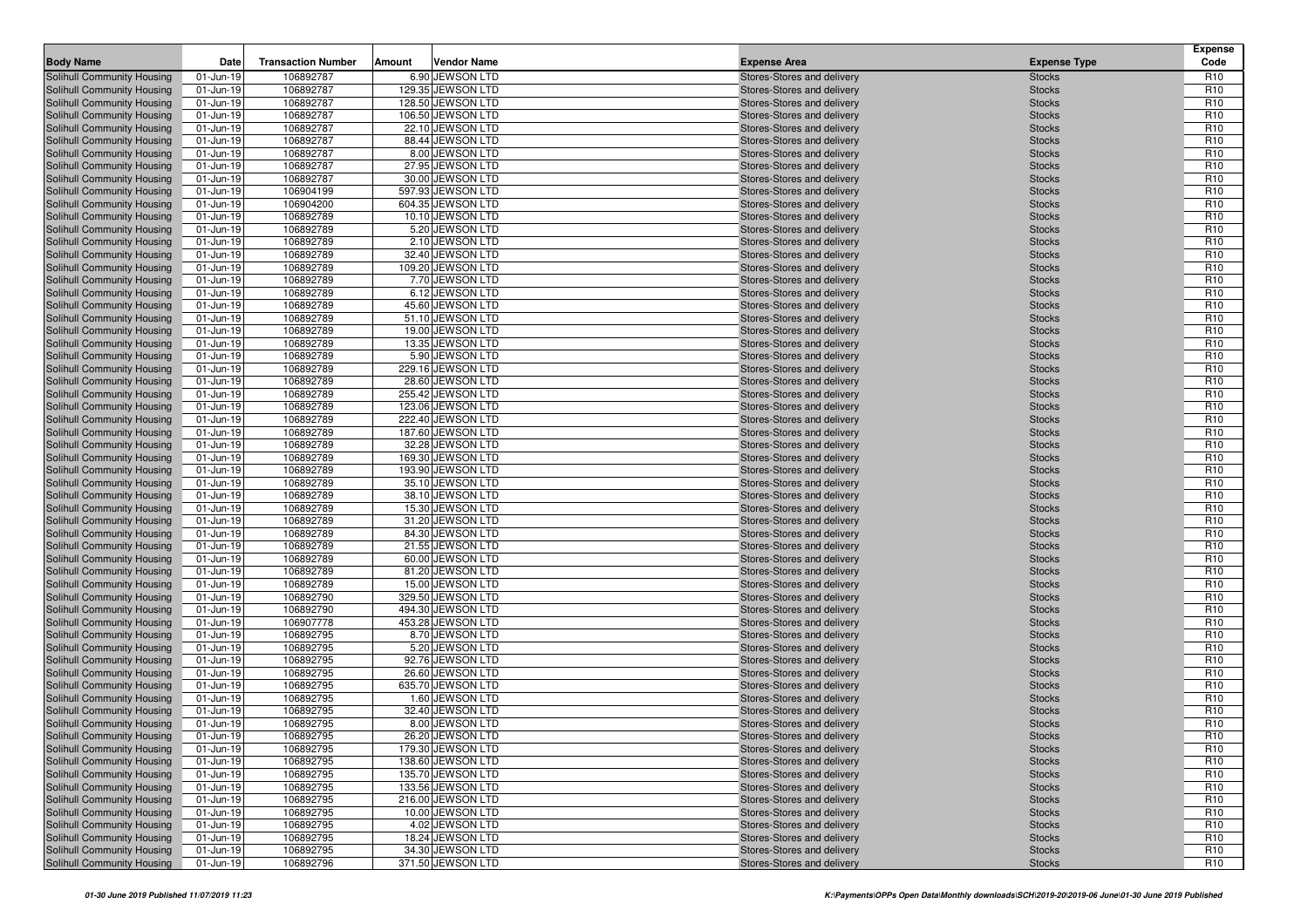| <b>Body Name</b>                                         | Date                   | <b>Transaction Number</b> | Amount | <b>Vendor Name</b>                     | <b>Expense Area</b>                                      | <b>Expense Type</b>            | <b>Expense</b><br>Code             |
|----------------------------------------------------------|------------------------|---------------------------|--------|----------------------------------------|----------------------------------------------------------|--------------------------------|------------------------------------|
| Solihull Community Housing                               | 01-Jun-19              | 106892796                 |        | 48.30 JEWSON LTD                       | Stores-Stores and delivery                               | <b>Stocks</b>                  | R <sub>10</sub>                    |
| Solihull Community Housing                               | 01-Jun-19              | 106892796                 |        | 279.00 JEWSON LTD                      | Stores-Stores and delivery                               | <b>Stocks</b>                  | R <sub>10</sub>                    |
| Solihull Community Housing                               | 01-Jun-19              | 106904201                 |        | 1040.00 JEWSON LTD                     | Stores-Stores and delivery                               | <b>Stocks</b>                  | R <sub>10</sub>                    |
| Solihull Community Housing                               | 01-Jun-19              | 106907779                 |        | 459.95 JEWSON LTD                      | Stores-Stores and delivery                               | <b>Stocks</b>                  | R <sub>10</sub>                    |
| Solihull Community Housing                               | 01-Jun-19              | 106904202                 |        | 603.14 JEWSON LTD                      | Stores-Stores and delivery                               | <b>Stocks</b>                  | R <sub>10</sub>                    |
| Solihull Community Housing                               | 01-Jun-19              | 106904203                 |        | 9.60 JEWSON LTD                        | Stores-Stores and delivery                               | <b>Stocks</b>                  | R <sub>10</sub>                    |
| Solihull Community Housing                               | 01-Jun-19              | 106904203                 |        | 146.40 JEWSON LTD                      | Stores-Stores and delivery                               | <b>Stocks</b>                  | R <sub>10</sub>                    |
| Solihull Community Housing                               | 01-Jun-19              | 106904203                 |        | 4.56 JEWSON LTD                        | Stores-Stores and delivery                               | <b>Stocks</b>                  | R <sub>10</sub>                    |
| Solihull Community Housing                               | 01-Jun-19              | 106904203                 |        | 65.52 JEWSON LTD                       | Stores-Stores and delivery                               | <b>Stocks</b>                  | R <sub>10</sub>                    |
| <b>Solihull Community Housing</b>                        | 01-Jun-19              | 106904203                 |        | 82.80 JEWSON LTD                       | Stores-Stores and delivery                               | <b>Stocks</b>                  | R <sub>10</sub>                    |
| Solihull Community Housing                               | 01-Jun-19              | 106904203                 |        | 278.10 JEWSON LTD                      | Stores-Stores and delivery                               | <b>Stocks</b>                  | R <sub>10</sub>                    |
| Solihull Community Housing                               | 01-Jun-19              | 106904203                 |        | 94.80 JEWSON LTD                       | Stores-Stores and delivery                               | <b>Stocks</b>                  | R <sub>10</sub>                    |
| Solihull Community Housing                               | 01-Jun-19              | 106904203                 |        | 6.10 JEWSON LTD                        | Stores-Stores and delivery                               | <b>Stocks</b>                  | R <sub>10</sub>                    |
| Solihull Community Housing                               | 01-Jun-19              | 106904203                 |        | 55.60 JEWSON LTD                       | Stores-Stores and delivery                               | <b>Stocks</b>                  | R <sub>10</sub>                    |
| Solihull Community Housing                               | 01-Jun-19              | 106904203                 |        | 103.04 JEWSON LTD                      | Stores-Stores and delivery                               | <b>Stocks</b>                  | R <sub>10</sub>                    |
| Solihull Community Housing                               | 01-Jun-19              | 106904203                 |        | 60.90 JEWSON LTD                       | Stores-Stores and delivery                               | <b>Stocks</b>                  | R <sub>10</sub>                    |
| Solihull Community Housing                               | 01-Jun-19              | 106904203                 |        | 3.80 JEWSON LTD                        | Stores-Stores and delivery                               | <b>Stocks</b>                  | R <sub>10</sub>                    |
| Solihull Community Housing                               | 01-Jun-19              | 106904203                 |        | 4.20 JEWSON LTD<br>390.00 JEWSON LTD   | Stores-Stores and delivery                               | <b>Stocks</b>                  | R <sub>10</sub><br>R <sub>10</sub> |
| Solihull Community Housing<br>Solihull Community Housing | 01-Jun-19<br>01-Jun-19 | 106904203<br>106904203    |        | 246.50 JEWSON LTD                      | Stores-Stores and delivery<br>Stores-Stores and delivery | <b>Stocks</b><br><b>Stocks</b> | R <sub>10</sub>                    |
| Solihull Community Housing                               | 01-Jun-19              | 106904203                 |        | 27.95 JEWSON LTD                       | Stores-Stores and delivery                               | <b>Stocks</b>                  | R <sub>10</sub>                    |
| Solihull Community Housing                               | 01-Jun-19              | 106892801                 |        | 1045.00 JEWSON LTD                     | Stores-Stores and delivery                               | <b>Stocks</b>                  | R <sub>10</sub>                    |
| Solihull Community Housing                               | 01-Jun-19              | 106892801                 |        | 198.00 JEWSON LTD                      | Stores-Stores and delivery                               | <b>Stocks</b>                  | R <sub>10</sub>                    |
| Solihull Community Housing                               | 01-Jun-19              | 106904204                 |        | 29.80 JEWSON LTD                       | Stores-Stores and delivery                               | <b>Stocks</b>                  | R <sub>10</sub>                    |
| Solihull Community Housing                               | 01-Jun-19              | 106904204                 |        | 5.10 JEWSON LTD                        | Stores-Stores and delivery                               | <b>Stocks</b>                  | R <sub>10</sub>                    |
| Solihull Community Housing                               | 01-Jun-19              | 106904204                 |        | 16.00 JEWSON LTD                       | Stores-Stores and delivery                               | <b>Stocks</b>                  | R <sub>10</sub>                    |
| Solihull Community Housing                               | 01-Jun-19              | 106904204                 |        | 5.10 JEWSON LTD                        | Stores-Stores and delivery                               | <b>Stocks</b>                  | R <sub>10</sub>                    |
| Solihull Community Housing                               | 01-Jun-19              | 106904204                 |        | 10.35 JEWSON LTD                       | Stores-Stores and delivery                               | <b>Stocks</b>                  | R <sub>10</sub>                    |
| Solihull Community Housing                               | 01-Jun-19              | 106904204                 |        | 11.40 JEWSON LTD                       | Stores-Stores and delivery                               | <b>Stocks</b>                  | R <sub>10</sub>                    |
| Solihull Community Housing                               | 01-Jun-19              | 106904204                 |        | 81.06 JEWSON LTD                       | Stores-Stores and delivery                               | <b>Stocks</b>                  | R <sub>10</sub>                    |
| Solihull Community Housing                               | 01-Jun-19              | 106904204                 |        | 16.30 JEWSON LTD                       | Stores-Stores and delivery                               | <b>Stocks</b>                  | R <sub>10</sub>                    |
| Solihull Community Housing                               | 01-Jun-19              | 106904204                 |        | 89.65 JEWSON LTD                       | Stores-Stores and delivery                               | <b>Stocks</b>                  | R <sub>10</sub>                    |
| Solihull Community Housing                               | 01-Jun-19              | 106904204                 |        | 87.30 JEWSON LTD                       | Stores-Stores and delivery                               | <b>Stocks</b>                  | R <sub>10</sub>                    |
| Solihull Community Housing                               | 01-Jun-19              | 106904204                 |        | 73.18 JEWSON LTD                       | Stores-Stores and delivery                               | <b>Stocks</b>                  | R <sub>10</sub>                    |
| <b>Solihull Community Housing</b>                        | 01-Jun-19              | 106904204                 |        | 3.80 JEWSON LTD                        | Stores-Stores and delivery                               | <b>Stocks</b>                  | R <sub>10</sub>                    |
| Solihull Community Housing                               | 01-Jun-19              | 106904204                 |        | 88.45 JEWSON LTD                       | Stores-Stores and delivery                               | <b>Stocks</b>                  | R <sub>10</sub>                    |
| Solihull Community Housing                               | 01-Jun-19              | 106904204                 |        | 59.50 JEWSON LTD                       | Stores-Stores and delivery                               | <b>Stocks</b>                  | R <sub>10</sub>                    |
| Solihull Community Housing                               | $01$ -Jun-19           | 106904204                 |        | 88.60 JEWSON LTD                       | Stores-Stores and delivery                               | <b>Stocks</b>                  | R <sub>10</sub>                    |
| <b>Solihull Community Housing</b>                        | 01-Jun-19              | 106904204                 |        | 5.20 JEWSON LTD                        | Stores-Stores and delivery                               | <b>Stocks</b>                  | R <sub>10</sub>                    |
| Solihull Community Housing                               | 01-Jun-19              | 106904204                 |        | 3.90 JEWSON LTD                        | Stores-Stores and delivery                               | <b>Stocks</b>                  | R <sub>10</sub>                    |
| Solihull Community Housing                               | 01-Jun-19              | 106904204                 |        | 53.50 JEWSON LTD                       | Stores-Stores and delivery                               | <b>Stocks</b>                  | R <sub>10</sub>                    |
| Solihull Community Housing<br>Solihull Community Housing | 01-Jun-19<br>01-Jun-19 | 106904204<br>106904206    |        | 196.86 JEWSON LTD<br>393.25 JEWSON LTD | Stores-Stores and delivery<br>Stores-Stores and delivery | <b>Stocks</b><br><b>Stocks</b> | R <sub>10</sub><br>R <sub>10</sub> |
| Solihull Community Housing                               | 03-Jun-19              | 106904209                 |        | 3.60 JEWSON LTD                        | Stores-Stores and delivery                               | <b>Stocks</b>                  | R <sub>10</sub>                    |
| Solihull Community Housing                               | 03-Jun-19              | 106904209                 |        | 15.80 JEWSON LTD                       | Stores-Stores and delivery                               | <b>Stocks</b>                  | R <sub>10</sub>                    |
| Solihull Community Housing                               | 03-Jun-19              | 106904209                 |        | 57.00 JEWSON LTD                       | Stores-Stores and delivery                               | <b>Stocks</b>                  | R <sub>10</sub>                    |
| Solihull Community Housing                               | 03-Jun-19              | 106904209                 |        | 113.80 JEWSON LTD                      | Stores-Stores and delivery                               | <b>Stocks</b>                  | R <sub>10</sub>                    |
| Solihull Community Housing                               | 03-Jun-19              | 106904209                 |        | 28.26 JEWSON LTD                       | Stores-Stores and delivery                               | <b>Stocks</b>                  | R <sub>10</sub>                    |
| Solihull Community Housing                               | 03-Jun-19              | 106904209                 |        | 8.00 JEWSON LTD                        | Stores-Stores and delivery                               | <b>Stocks</b>                  | R <sub>10</sub>                    |
| Solihull Community Housing                               | 03-Jun-19              | 106904209                 |        | 30.00 JEWSON LTD                       | Stores-Stores and delivery                               | <b>Stocks</b>                  | R <sub>10</sub>                    |
| Solihull Community Housing                               | 03-Jun-19              | 106904209                 |        | 199.20 JEWSON LTD                      | Stores-Stores and delivery                               | <b>Stocks</b>                  | R <sub>10</sub>                    |
| Solihull Community Housing                               | 04-Jun-19              | 106907780                 |        | 450.21 JEWSON LTD                      | Stores-Stores and delivery                               | <b>Stocks</b>                  | R <sub>10</sub>                    |
| Solihull Community Housing                               | 04-Jun-19              | 106904211                 |        | 436.20 JEWSON LTD                      | Stores-Stores and delivery                               | <b>Stocks</b>                  | R <sub>10</sub>                    |
| Solihull Community Housing                               | 05-Jun-19              | 106904213                 |        | 214.20 JEWSON LTD                      | Stores-Stores and delivery                               | <b>Stocks</b>                  | R <sub>10</sub>                    |
| Solihull Community Housing                               | 05-Jun-19              | 106904213                 |        | 170.60 JEWSON LTD                      | Stores-Stores and delivery                               | <b>Stocks</b>                  | R <sub>10</sub>                    |
| Solihull Community Housing                               | 05-Jun-19              | 106904213                 |        | 371.10 JEWSON LTD                      | Stores-Stores and delivery                               | <b>Stocks</b>                  | R <sub>10</sub>                    |
| Solihull Community Housing                               | 05-Jun-19              | 106904213                 |        | 208.02 JEWSON LTD                      | Stores-Stores and delivery                               | <b>Stocks</b>                  | R <sub>10</sub>                    |
| Solihull Community Housing                               | 05-Jun-19              | 106904213                 |        | 133.06 JEWSON LTD                      | Stores-Stores and delivery                               | <b>Stocks</b>                  | R <sub>10</sub>                    |
| Solihull Community Housing                               | 05-Jun-19              | 106904213                 |        | 19.00 JEWSON LTD                       | Stores-Stores and delivery                               | <b>Stocks</b>                  | R <sub>10</sub>                    |
| <b>Solihull Community Housing</b>                        | 05-Jun-19              | 106904214                 |        | 485.10 JEWSON LTD                      | Stores-Stores and delivery                               | <b>Stocks</b>                  | R <sub>10</sub>                    |
| Solihull Community Housing                               | 05-Jun-19              | 106904214                 |        | 42.54 JEWSON LTD                       | Stores-Stores and delivery                               | <b>Stocks</b>                  | R <sub>10</sub>                    |
| Solihull Community Housing                               | 05-Jun-19              | 106904216                 |        | 96.45 JEWSON LTD                       | Stores-Stores and delivery                               | <b>Stocks</b>                  | R <sub>10</sub>                    |
| Solihull Community Housing                               | 05-Jun-19              | 106904216                 |        | 26.80 JEWSON LTD                       | Stores-Stores and delivery                               | <b>Stocks</b>                  | R <sub>10</sub>                    |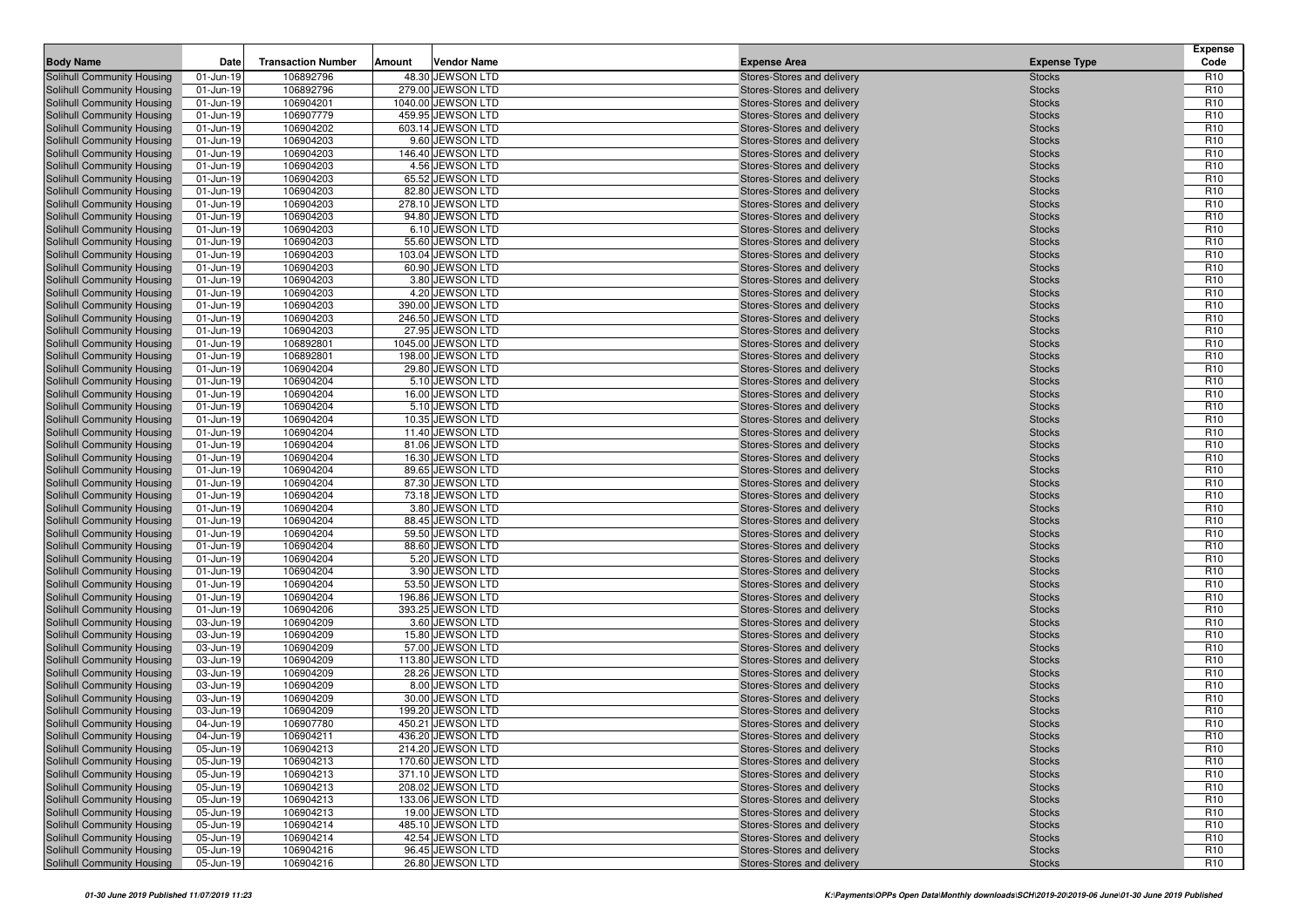| <b>Body Name</b>                                         | Date                   | <b>Transaction Number</b> | Amount | <b>Vendor Name</b>                   | <b>Expense Area</b>                                      | <b>Expense Type</b>            | <b>Expense</b><br>Code             |
|----------------------------------------------------------|------------------------|---------------------------|--------|--------------------------------------|----------------------------------------------------------|--------------------------------|------------------------------------|
| Solihull Community Housing                               | 05-Jun-19              | 106904216                 |        | 70.70 JEWSON LTD                     | Stores-Stores and delivery                               | <b>Stocks</b>                  | R <sub>10</sub>                    |
| Solihull Community Housing                               | 05-Jun-19              | 106904216                 |        | 53.17 JEWSON LTD                     | Stores-Stores and delivery                               | <b>Stocks</b>                  | R <sub>10</sub>                    |
| Solihull Community Housing                               | 05-Jun-19              | 106904216                 |        | 27.24 JEWSON LTD                     | Stores-Stores and delivery                               | <b>Stocks</b>                  | R <sub>10</sub>                    |
| Solihull Community Housing                               | 05-Jun-19              | 106904216                 |        | 76.80 JEWSON LTD                     | Stores-Stores and delivery                               | <b>Stocks</b>                  | R <sub>10</sub>                    |
| Solihull Community Housing                               | 05-Jun-19              | 106904216                 |        | 12.40 JEWSON LTD                     | Stores-Stores and delivery                               | <b>Stocks</b>                  | R <sub>10</sub>                    |
| Solihull Community Housing                               | 05-Jun-19              | 106904216                 |        | 11.16 JEWSON LTD                     | Stores-Stores and delivery                               | <b>Stocks</b>                  | R <sub>10</sub>                    |
| Solihull Community Housing                               | 05-Jun-19              | 106904216                 |        | 7.17 JEWSON LTD                      | Stores-Stores and delivery                               | <b>Stocks</b>                  | R <sub>10</sub>                    |
| Solihull Community Housing                               | 05-Jun-19              | 106904216                 |        | 101.80 JEWSON LTD                    | Stores-Stores and delivery                               | <b>Stocks</b>                  | R <sub>10</sub>                    |
| Solihull Community Housing                               | 05-Jun-19              | 106904216                 |        | 21.00 JEWSON LTD                     | Stores-Stores and delivery                               | <b>Stocks</b>                  | R <sub>10</sub>                    |
| <b>Solihull Community Housing</b>                        | 05-Jun-19              | 106904216                 |        | 41.91 JEWSON LTD                     | Stores-Stores and delivery                               | <b>Stocks</b>                  | R <sub>10</sub>                    |
| Solihull Community Housing                               | 05-Jun-19              | 106904216                 |        | 113.85 JEWSON LTD                    | Stores-Stores and delivery                               | <b>Stocks</b>                  | R <sub>10</sub>                    |
| Solihull Community Housing                               | 05-Jun-19              | 106904216                 |        | 6.80 JEWSON LTD                      | Stores-Stores and delivery                               | <b>Stocks</b>                  | R <sub>10</sub>                    |
| Solihull Community Housing                               | 05-Jun-19              | 106904216                 |        | 60.00 JEWSON LTD                     | Stores-Stores and delivery                               | <b>Stocks</b>                  | R <sub>10</sub>                    |
| Solihull Community Housing                               | 05-Jun-19              | 106904216                 |        | 46.95 JEWSON LTD                     | Stores-Stores and delivery                               | <b>Stocks</b>                  | R <sub>10</sub>                    |
| Solihull Community Housing                               | 05-Jun-19              | 106904216                 |        | 332.60 JEWSON LTD                    | Stores-Stores and delivery                               | <b>Stocks</b>                  | R <sub>10</sub>                    |
| Solihull Community Housing                               | 05-Jun-19              | 106904216                 |        | 23.50 JEWSON LTD                     | Stores-Stores and delivery                               | <b>Stocks</b>                  | R <sub>10</sub>                    |
| Solihull Community Housing                               | 06-Jun-19              | 106904222                 |        | 61.40 JEWSON LTD                     | Stores-Stores and delivery                               | <b>Stocks</b>                  | R <sub>10</sub>                    |
| Solihull Community Housing                               | 06-Jun-19              | 106904222                 |        | 29.20 JEWSON LTD                     | Stores-Stores and delivery                               | <b>Stocks</b>                  | R <sub>10</sub>                    |
| Solihull Community Housing                               | 06-Jun-19              | 106904222                 |        | 6.50 JEWSON LTD                      | Stores-Stores and delivery                               | <b>Stocks</b>                  | R <sub>10</sub>                    |
| Solihull Community Housing                               | 06-Jun-19              | 106904222                 |        | 60.60 JEWSON LTD                     | Stores-Stores and delivery                               | <b>Stocks</b>                  | R <sub>10</sub>                    |
| Solihull Community Housing                               | 06-Jun-19              | 106904222                 |        | 207.50 JEWSON LTD                    | Stores-Stores and delivery                               | <b>Stocks</b>                  | R <sub>10</sub>                    |
| Solihull Community Housing                               | 06-Jun-19              | 106904222                 |        | 5.67 JEWSON LTD                      | Stores-Stores and delivery                               | <b>Stocks</b>                  | R <sub>10</sub>                    |
| Solihull Community Housing                               | 06-Jun-19              | 106904222                 |        | 9.55 JEWSON LTD                      | Stores-Stores and delivery                               | <b>Stocks</b>                  | R <sub>10</sub>                    |
| Solihull Community Housing                               | 06-Jun-19              | 106904222                 |        | 106.80 JEWSON LTD                    | Stores-Stores and delivery                               | <b>Stocks</b>                  | R <sub>10</sub>                    |
| Solihull Community Housing                               | 06-Jun-19              | 106904222                 |        | 13.05 JEWSON LTD                     | Stores-Stores and delivery                               | <b>Stocks</b>                  | R <sub>10</sub>                    |
| Solihull Community Housing                               | 06-Jun-19              | 106904222                 |        | 172.80 JEWSON LTD                    | Stores-Stores and delivery<br>Stores-Stores and delivery | <b>Stocks</b>                  | R <sub>10</sub>                    |
| Solihull Community Housing                               | 06-Jun-19<br>06-Jun-19 | 106904222<br>106904222    |        | 8.80 JEWSON LTD<br>192.60 JEWSON LTD |                                                          | <b>Stocks</b>                  | R <sub>10</sub><br>R <sub>10</sub> |
| Solihull Community Housing<br>Solihull Community Housing | 06-Jun-19              | 106904222                 |        | 156.60 JEWSON LTD                    | Stores-Stores and delivery<br>Stores-Stores and delivery | <b>Stocks</b><br><b>Stocks</b> | R <sub>10</sub>                    |
| Solihull Community Housing                               | 06-Jun-19              | 106904222                 |        | 26.95 JEWSON LTD                     | Stores-Stores and delivery                               | <b>Stocks</b>                  | R <sub>10</sub>                    |
| Solihull Community Housing                               | 06-Jun-19              | 106904223                 |        | 218.40 JEWSON LTD                    | Stores-Stores and delivery                               | <b>Stocks</b>                  | R <sub>10</sub>                    |
| Solihull Community Housing                               | 06-Jun-19              | 106904224                 |        | 616.00 JEWSON LTD                    | Stores-Stores and delivery                               | <b>Stocks</b>                  | R <sub>10</sub>                    |
| Solihull Community Housing                               | 08-Jun-19              | 106904234                 |        | 10.50 JEWSON LTD                     | Stores-Stores and delivery                               | <b>Stocks</b>                  | R <sub>10</sub>                    |
| Solihull Community Housing                               | 08-Jun-19              | 106904234                 |        | 17.40 JEWSON LTD                     | Stores-Stores and delivery                               | <b>Stocks</b>                  | R <sub>10</sub>                    |
| <b>Solihull Community Housing</b>                        | 08-Jun-19              | 106904234                 |        | 27.60 JEWSON LTD                     | Stores-Stores and delivery                               | <b>Stocks</b>                  | R <sub>10</sub>                    |
| Solihull Community Housing                               | 08-Jun-19              | 106904234                 |        | 14.74 JEWSON LTD                     | Stores-Stores and delivery                               | <b>Stocks</b>                  | R <sub>10</sub>                    |
| Solihull Community Housing                               | 08-Jun-19              | 106904234                 |        | 139.70 JEWSON LTD                    | Stores-Stores and delivery                               | <b>Stocks</b>                  | R <sub>10</sub>                    |
| Solihull Community Housing                               | 08-Jun-19              | 106904234                 |        | 5.60 JEWSON LTD                      | Stores-Stores and delivery                               | <b>Stocks</b>                  | R <sub>10</sub>                    |
| <b>Solihull Community Housing</b>                        | 08-Jun-19              | 106904234                 |        | 5.90 JEWSON LTD                      | Stores-Stores and delivery                               | <b>Stocks</b>                  | R <sub>10</sub>                    |
| Solihull Community Housing                               | 08-Jun-19              | 106904234                 |        | 48.60 JEWSON LTD                     | Stores-Stores and delivery                               | <b>Stocks</b>                  | R <sub>10</sub>                    |
| Solihull Community Housing                               | 08-Jun-19              | 106904234                 |        | 101.65 JEWSON LTD                    | Stores-Stores and delivery                               | <b>Stocks</b>                  | R <sub>10</sub>                    |
| Solihull Community Housing                               | 08-Jun-19              | 106904234                 |        | 6.40 JEWSON LTD                      | Stores-Stores and delivery                               | <b>Stocks</b>                  | R <sub>10</sub>                    |
| Solihull Community Housing                               | 08-Jun-19              | 106904234                 |        | 9.28 JEWSON LTD                      | Stores-Stores and delivery                               | <b>Stocks</b>                  | R <sub>10</sub>                    |
| Solihull Community Housing                               | 08-Jun-19              | 106904234                 |        | 16.96 JEWSON LTD                     | Stores-Stores and delivery                               | <b>Stocks</b>                  | R <sub>10</sub>                    |
| Solihull Community Housing                               | 08-Jun-19              | 106904234                 |        | 6.89 JEWSON LTD                      | Stores-Stores and delivery                               | <b>Stocks</b>                  | R <sub>10</sub>                    |
| Solihull Community Housing                               | 08-Jun-19              | 106904234                 |        | 111.00 JEWSON LTD                    | Stores-Stores and delivery                               | <b>Stocks</b>                  | R <sub>10</sub>                    |
| Solihull Community Housing                               | 08-Jun-19              | 106904234                 |        | 94.32 JEWSON LTD                     | Stores-Stores and delivery                               | <b>Stocks</b>                  | R <sub>10</sub>                    |
| Solihull Community Housing                               | 08-Jun-19              | 106904234                 |        | 5.80 JEWSON LTD                      | Stores-Stores and delivery                               | <b>Stocks</b>                  | R <sub>10</sub>                    |
| Solihull Community Housing                               | 08-Jun-19              | 106904234                 |        | 60.00 JEWSON LTD                     | Stores-Stores and delivery                               | <b>Stocks</b>                  | R <sub>10</sub>                    |
| Solihull Community Housing                               | 10-Jun-19              | 106907781                 |        | 489.83 JEWSON LTD                    | Stores-Stores and delivery                               | <b>Stocks</b>                  | R <sub>10</sub>                    |
| <b>Solihull Community Housing</b>                        | 10-Jun-19              | 106925401                 |        | 3.90 JEWSON LTD                      | Stores-Stores and delivery                               | <b>Stocks</b>                  | R <sub>10</sub>                    |
| Solihull Community Housing                               | 10-Jun-19              | 106925401                 |        | 48.00 JEWSON LTD                     | Stores-Stores and delivery                               | <b>Stocks</b>                  | R <sub>10</sub>                    |
| Solihull Community Housing                               | 10-Jun-19              | 106925401                 |        | 17.40 JEWSON LTD                     | Stores-Stores and delivery                               | <b>Stocks</b>                  | R <sub>10</sub>                    |
| Solihull Community Housing                               | 10-Jun-19              | 106925401                 |        | 97.20 JEWSON LTD                     | Stores-Stores and delivery                               | <b>Stocks</b>                  | R <sub>10</sub>                    |
| Solihull Community Housing                               | 10-Jun-19              | 106925401                 |        | 11.70 JEWSON LTD                     | Stores-Stores and delivery                               | <b>Stocks</b>                  | R <sub>10</sub>                    |
| Solihull Community Housing                               | 10-Jun-19              | 106925401                 |        | 195.60 JEWSON LTD                    | Stores-Stores and delivery                               | <b>Stocks</b>                  | R <sub>10</sub>                    |
| Solihull Community Housing                               | 10-Jun-19              | 106925401                 |        | 115.35 JEWSON LTD                    | Stores-Stores and delivery                               | <b>Stocks</b>                  | R <sub>10</sub>                    |
| Solihull Community Housing                               | 10-Jun-19              | 106925401                 |        | 62.10 JEWSON LTD                     | Stores-Stores and delivery                               | <b>Stocks</b>                  | R <sub>10</sub>                    |
| Solihull Community Housing                               | 10-Jun-19              | 106925401                 |        | 222.40 JEWSON LTD                    | Stores-Stores and delivery                               | <b>Stocks</b>                  | R <sub>10</sub>                    |
| <b>Solihull Community Housing</b>                        | 10-Jun-19              | 106925401                 |        | 82.70 JEWSON LTD                     | Stores-Stores and delivery                               | <b>Stocks</b>                  | R <sub>10</sub>                    |
| Solihull Community Housing                               | 10-Jun-19              | 106925401                 |        | 129.50 JEWSON LTD                    | Stores-Stores and delivery                               | <b>Stocks</b>                  | R <sub>10</sub>                    |
| Solihull Community Housing                               | 10-Jun-19              | 106925401                 |        | 40.20 JEWSON LTD                     | Stores-Stores and delivery                               | <b>Stocks</b>                  | R <sub>10</sub>                    |
| Solihull Community Housing                               | 10-Jun-19              | 106925401                 |        | 82.70 JEWSON LTD                     | Stores-Stores and delivery                               | <b>Stocks</b>                  | R <sub>10</sub>                    |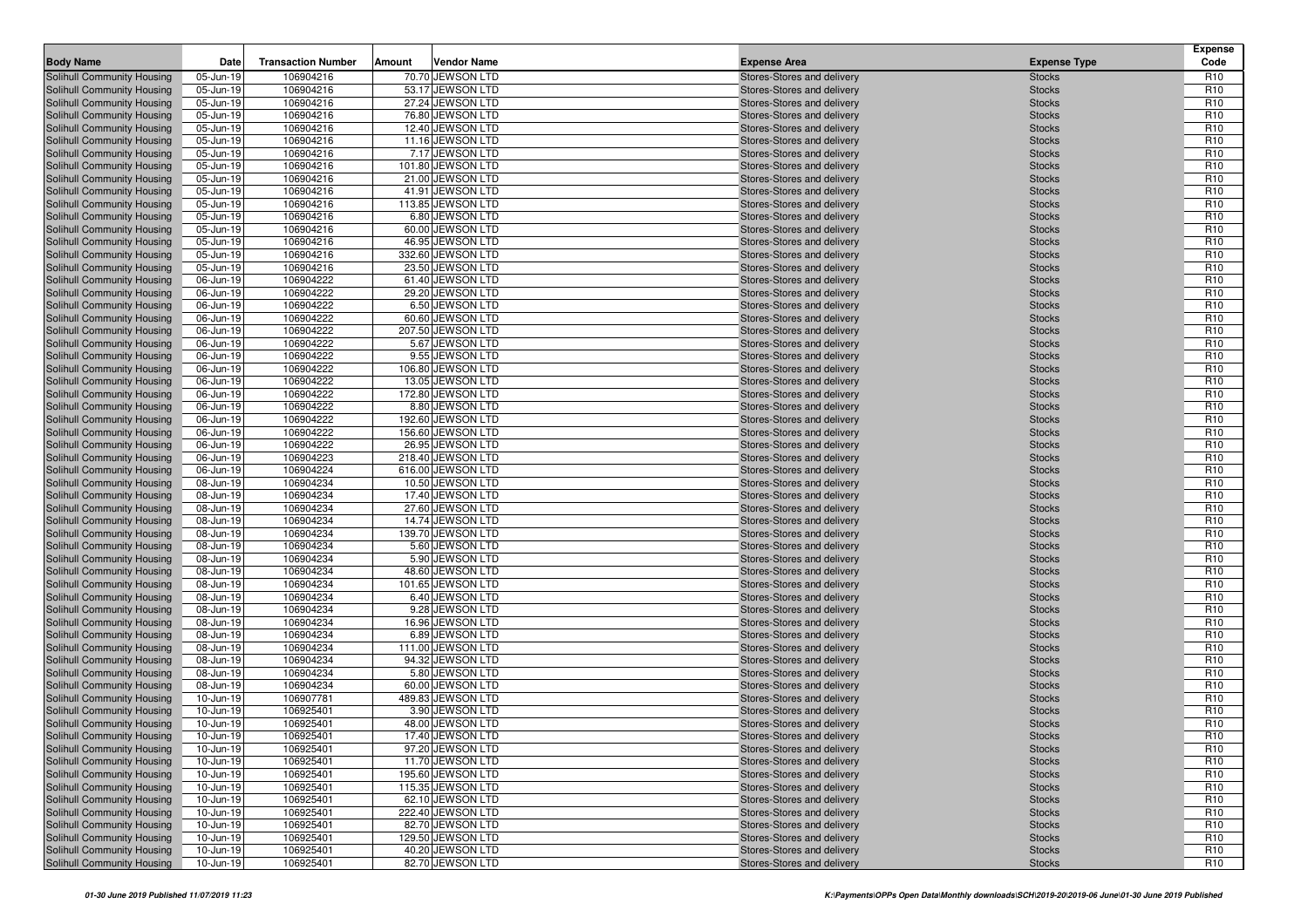| <b>Body Name</b>                                         | Date                   | <b>Transaction Number</b> | Amount | <b>Vendor Name</b>                    | <b>Expense Area</b>                                      | <b>Expense Type</b>            | <b>Expense</b><br>Code             |
|----------------------------------------------------------|------------------------|---------------------------|--------|---------------------------------------|----------------------------------------------------------|--------------------------------|------------------------------------|
| Solihull Community Housing                               | 11-Jun-19              | 106907784                 |        | 303.60 JEWSON LTD                     | Stores-Stores and delivery                               | <b>Stocks</b>                  | R <sub>10</sub>                    |
| Solihull Community Housing                               | 11-Jun-19              | 106907784                 |        | 51.18 JEWSON LTD                      | Stores-Stores and delivery                               | <b>Stocks</b>                  | R <sub>10</sub>                    |
| Solihull Community Housing                               | 11-Jun-19              | 106907784                 |        | 95.10 JEWSON LTD                      | Stores-Stores and delivery                               | <b>Stocks</b>                  | R <sub>10</sub>                    |
| Solihull Community Housing                               | 11-Jun-19              | 106907784                 |        | 263.52 JEWSON LTD                     | Stores-Stores and delivery                               | <b>Stocks</b>                  | R <sub>10</sub>                    |
| Solihull Community Housing                               | 11-Jun-19              | 106907784                 |        | 27.50 JEWSON LTD                      | Stores-Stores and delivery                               | <b>Stocks</b>                  | R <sub>10</sub>                    |
| Solihull Community Housing                               | 11-Jun-19              | 106907784                 |        | 46.20 JEWSON LTD                      | Stores-Stores and delivery                               | <b>Stocks</b>                  | R <sub>10</sub>                    |
| Solihull Community Housing                               | 11-Jun-19              | 106907786                 |        | 170.60 JEWSON LTD                     | Stores-Stores and delivery                               | <b>Stocks</b>                  | R <sub>10</sub>                    |
| Solihull Community Housing                               | 11-Jun-19              | 106907786                 |        | 285.30 JEWSON LTD                     | Stores-Stores and delivery                               | <b>Stocks</b>                  | R <sub>10</sub>                    |
| Solihull Community Housing                               | 11-Jun-19              | 106907787                 |        | 20.00 JEWSON LTD                      | Stores-Stores and delivery                               | <b>Stocks</b>                  | R <sub>10</sub>                    |
| <b>Solihull Community Housing</b>                        | 11-Jun-19              | 106907787                 |        | 16.00 JEWSON LTD                      | Stores-Stores and delivery                               | <b>Stocks</b>                  | R <sub>10</sub>                    |
| Solihull Community Housing                               | 11-Jun-19              | 106907787                 |        | 2.50 JEWSON LTD                       | Stores-Stores and delivery                               | <b>Stocks</b>                  | R <sub>10</sub>                    |
| Solihull Community Housing                               | 11-Jun-19              | 106907787                 |        | 3.90 JEWSON LTD                       | Stores-Stores and delivery                               | <b>Stocks</b>                  | R <sub>10</sub>                    |
| Solihull Community Housing                               | 11-Jun-19              | 106907787                 |        | 13.85 JEWSON LTD                      | Stores-Stores and delivery                               | <b>Stocks</b>                  | R <sub>10</sub>                    |
| Solihull Community Housing                               | 11-Jun-19              | 106907787                 |        | 187.60 JEWSON LTD                     | Stores-Stores and delivery                               | <b>Stocks</b>                  | R <sub>10</sub>                    |
| Solihull Community Housing                               | 11-Jun-19              | 106907787                 |        | 47.00 JEWSON LTD                      | Stores-Stores and delivery                               | <b>Stocks</b>                  | R <sub>10</sub>                    |
| Solihull Community Housing                               | 11-Jun-19              | 106907787                 |        | 6.95 JEWSON LTD                       | Stores-Stores and delivery                               | <b>Stocks</b>                  | R <sub>10</sub>                    |
| Solihull Community Housing                               | 11-Jun-19              | 106907787<br>106907787    |        | 57.60 JEWSON LTD<br>366.60 JEWSON LTD | Stores-Stores and delivery                               | <b>Stocks</b>                  | R <sub>10</sub><br>R <sub>10</sub> |
| Solihull Community Housing<br>Solihull Community Housing | 11-Jun-19<br>11-Jun-19 | 106907787                 |        | 59.50 JEWSON LTD                      | Stores-Stores and delivery<br>Stores-Stores and delivery | <b>Stocks</b><br><b>Stocks</b> | R <sub>10</sub>                    |
| Solihull Community Housing                               | 11-Jun-19              | 106907787                 |        | 32.40 JEWSON LTD                      | Stores-Stores and delivery                               | <b>Stocks</b>                  | R <sub>10</sub>                    |
| Solihull Community Housing                               | 11-Jun-19              | 106907787                 |        | 193.90 JEWSON LTD                     | Stores-Stores and delivery                               | <b>Stocks</b>                  | R <sub>10</sub>                    |
| Solihull Community Housing                               | 11-Jun-19              | 106907787                 |        | 205.10 JEWSON LTD                     | Stores-Stores and delivery                               | <b>Stocks</b>                  | R <sub>10</sub>                    |
| Solihull Community Housing                               | 11-Jun-19              | 106907787                 |        | 132.70 JEWSON LTD                     | Stores-Stores and delivery                               | <b>Stocks</b>                  | R <sub>10</sub>                    |
| Solihull Community Housing                               | 11-Jun-19              | 106907787                 |        | 16.20 JEWSON LTD                      | Stores-Stores and delivery                               | <b>Stocks</b>                  | R <sub>10</sub>                    |
| Solihull Community Housing                               | 11-Jun-19              | 106907787                 |        | 293.70 JEWSON LTD                     | Stores-Stores and delivery                               | <b>Stocks</b>                  | R <sub>10</sub>                    |
| Solihull Community Housing                               | 11-Jun-19              | 106907787                 |        | 220.50 JEWSON LTD                     | Stores-Stores and delivery                               | <b>Stocks</b>                  | R <sub>10</sub>                    |
| Solihull Community Housing                               | 11-Jun-19              | 106907787                 |        | 106.00 JEWSON LTD                     | Stores-Stores and delivery                               | <b>Stocks</b>                  | R <sub>10</sub>                    |
| Solihull Community Housing                               | 11-Jun-19              | 106907787                 |        | 1.73 JEWSON LTD                       | Stores-Stores and delivery                               | <b>Stocks</b>                  | R <sub>10</sub>                    |
| Solihull Community Housing                               | 11-Jun-19              | 106907787                 |        | 27.90 JEWSON LTD                      | Stores-Stores and delivery                               | <b>Stocks</b>                  | R <sub>10</sub>                    |
| Solihull Community Housing                               | 11-Jun-19              | 106907789                 |        | 15.59 JEWSON LTD                      | Stores-Stores and delivery                               | <b>Stocks</b>                  | R <sub>10</sub>                    |
| Solihull Community Housing                               | 11-Jun-19              | 106907789                 |        | 226.80 JEWSON LTD                     | Stores-Stores and delivery                               | <b>Stocks</b>                  | R <sub>10</sub>                    |
| Solihull Community Housing                               | 12-Jun-19              | 106907794                 |        | 366.60 JEWSON LTD                     | Stores-Stores and delivery                               | <b>Stocks</b>                  | R <sub>10</sub>                    |
| Solihull Community Housing                               | 12-Jun-19              | 106907795                 |        | 31.40 JEWSON LTD                      | Stores-Stores and delivery                               | <b>Stocks</b>                  | R <sub>10</sub>                    |
| Solihull Community Housing                               | 12-Jun-19              | 106907795                 |        | 92.76 JEWSON LTD                      | Stores-Stores and delivery                               | <b>Stocks</b>                  | R <sub>10</sub>                    |
| <b>Solihull Community Housing</b>                        | 12-Jun-19              | 106907795                 |        | 49.50 JEWSON LTD                      | Stores-Stores and delivery                               | <b>Stocks</b>                  | R <sub>10</sub>                    |
| Solihull Community Housing                               | 12-Jun-19              | 106907795                 |        | 8.40 JEWSON LTD                       | Stores-Stores and delivery                               | <b>Stocks</b>                  | R <sub>10</sub>                    |
| Solihull Community Housing                               | 12-Jun-19              | 106907795                 |        | 101.20 JEWSON LTD                     | Stores-Stores and delivery                               | <b>Stocks</b>                  | R <sub>10</sub>                    |
| Solihull Community Housing                               | 12-Jun-19              | 106907795                 |        | 164.58 JEWSON LTD                     | Stores-Stores and delivery                               | <b>Stocks</b>                  | R <sub>10</sub>                    |
| <b>Solihull Community Housing</b>                        | 12-Jun-19              | 106907795                 |        | 161.54 JEWSON LTD                     | Stores-Stores and delivery                               | <b>Stocks</b>                  | R <sub>10</sub>                    |
| Solihull Community Housing                               | 12-Jun-19              | 106907795                 |        | 450.60 JEWSON LTD                     | Stores-Stores and delivery                               | <b>Stocks</b>                  | R <sub>10</sub>                    |
| Solihull Community Housing                               | 12-Jun-19              | 106907795                 |        | 198.40 JEWSON LTD                     | Stores-Stores and delivery                               | <b>Stocks</b>                  | R <sub>10</sub>                    |
| Solihull Community Housing                               | 12-Jun-19              | 106907795                 |        | 60.60 JEWSON LTD                      | Stores-Stores and delivery                               | <b>Stocks</b>                  | R <sub>10</sub>                    |
| Solihull Community Housing                               | 12-Jun-19              | 106907795                 |        | 14.92 JEWSON LTD                      | Stores-Stores and delivery                               | <b>Stocks</b>                  | R <sub>10</sub>                    |
| Solihull Community Housing                               | 12-Jun-19              | 106907795<br>106907795    |        | 104.60 JEWSON LTD<br>60.40 JEWSON LTD | Stores-Stores and delivery                               | <b>Stocks</b>                  | R <sub>10</sub><br>R <sub>10</sub> |
| Solihull Community Housing<br>Solihull Community Housing | 12-Jun-19<br>12-Jun-19 | 106907795                 |        | 26.00 JEWSON LTD                      | Stores-Stores and delivery<br>Stores-Stores and delivery | <b>Stocks</b><br><b>Stocks</b> | R <sub>10</sub>                    |
| Solihull Community Housing                               | 12-Jun-19              | 106907795                 |        | 9.80 JEWSON LTD                       | Stores-Stores and delivery                               | <b>Stocks</b>                  | R <sub>10</sub>                    |
| Solihull Community Housing                               | 12-Jun-19              | 106907795                 |        | 97.40 JEWSON LTD                      | Stores-Stores and delivery                               | <b>Stocks</b>                  | R <sub>10</sub>                    |
| Solihull Community Housing                               | 12-Jun-19              | 106907795                 |        | 32.26 JEWSON LTD                      | Stores-Stores and delivery                               | <b>Stocks</b>                  | R <sub>10</sub>                    |
| Solihull Community Housing                               | 12-Jun-19              | 106907795                 |        | 409.50 JEWSON LTD                     | Stores-Stores and delivery                               | <b>Stocks</b>                  | R <sub>10</sub>                    |
| Solihull Community Housing                               | 12-Jun-19              | 106907795                 |        | 56.00 JEWSON LTD                      | Stores-Stores and delivery                               | <b>Stocks</b>                  | R <sub>10</sub>                    |
| Solihull Community Housing                               | 12-Jun-19              | 106907795                 |        | 103.20 JEWSON LTD                     | Stores-Stores and delivery                               | <b>Stocks</b>                  | R <sub>10</sub>                    |
| Solihull Community Housing                               | $12$ -Jun-19           | 106907795                 |        | 975.00 JEWSON LTD                     | Stores-Stores and delivery                               | <b>Stocks</b>                  | R <sub>10</sub>                    |
| Solihull Community Housing                               | 12-Jun-19              | 106907795                 |        | 21.60 JEWSON LTD                      | Stores-Stores and delivery                               | <b>Stocks</b>                  | R <sub>10</sub>                    |
| Solihull Community Housing                               | 12-Jun-19              | 106907795                 |        | 6.90 JEWSON LTD                       | Stores-Stores and delivery                               | <b>Stocks</b>                  | R <sub>10</sub>                    |
| Solihull Community Housing                               | 12-Jun-19              | 106907795                 |        | 6.80 JEWSON LTD                       | Stores-Stores and delivery                               | <b>Stocks</b>                  | R <sub>10</sub>                    |
| Solihull Community Housing                               | 12-Jun-19              | 106907795                 |        | 18.24 JEWSON LTD                      | Stores-Stores and delivery                               | <b>Stocks</b>                  | R <sub>10</sub>                    |
| Solihull Community Housing                               | 12-Jun-19              | 106907795                 |        | 45.30 JEWSON LTD                      | Stores-Stores and delivery                               | <b>Stocks</b>                  | R <sub>10</sub>                    |
| Solihull Community Housing                               | 12-Jun-19              | 106907795                 |        | 60.00 JEWSON LTD                      | Stores-Stores and delivery                               | <b>Stocks</b>                  | R <sub>10</sub>                    |
| <b>Solihull Community Housing</b>                        | 14-Jun-19              | 106925404                 |        | 320.92 JEWSON LTD                     | Stores-Stores and delivery                               | <b>Stocks</b>                  | R <sub>10</sub>                    |
| Solihull Community Housing                               | 14-Jun-19              | 106925404                 |        | 16.97 JEWSON LTD                      | Stores-Stores and delivery                               | <b>Stocks</b>                  | R <sub>10</sub>                    |
| Solihull Community Housing                               | 14-Jun-19              | 106925404                 |        | 43.90 JEWSON LTD                      | Stores-Stores and delivery                               | <b>Stocks</b>                  | R <sub>10</sub>                    |
| Solihull Community Housing                               | 14-Jun-19              | 106925404                 |        | 191.25 JEWSON LTD                     | Stores-Stores and delivery                               | <b>Stocks</b>                  | R <sub>10</sub>                    |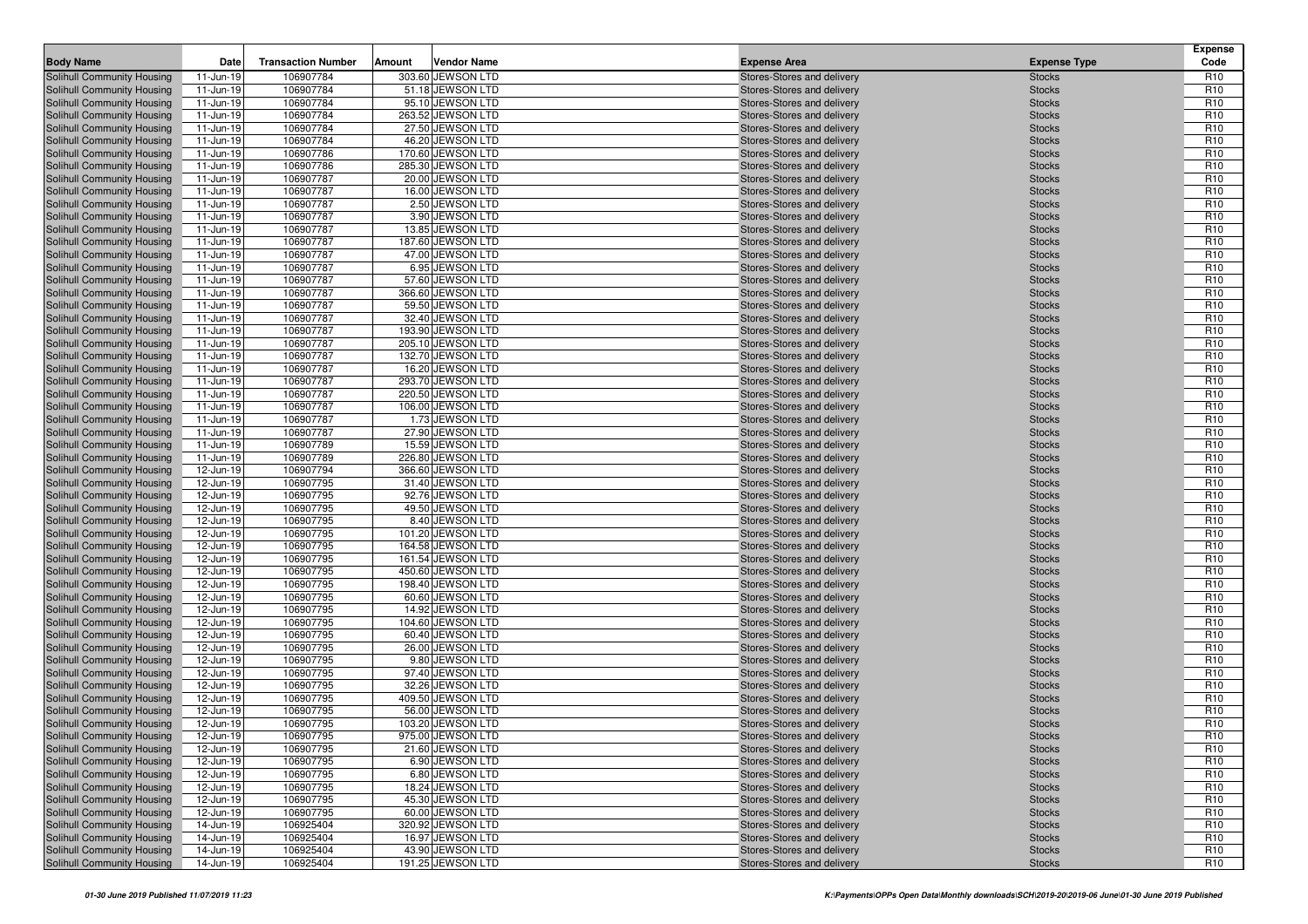| <b>Body Name</b>                                         | Date                   | <b>Transaction Number</b> | Amount | <b>Vendor Name</b>                     | <b>Expense Area</b>                                      | <b>Expense Type</b>            | <b>Expense</b><br>Code             |
|----------------------------------------------------------|------------------------|---------------------------|--------|----------------------------------------|----------------------------------------------------------|--------------------------------|------------------------------------|
| Solihull Community Housing                               | 14-Jun-19              | 106925404                 |        | 40.14 JEWSON LTD                       | Stores-Stores and delivery                               | <b>Stocks</b>                  | R <sub>10</sub>                    |
| Solihull Community Housing                               | 14-Jun-19              | 106925404                 |        | 87.30 JEWSON LTD                       | Stores-Stores and delivery                               | <b>Stocks</b>                  | R <sub>10</sub>                    |
| Solihull Community Housing                               | 14-Jun-19              | 106925404                 |        | 271.00 JEWSON LTD                      | Stores-Stores and delivery                               | <b>Stocks</b>                  | R <sub>10</sub>                    |
| Solihull Community Housing                               | 14-Jun-19              | 106925404                 |        | 4.90 JEWSON LTD                        | Stores-Stores and delivery                               | <b>Stocks</b>                  | R <sub>10</sub>                    |
| Solihull Community Housing                               | 14-Jun-19              | 106925404                 |        | 15.60 JEWSON LTD                       | Stores-Stores and delivery                               | <b>Stocks</b>                  | R <sub>10</sub>                    |
| Solihull Community Housing                               | 14-Jun-19              | 106925404                 |        | 233.60 JEWSON LTD                      | Stores-Stores and delivery                               | <b>Stocks</b>                  | R <sub>10</sub>                    |
| Solihull Community Housing                               | 14-Jun-19              | 106925404                 |        | 187.60 JEWSON LTD                      | Stores-Stores and delivery                               | <b>Stocks</b>                  | R <sub>10</sub>                    |
| Solihull Community Housing                               | 14-Jun-19              | 106925404                 |        | 30.60 JEWSON LTD                       | Stores-Stores and delivery                               | <b>Stocks</b>                  | R <sub>10</sub>                    |
| Solihull Community Housing                               | 14-Jun-19              | 106925404                 |        | 19.83 JEWSON LTD                       | Stores-Stores and delivery                               | <b>Stocks</b>                  | R <sub>10</sub>                    |
| <b>Solihull Community Housing</b>                        | 14-Jun-19              | 106925404                 |        | 11.20 JEWSON LTD                       | Stores-Stores and delivery                               | <b>Stocks</b>                  | R <sub>10</sub>                    |
| Solihull Community Housing                               | 14-Jun-19              | 106925404                 |        | 14.85 JEWSON LTD                       | Stores-Stores and delivery                               | <b>Stocks</b>                  | R <sub>10</sub>                    |
| Solihull Community Housing                               | 14-Jun-19              | 106925404                 |        | 276.00 JEWSON LTD                      | Stores-Stores and delivery                               | <b>Stocks</b>                  | R <sub>10</sub>                    |
| Solihull Community Housing                               | 14-Jun-19              | 106925404                 |        | 159.00 JEWSON LTD                      | Stores-Stores and delivery                               | <b>Stocks</b>                  | R <sub>10</sub>                    |
| Solihull Community Housing                               | 14-Jun-19              | 106925407                 |        | 78.48 JEWSON LTD                       | Stores-Stores and delivery                               | <b>Stocks</b>                  | R <sub>10</sub>                    |
| Solihull Community Housing                               | 14-Jun-19              | 106925407                 |        | 66.96 JEWSON LTD                       | Stores-Stores and delivery                               | <b>Stocks</b>                  | R <sub>10</sub>                    |
| Solihull Community Housing                               | 14-Jun-19              | 106925407                 |        | 236.58 JEWSON LTD                      | Stores-Stores and delivery                               | <b>Stocks</b>                  | R <sub>10</sub>                    |
| Solihull Community Housing                               | 17-Jun-19              | 106925412                 |        | 39.09 JEWSON LTD                       | Stores-Stores and delivery                               | <b>Stocks</b>                  | R <sub>10</sub><br>R <sub>10</sub> |
| Solihull Community Housing                               | 17-Jun-19              | 106925412<br>106925412    |        | 7.60 JEWSON LTD<br>88.68 JEWSON LTD    | Stores-Stores and delivery                               | <b>Stocks</b>                  | R <sub>10</sub>                    |
| Solihull Community Housing<br>Solihull Community Housing | 17-Jun-19<br>17-Jun-19 | 106925412                 |        | 29.20 JEWSON LTD                       | Stores-Stores and delivery<br>Stores-Stores and delivery | <b>Stocks</b><br><b>Stocks</b> | R <sub>10</sub>                    |
| Solihull Community Housing                               | 17-Jun-19              | 106925412                 |        | 150.80 JEWSON LTD                      | Stores-Stores and delivery                               | <b>Stocks</b>                  | R <sub>10</sub>                    |
| Solihull Community Housing                               | 17-Jun-19              | 106925412                 |        | 96.45 JEWSON LTD                       | Stores-Stores and delivery                               | <b>Stocks</b>                  | R <sub>10</sub>                    |
| Solihull Community Housing                               | 17-Jun-19              | 106925412                 |        | 6.86 JEWSON LTD                        | Stores-Stores and delivery                               | <b>Stocks</b>                  | R <sub>10</sub>                    |
| Solihull Community Housing                               | 17-Jun-19              | 106925412                 |        | 231.96 JEWSON LTD                      | Stores-Stores and delivery                               | <b>Stocks</b>                  | R <sub>10</sub>                    |
| Solihull Community Housing                               | 17-Jun-19              | 106925412                 |        | 57.38 JEWSON LTD                       | Stores-Stores and delivery                               | <b>Stocks</b>                  | R <sub>10</sub>                    |
| Solihull Community Housing                               | 17-Jun-19              | 106925412                 |        | 88.60 JEWSON LTD                       | Stores-Stores and delivery                               | <b>Stocks</b>                  | R <sub>10</sub>                    |
| Solihull Community Housing                               | 17-Jun-19              | 106925412                 |        | 106.77 JEWSON LTD                      | Stores-Stores and delivery                               | <b>Stocks</b>                  | R <sub>10</sub>                    |
| Solihull Community Housing                               | 17-Jun-19              | 106925412                 |        | 60.50 JEWSON LTD                       | Stores-Stores and delivery                               | <b>Stocks</b>                  | R <sub>10</sub>                    |
| Solihull Community Housing                               | 17-Jun-19              | 106925413                 |        | 24.30 JEWSON LTD                       | Stores-Stores and delivery                               | <b>Stocks</b>                  | R <sub>10</sub>                    |
| Solihull Community Housing                               | 17-Jun-19              | 106925413                 |        | 79.26 JEWSON LTD                       | Stores-Stores and delivery                               | <b>Stocks</b>                  | R <sub>10</sub>                    |
| Solihull Community Housing                               | 17-Jun-19              | 106925413                 |        | 3.70 JEWSON LTD                        | Stores-Stores and delivery                               | <b>Stocks</b>                  | R <sub>10</sub>                    |
| Solihull Community Housing                               | 17-Jun-19              | 106925413                 |        | 367.30 JEWSON LTD                      | Stores-Stores and delivery                               | <b>Stocks</b>                  | R <sub>10</sub>                    |
| Solihull Community Housing                               | 17-Jun-19              | 106925413                 |        | 372.24 JEWSON LTD                      | Stores-Stores and delivery                               | <b>Stocks</b>                  | R <sub>10</sub>                    |
| Solihull Community Housing                               | 17-Jun-19              | 106925413                 |        | 7.17 JEWSON LTD                        | Stores-Stores and delivery                               | <b>Stocks</b>                  | R <sub>10</sub>                    |
| <b>Solihull Community Housing</b>                        | 17-Jun-19              | 106925413                 |        | 245.50 JEWSON LTD                      | Stores-Stores and delivery                               | <b>Stocks</b>                  | R <sub>10</sub>                    |
| Solihull Community Housing                               | 17-Jun-19              | 106925413                 |        | 406.56 JEWSON LTD                      | Stores-Stores and delivery                               | <b>Stocks</b>                  | R <sub>10</sub>                    |
| Solihull Community Housing                               | 17-Jun-19              | 106925413                 |        | 359.50 JEWSON LTD                      | Stores-Stores and delivery                               | <b>Stocks</b>                  | R <sub>10</sub>                    |
| Solihull Community Housing                               | 17-Jun-19              | 106925413                 |        | 46.95 JEWSON LTD                       | Stores-Stores and delivery                               | <b>Stocks</b>                  | R <sub>10</sub>                    |
| <b>Solihull Community Housing</b>                        | 19-Jun-19              | 106925416                 |        | 645.48 JEWSON LTD                      | Stores-Stores and delivery                               | <b>Stocks</b>                  | R <sub>10</sub>                    |
| Solihull Community Housing                               | 19-Jun-19              | 106925416                 |        | 13.57 JEWSON LTD                       | Stores-Stores and delivery                               | <b>Stocks</b>                  | R <sub>10</sub>                    |
| Solihull Community Housing                               | 19-Jun-19              | 106925416                 |        | 48.00 JEWSON LTD                       | Stores-Stores and delivery                               | <b>Stocks</b>                  | R <sub>10</sub>                    |
| Solihull Community Housing                               | 19-Jun-19              | 106925416                 |        | 139.70 JEWSON LTD                      | Stores-Stores and delivery                               | <b>Stocks</b>                  | R <sub>10</sub>                    |
| Solihull Community Housing                               | 19-Jun-19              | 106925416                 |        | 15.40 JEWSON LTD                       | Stores-Stores and delivery                               | <b>Stocks</b>                  | R <sub>10</sub>                    |
| Solihull Community Housing                               | 19-Jun-19              | 106925416<br>106925416    |        | 178.64 JEWSON LTD<br>243.40 JEWSON LTD | Stores-Stores and delivery                               | <b>Stocks</b>                  | R <sub>10</sub><br>R <sub>10</sub> |
| Solihull Community Housing<br>Solihull Community Housing | 19-Jun-19<br>19-Jun-19 | 106925416                 |        | 132.70 JEWSON LTD                      | Stores-Stores and delivery<br>Stores-Stores and delivery | <b>Stocks</b><br><b>Stocks</b> | R <sub>10</sub>                    |
| Solihull Community Housing                               | 19-Jun-19              | 106925416                 |        | 26.95 JEWSON LTD                       | Stores-Stores and delivery                               | <b>Stocks</b>                  | R <sub>10</sub>                    |
| Solihull Community Housing                               | 19-Jun-19              | 106925416                 |        | 27.90 JEWSON LTD                       | Stores-Stores and delivery                               | <b>Stocks</b>                  | R <sub>10</sub>                    |
| Solihull Community Housing                               | 19-Jun-19              | 106925416                 |        | 34.30 JEWSON LTD                       | Stores-Stores and delivery                               | <b>Stocks</b>                  | R <sub>10</sub>                    |
| Solihull Community Housing                               | 20-Jun-19              | 106925423                 |        | 18.10 JEWSON LTD                       | Stores-Stores and delivery                               | <b>Stocks</b>                  | R <sub>10</sub>                    |
| <b>Solihull Community Housing</b>                        | 20-Jun-19              | 106925423                 |        | 3.90 JEWSON LTD                        | Stores-Stores and delivery                               | <b>Stocks</b>                  | R <sub>10</sub>                    |
| Solihull Community Housing                               | 20-Jun-19              | 106925423                 |        | 303.60 JEWSON LTD                      | Stores-Stores and delivery                               | <b>Stocks</b>                  | R <sub>10</sub>                    |
| Solihull Community Housing                               | 20-Jun-19              | 106925423                 |        | 7.50 JEWSON LTD                        | Stores-Stores and delivery                               | <b>Stocks</b>                  | R <sub>10</sub>                    |
| Solihull Community Housing                               | 20-Jun-19              | 106925423                 |        | 111.20 JEWSON LTD                      | Stores-Stores and delivery                               | <b>Stocks</b>                  | R <sub>10</sub>                    |
| Solihull Community Housing                               | 20-Jun-19              | 106925423                 |        | 45.45 JEWSON LTD                       | Stores-Stores and delivery                               | <b>Stocks</b>                  | R <sub>10</sub>                    |
| Solihull Community Housing                               | 20-Jun-19              | 106925423                 |        | 27.70 JEWSON LTD                       | Stores-Stores and delivery                               | <b>Stocks</b>                  | R <sub>10</sub>                    |
| Solihull Community Housing                               | 20-Jun-19              | 106925423                 |        | 73.50 JEWSON LTD                       | Stores-Stores and delivery                               | <b>Stocks</b>                  | R <sub>10</sub>                    |
| Solihull Community Housing                               | 20-Jun-19              | 106925423                 |        | 107.00 JEWSON LTD                      | Stores-Stores and delivery                               | <b>Stocks</b>                  | R <sub>10</sub>                    |
| Solihull Community Housing                               | 20-Jun-19              | 106925423                 |        | 8.00 JEWSON LTD                        | Stores-Stores and delivery                               | <b>Stocks</b>                  | R <sub>10</sub>                    |
| <b>Solihull Community Housing</b>                        | 20-Jun-19              | 106925423                 |        | 43.60 JEWSON LTD                       | Stores-Stores and delivery                               | <b>Stocks</b>                  | R <sub>10</sub>                    |
| Solihull Community Housing                               | 20-Jun-19              | 106925423                 |        | 192.60 JEWSON LTD                      | Stores-Stores and delivery                               | <b>Stocks</b>                  | R <sub>10</sub>                    |
| Solihull Community Housing                               | 20-Jun-19              | 106925423                 |        | 106.80 JEWSON LTD                      | Stores-Stores and delivery                               | <b>Stocks</b>                  | R <sub>10</sub>                    |
| Solihull Community Housing                               | 20-Jun-19              | 106925423                 |        | 35.10 JEWSON LTD                       | Stores-Stores and delivery                               | <b>Stocks</b>                  | R <sub>10</sub>                    |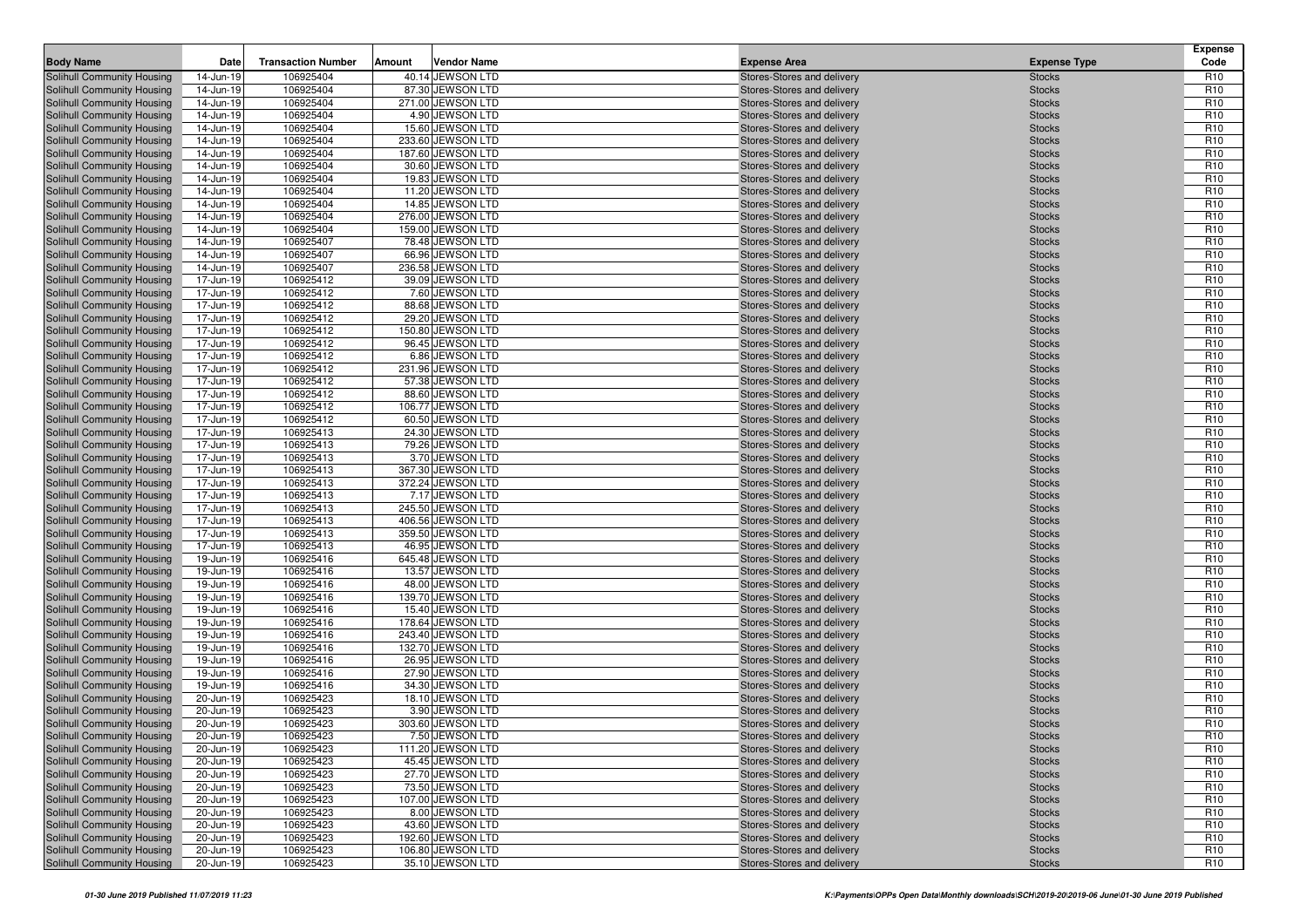| <b>Body Name</b>                                         | Date                   | <b>Transaction Number</b> | Amount | <b>Vendor Name</b>                    | <b>Expense Area</b>                                      | <b>Expense Type</b>            | <b>Expense</b><br>Code             |
|----------------------------------------------------------|------------------------|---------------------------|--------|---------------------------------------|----------------------------------------------------------|--------------------------------|------------------------------------|
| Solihull Community Housing                               | 20-Jun-19              | 106925423                 |        | 13.75 JEWSON LTD                      | Stores-Stores and delivery                               | <b>Stocks</b>                  | R <sub>10</sub>                    |
| Solihull Community Housing                               | 20-Jun-19              | 106925423                 |        | 442.00 JEWSON LTD                     | Stores-Stores and delivery                               | <b>Stocks</b>                  | R <sub>10</sub>                    |
| Solihull Community Housing                               | 20-Jun-19              | 106925424                 |        | 485.10 JEWSON LTD                     | Stores-Stores and delivery                               | <b>Stocks</b>                  | R <sub>10</sub>                    |
| Solihull Community Housing                               | 21-Jun-19              | 106925426                 |        | 429.05 JEWSON LTD                     | Stores-Stores and delivery                               | <b>Stocks</b>                  | R <sub>10</sub>                    |
| Solihull Community Housing                               | 21-Jun-19              | 106925427                 |        | 447.97 JEWSON LTD                     | Stores-Stores and delivery                               | <b>Stocks</b>                  | R <sub>10</sub>                    |
| Solihull Community Housing                               | 21-Jun-19              | 106925429                 |        | 21.10 JEWSON LTD                      | Stores-Stores and delivery                               | <b>Stocks</b>                  | R <sub>10</sub>                    |
| Solihull Community Housing                               | 21-Jun-19              | 106925429                 |        | 9.60 JEWSON LTD                       | Stores-Stores and delivery                               | <b>Stocks</b>                  | R <sub>10</sub>                    |
| Solihull Community Housing                               | 21-Jun-19              | 106925429                 |        | 3.90 JEWSON LTD                       | Stores-Stores and delivery                               | <b>Stocks</b>                  | R <sub>10</sub>                    |
| Solihull Community Housing                               | 21-Jun-19              | 106925429                 |        | 3.02 JEWSON LTD                       | Stores-Stores and delivery                               | <b>Stocks</b>                  | R <sub>10</sub>                    |
| Solihull Community Housing                               | 21-Jun-19              | 106925429                 |        | 46.00 JEWSON LTD                      | Stores-Stores and delivery                               | <b>Stocks</b>                  | R <sub>10</sub>                    |
| Solihull Community Housing                               | 21-Jun-19              | 106925429                 |        | 32.40 JEWSON LTD                      | Stores-Stores and delivery                               | <b>Stocks</b>                  | R <sub>10</sub>                    |
| Solihull Community Housing                               | 21-Jun-19              | 106925429                 |        | 70.00 JEWSON LTD                      | Stores-Stores and delivery                               | <b>Stocks</b>                  | R <sub>10</sub>                    |
| Solihull Community Housing                               | 21-Jun-19              | 106925429                 |        | 103.20 JEWSON LTD                     | Stores-Stores and delivery                               | <b>Stocks</b>                  | R <sub>10</sub>                    |
| Solihull Community Housing                               | 21-Jun-19              | 106925429                 |        | 205.20 JEWSON LTD                     | Stores-Stores and delivery                               | <b>Stocks</b>                  | R <sub>10</sub>                    |
| Solihull Community Housing                               | 21-Jun-19              | 106925429                 |        | 202.20 JEWSON LTD                     | Stores-Stores and delivery                               | <b>Stocks</b>                  | R <sub>10</sub>                    |
| Solihull Community Housing                               | 21-Jun-19              | 106925429                 |        | 50.30 JEWSON LTD                      | Stores-Stores and delivery                               | <b>Stocks</b>                  | R <sub>10</sub>                    |
| Solihull Community Housing                               | 21-Jun-19              | 106925429                 |        | 19.00 JEWSON LTD                      | Stores-Stores and delivery                               | <b>Stocks</b>                  | R <sub>10</sub>                    |
| Solihull Community Housing                               | 21-Jun-19              | 106925429                 |        | 15.00 JEWSON LTD                      | Stores-Stores and delivery                               | <b>Stocks</b>                  | R <sub>10</sub>                    |
| Solihull Community Housing                               | 24-Jun-19              | 106925431                 |        | 520.00 JEWSON LTD                     | Stores-Stores and delivery                               | <b>Stocks</b>                  | R <sub>10</sub>                    |
| Solihull Community Housing                               | 24-Jun-19              | 106925432                 |        | 5.10 JEWSON LTD                       | Stores-Stores and delivery                               | <b>Stocks</b>                  | R <sub>10</sub>                    |
| Solihull Community Housing                               | 24-Jun-19              | 106925432                 |        | 11.44 JEWSON LTD                      | Stores-Stores and delivery                               | <b>Stocks</b>                  | R <sub>10</sub>                    |
| Solihull Community Housing                               | 24-Jun-19              | 106925432                 |        | 2.15 JEWSON LTD                       | Stores-Stores and delivery                               | <b>Stocks</b>                  | R <sub>10</sub>                    |
| Solihull Community Housing                               | 24-Jun-19              | 106925432                 |        | 62.10 JEWSON LTD                      | Stores-Stores and delivery                               | <b>Stocks</b>                  | R <sub>10</sub>                    |
| Solihull Community Housing                               | 24-Jun-19              | 106925432                 |        | 6.70 JEWSON LTD                       | Stores-Stores and delivery                               | <b>Stocks</b>                  | R <sub>10</sub>                    |
| Solihull Community Housing                               | 24-Jun-19              | 106925432                 |        | 198.40 JEWSON LTD                     | Stores-Stores and delivery                               | <b>Stocks</b>                  | R <sub>10</sub>                    |
| Solihull Community Housing                               | 24-Jun-19              | 106925432                 |        | 9.09 JEWSON LTD                       | Stores-Stores and delivery                               | <b>Stocks</b>                  | R <sub>10</sub>                    |
| Solihull Community Housing                               | 24-Jun-19              | 106925432                 |        | 54.43 JEWSON LTD                      | Stores-Stores and delivery                               | <b>Stocks</b>                  | R <sub>10</sub>                    |
| Solihull Community Housing                               | 24-Jun-19              | 106925432                 |        | 233.60 JEWSON LTD                     | Stores-Stores and delivery                               | <b>Stocks</b>                  | R <sub>10</sub>                    |
| Solihull Community Housing                               | 24-Jun-19              | 106925432                 |        | 67.10 JEWSON LTD                      | Stores-Stores and delivery                               | <b>Stocks</b>                  | R <sub>10</sub>                    |
| Solihull Community Housing                               | 24-Jun-19              | 106925432                 |        | 208.02 JEWSON LTD                     | Stores-Stores and delivery                               | <b>Stocks</b>                  | R <sub>10</sub>                    |
| Solihull Community Housing                               | 24-Jun-19              | 106925432                 |        | 7.50 JEWSON LTD                       | Stores-Stores and delivery                               | <b>Stocks</b>                  | R <sub>10</sub>                    |
| Solihull Community Housing                               | 24-Jun-19              | 106925432                 |        | 409.50 JEWSON LTD                     | Stores-Stores and delivery                               | <b>Stocks</b>                  | R <sub>10</sub>                    |
| Solihull Community Housing                               | 24-Jun-19              | 106925432                 |        | 59.50 JEWSON LTD                      | Stores-Stores and delivery                               | <b>Stocks</b>                  | R <sub>10</sub>                    |
| Solihull Community Housing                               | 24-Jun-19              | 106925432                 |        | 193.90 JEWSON LTD                     | Stores-Stores and delivery                               | <b>Stocks</b>                  | R <sub>10</sub>                    |
| Solihull Community Housing                               | 24-Jun-19              | 106925432                 |        | 47.97 JEWSON LTD                      | Stores-Stores and delivery                               | <b>Stocks</b>                  | R <sub>10</sub>                    |
| Solihull Community Housing                               | 24-Jun-19              | 106925432                 |        | 16.00 JEWSON LTD                      | Stores-Stores and delivery                               | <b>Stocks</b>                  | R <sub>10</sub>                    |
| Solihull Community Housing                               | 24-Jun-19              | 106925432                 |        | 18.24 JEWSON LTD                      | Stores-Stores and delivery                               | <b>Stocks</b>                  | R <sub>10</sub><br>R <sub>10</sub> |
| Solihull Community Housing<br>Solihull Community Housing | 24-Jun-19<br>24-Jun-19 | 106925432<br>106925432    |        | 106.00 JEWSON LTD<br>19.35 JEWSON LTD | Stores-Stores and delivery<br>Stores-Stores and delivery | <b>Stocks</b><br><b>Stocks</b> | R <sub>10</sub>                    |
| Solihull Community Housing                               | 24-Jun-19              | 106925432                 |        | 45.30 JEWSON LTD                      | Stores-Stores and delivery                               | <b>Stocks</b>                  | R <sub>10</sub>                    |
| Solihull Community Housing                               | 24-Jun-19              | 106925432                 |        | 30.00 JEWSON LTD                      | Stores-Stores and delivery                               | <b>Stocks</b>                  | R <sub>10</sub>                    |
| Solihull Community Housing                               | 26-Jun-19              | 106925434                 |        | 33.90 JEWSON LTD                      | Stores-Stores and delivery                               | <b>Stocks</b>                  | R <sub>10</sub>                    |
| Solihull Community Housing                               | 26-Jun-19              | 106925434                 |        | 111.84 JEWSON LTD                     | Stores-Stores and delivery                               | <b>Stocks</b>                  | R <sub>10</sub>                    |
| Solihull Community Housing                               | 26-Jun-19              | 106925434                 |        | 404.80 JEWSON LTD                     | Stores-Stores and delivery                               | <b>Stocks</b>                  | R <sub>10</sub>                    |
| Solihull Community Housing                               | 26-Jun-19              | 106925434                 |        | 19.20 JEWSON LTD                      | Stores-Stores and delivery                               | <b>Stocks</b>                  | R <sub>10</sub>                    |
| Solihull Community Housing                               | 26-Jun-19              | 106925434                 |        | 32.76 JEWSON LTD                      | Stores-Stores and delivery                               | <b>Stocks</b>                  | R <sub>10</sub>                    |
| Solihull Community Housing                               | 26-Jun-19              | 106925434                 |        | 201.50 JEWSON LTD                     | Stores-Stores and delivery                               | <b>Stocks</b>                  | R <sub>10</sub>                    |
| Solihull Community Housing                               | 26-Jun-19              | 106925434                 |        | 39.60 JEWSON LTD                      | Stores-Stores and delivery                               | <b>Stocks</b>                  | R <sub>10</sub>                    |
| Solihull Community Housing                               | 26-Jun-19              | 106925434                 |        | 15.40 JEWSON LTD                      | Stores-Stores and delivery                               | <b>Stocks</b>                  | R <sub>10</sub>                    |
| Solihull Community Housing                               | 26-Jun-19              | 106925434                 |        | 76.64 JEWSON LTD                      | Stores-Stores and delivery                               | <b>Stocks</b>                  | R <sub>10</sub>                    |
| Solihull Community Housing                               | 26-Jun-19              | 106925434                 |        | 51.18 JEWSON LTD                      | Stores-Stores and delivery                               | <b>Stocks</b>                  | R <sub>10</sub>                    |
| <b>Solihull Community Housing</b>                        | 26-Jun-19              | 106925434                 |        | 95.00 JEWSON LTD                      | Stores-Stores and delivery                               | <b>Stocks</b>                  | R <sub>10</sub>                    |
| Solihull Community Housing                               | 26-Jun-19              | 106925434                 |        | 38.30 JEWSON LTD                      | Stores-Stores and delivery                               | <b>Stocks</b>                  | R <sub>10</sub>                    |
| Solihull Community Housing                               | 26-Jun-19              | 106925434                 |        | 108.00 JEWSON LTD                     | Stores-Stores and delivery                               | <b>Stocks</b>                  | R <sub>10</sub>                    |
| Solihull Community Housing                               | 26-Jun-19              | 106925434                 |        | 222.40 JEWSON LTD                     | Stores-Stores and delivery                               | <b>Stocks</b>                  | R <sub>10</sub>                    |
| Solihull Community Housing                               | 26-Jun-19              | 106925434                 |        | 501.00 JEWSON LTD                     | Stores-Stores and delivery                               | <b>Stocks</b>                  | R <sub>10</sub>                    |
| Solihull Community Housing                               | 26-Jun-19              | 106925434                 |        | 177.80 JEWSON LTD                     | Stores-Stores and delivery                               | <b>Stocks</b>                  | R <sub>10</sub>                    |
| Solihull Community Housing                               | 26-Jun-19              | 106925434                 |        | 248.00 JEWSON LTD                     | Stores-Stores and delivery                               | <b>Stocks</b>                  | R <sub>10</sub>                    |
| Solihull Community Housing                               | 26-Jun-19              | 106925434                 |        | 6.80 JEWSON LTD                       | Stores-Stores and delivery                               | <b>Stocks</b>                  | R <sub>10</sub>                    |
| Solihull Community Housing                               | 26-Jun-19              | 106925434                 |        | 53.10 JEWSON LTD                      | Stores-Stores and delivery                               | <b>Stocks</b>                  | R <sub>10</sub>                    |
| Solihull Community Housing                               | 26-Jun-19              | 106925434                 |        | 23.80 JEWSON LTD                      | Stores-Stores and delivery                               | <b>Stocks</b>                  | R <sub>10</sub>                    |
| Solihull Community Housing                               | 26-Jun-19              | 106925434                 |        | 75.25 JEWSON LTD                      | Stores-Stores and delivery                               | <b>Stocks</b>                  | R <sub>10</sub>                    |
| Solihull Community Housing                               | 01-Jun-19              | 106892804                 |        | 446.10 JEWSON LTD                     | Stores-Stores and delivery                               | <b>Stocks</b>                  | R <sub>10</sub>                    |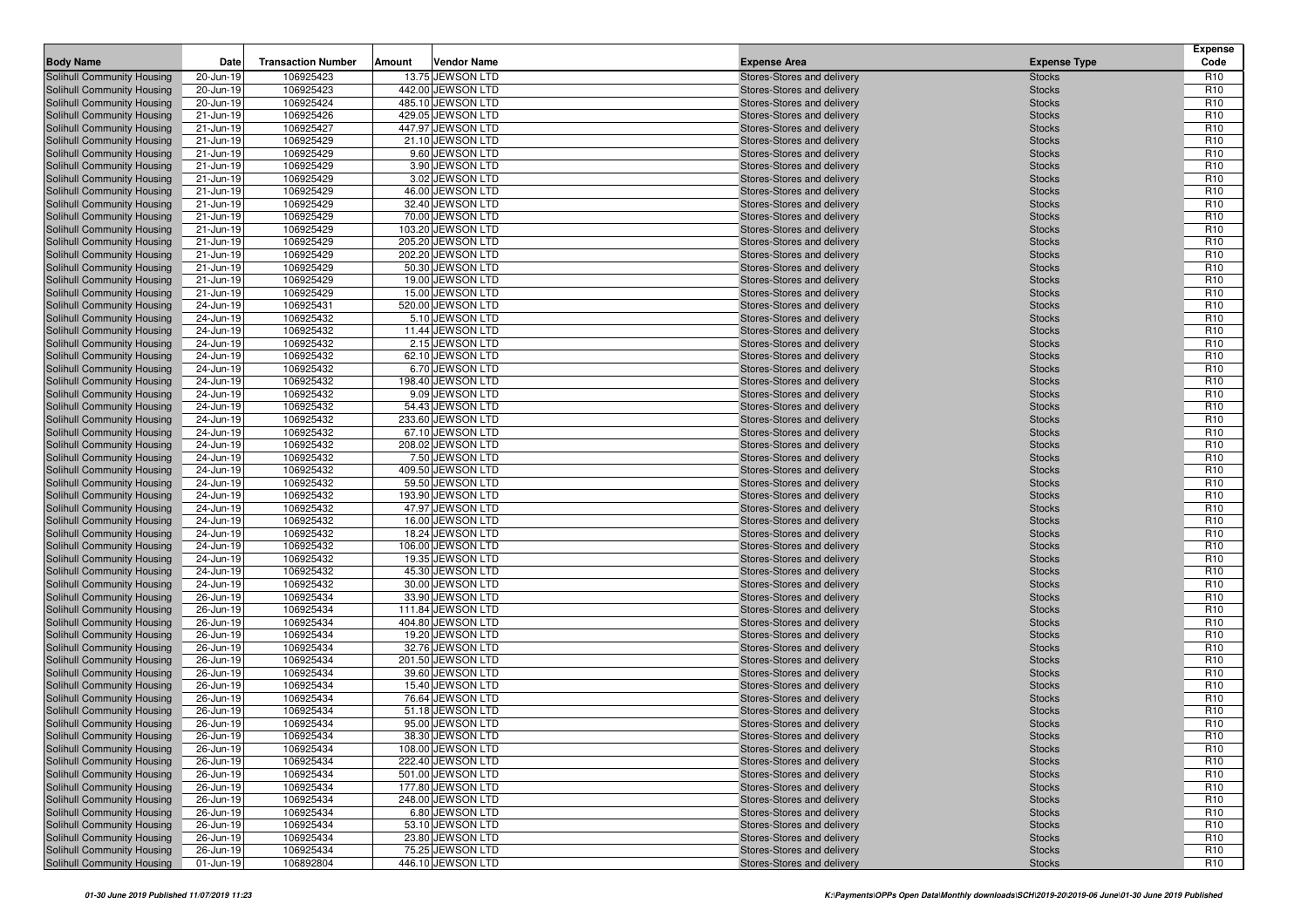| <b>Body Name</b>                                         | Date                   | <b>Transaction Number</b> | Amount | <b>Vendor Name</b>                     | <b>Expense Area</b>                                      | <b>Expense Type</b>            | <b>Expense</b><br>Code             |
|----------------------------------------------------------|------------------------|---------------------------|--------|----------------------------------------|----------------------------------------------------------|--------------------------------|------------------------------------|
| Solihull Community Housing                               | 01-Jun-19              | 106892805                 |        | 414.79 JEWSON LTD                      | Stores-Stores and delivery                               | <b>Stocks</b>                  | R <sub>10</sub>                    |
| Solihull Community Housing                               | 01-Jun-19              | 106892806                 |        | 32.40 JEWSON LTD                       | Stores-Stores and delivery                               | <b>Stocks</b>                  | R <sub>10</sub>                    |
| Solihull Community Housing                               | 01-Jun-19              | 106892806                 |        | 7.70 JEWSON LTD                        | Stores-Stores and delivery                               | <b>Stocks</b>                  | R <sub>10</sub>                    |
| Solihull Community Housing                               | 01-Jun-19              | 106892806                 |        | 268.95 JEWSON LTD                      | Stores-Stores and delivery                               | <b>Stocks</b>                  | R <sub>10</sub>                    |
| Solihull Community Housing                               | 01-Jun-19              | 106892806                 |        | 9.10 JEWSON LTD                        | Stores-Stores and delivery                               | <b>Stocks</b>                  | R <sub>10</sub>                    |
| Solihull Community Housing                               | 01-Jun-19              | 106892806                 |        | 60.00 JEWSON LTD                       | Stores-Stores and delivery                               | <b>Stocks</b>                  | R <sub>10</sub>                    |
| Solihull Community Housing                               | 01-Jun-19              | 106892806                 |        | 332.60 JEWSON LTD                      | Stores-Stores and delivery                               | <b>Stocks</b>                  | R <sub>10</sub>                    |
| Solihull Community Housing                               | 01-Jun-19              | 106892810                 |        | 402.90 JEWSON LTD                      | Stores-Stores and delivery                               | <b>Stocks</b>                  | R <sub>10</sub>                    |
| Solihull Community Housing                               | 01-Jun-19              | 106892813                 |        | 58.40 JEWSON LTD                       | Stores-Stores and delivery                               | <b>Stocks</b>                  | R <sub>10</sub>                    |
| <b>Solihull Community Housing</b>                        | 01-Jun-19              | 106892813                 |        | 78.00 JEWSON LTD                       | Stores-Stores and delivery                               | <b>Stocks</b>                  | R <sub>10</sub>                    |
| Solihull Community Housing                               | 01-Jun-19              | 106892813                 |        | 192.00 JEWSON LTD                      | Stores-Stores and delivery                               | <b>Stocks</b>                  | R <sub>10</sub>                    |
| Solihull Community Housing                               | 01-Jun-19              | 106892813                 |        | 14.05 JEWSON LTD                       | Stores-Stores and delivery                               | <b>Stocks</b>                  | R <sub>10</sub>                    |
| Solihull Community Housing                               | 01-Jun-19              | 106892813                 |        | 60.40 JEWSON LTD                       | Stores-Stores and delivery                               | <b>Stocks</b>                  | R <sub>10</sub>                    |
| Solihull Community Housing                               | 01-Jun-19              | 106892813                 |        | 7.20 JEWSON LTD                        | Stores-Stores and delivery                               | <b>Stocks</b>                  | R <sub>10</sub>                    |
| Solihull Community Housing                               | 01-Jun-19              | 106892814                 |        | 408.25 JEWSON LTD                      | Stores-Stores and delivery                               | <b>Stocks</b>                  | R <sub>10</sub>                    |
| Solihull Community Housing                               | 01-Jun-19              | 106892815                 |        | 475.01 JEWSON LTD                      | Stores-Stores and delivery                               | <b>Stocks</b>                  | R <sub>10</sub>                    |
| Solihull Community Housing                               | 01-Jun-19              | 106892816                 |        | 149.28 JEWSON LTD                      | Stores-Stores and delivery                               | <b>Stocks</b>                  | R <sub>10</sub>                    |
| Solihull Community Housing                               | 01-Jun-19              | 106892816                 |        | 717.12 JEWSON LTD                      | Stores-Stores and delivery                               | <b>Stocks</b>                  | R <sub>10</sub>                    |
| Solihull Community Housing                               | 01-Jun-19              | 106892817                 |        | 2.10 JEWSON LTD                        | Stores-Stores and delivery                               | <b>Stocks</b>                  | R <sub>10</sub>                    |
| Solihull Community Housing                               | 01-Jun-19              | 106892817                 |        | 317.08 JEWSON LTD                      | Stores-Stores and delivery                               | <b>Stocks</b>                  | R <sub>10</sub>                    |
| Solihull Community Housing                               | 01-Jun-19              | 106892817                 |        | 6.12 JEWSON LTD                        | Stores-Stores and delivery                               | <b>Stocks</b>                  | R <sub>10</sub>                    |
| Solihull Community Housing                               | 01-Jun-19              | 106892817                 |        | 24.40 JEWSON LTD                       | Stores-Stores and delivery                               | <b>Stocks</b>                  | R <sub>10</sub>                    |
| Solihull Community Housing                               | 01-Jun-19              | 106892817                 |        | 303.25 JEWSON LTD                      | Stores-Stores and delivery                               | <b>Stocks</b>                  | R <sub>10</sub>                    |
| Solihull Community Housing                               | 01-Jun-19              | 106892817                 |        | 26.10 JEWSON LTD                       | Stores-Stores and delivery                               | <b>Stocks</b>                  | R <sub>10</sub>                    |
| Solihull Community Housing                               | 01-Jun-19              | 106892817                 |        | 48.30 JEWSON LTD                       | Stores-Stores and delivery                               | <b>Stocks</b>                  | R <sub>10</sub>                    |
| Solihull Community Housing                               | 01-Jun-19              | 106892817                 |        | 3.00 JEWSON LTD                        | Stores-Stores and delivery                               | <b>Stocks</b>                  | R <sub>10</sub>                    |
| Solihull Community Housing                               | 01-Jun-19              | 106892817                 |        | 47.50 JEWSON LTD                       | Stores-Stores and delivery                               | <b>Stocks</b>                  | R <sub>10</sub>                    |
| Solihull Community Housing                               | 01-Jun-19              | 106892817                 |        | 501.00 JEWSON LTD                      | Stores-Stores and delivery                               | <b>Stocks</b>                  | R <sub>10</sub>                    |
| Solihull Community Housing                               | 01-Jun-19              | 106892817                 |        | 4.00 JEWSON LTD                        | Stores-Stores and delivery                               | <b>Stocks</b>                  | R <sub>10</sub>                    |
| Solihull Community Housing                               | 01-Jun-19              | 106892817                 |        | 22.50 JEWSON LTD                       | Stores-Stores and delivery                               | <b>Stocks</b>                  | R <sub>10</sub>                    |
| Solihull Community Housing                               | 01-Jun-19              | 106892818                 |        | 89.57 JEWSON LTD                       | Stores-Stores and delivery<br>Stores-Stores and delivery | <b>Stocks</b>                  | R <sub>10</sub>                    |
| Solihull Community Housing<br>Solihull Community Housing | 01-Jun-19<br>01-Jun-19 | 106892818<br>106892819    |        | 382.46 JEWSON LTD<br>569.00 JEWSON LTD | Stores-Stores and delivery                               | <b>Stocks</b><br><b>Stocks</b> | R <sub>10</sub><br>R <sub>10</sub> |
| Solihull Community Housing                               | 01-Jun-19              | 106892820                 |        | 278.00 JEWSON LTD                      | Stores-Stores and delivery                               | <b>Stocks</b>                  | R <sub>10</sub>                    |
| <b>Solihull Community Housing</b>                        | 01-Jun-19              | 106892820                 |        | 15.30 JEWSON LTD                       | Stores-Stores and delivery                               | <b>Stocks</b>                  | R <sub>10</sub>                    |
| Solihull Community Housing                               | 01-Jun-19              | 106892825                 |        | 630.24 JEWSON LTD                      | Stores-Stores and delivery                               | <b>Stocks</b>                  | R <sub>10</sub>                    |
| Solihull Community Housing                               | 01-Jun-19              | 106892830                 |        | 65.00 JEWSON LTD                       | Stores-Stores and delivery                               | <b>Stocks</b>                  | R <sub>10</sub>                    |
| Solihull Community Housing                               | $01 - Jun-19$          | 106892830                 |        | 60.90 JEWSON LTD                       | Stores-Stores and delivery                               | <b>Stocks</b>                  | R <sub>10</sub>                    |
| <b>Solihull Community Housing</b>                        | 01-Jun-19              | 106892830                 |        | 63.90 JEWSON LTD                       | Stores-Stores and delivery                               | <b>Stocks</b>                  | R <sub>10</sub>                    |
| Solihull Community Housing                               | 01-Jun-19              | 106892830                 |        | 60.10 JEWSON LTD                       | Stores-Stores and delivery                               | <b>Stocks</b>                  | R <sub>10</sub>                    |
| Solihull Community Housing                               | 01-Jun-19              | 106892830                 |        | 87.24 JEWSON LTD                       | Stores-Stores and delivery                               | <b>Stocks</b>                  | R <sub>10</sub>                    |
| Solihull Community Housing                               | 01-Jun-19              | 106892830                 |        | 10.00 JEWSON LTD                       | Stores-Stores and delivery                               | <b>Stocks</b>                  | R <sub>10</sub>                    |
| Solihull Community Housing                               | 01-Jun-19              | 106892830                 |        | 78.40 JEWSON LTD                       | Stores-Stores and delivery                               | <b>Stocks</b>                  | R <sub>10</sub>                    |
| Solihull Community Housing                               | 01-Jun-19              | 106892830                 |        | 149.15 JEWSON LTD                      | Stores-Stores and delivery                               | <b>Stocks</b>                  | R <sub>10</sub>                    |
| Solihull Community Housing                               | 01-Jun-19              | 106892830                 |        | 21.55 JEWSON LTD                       | Stores-Stores and delivery                               | <b>Stocks</b>                  | R <sub>10</sub>                    |
| Solihull Community Housing                               | 01-Jun-19              | 106892831                 |        | 262.92 JEWSON LTD                      | Stores-Stores and delivery                               | <b>Stocks</b>                  | R <sub>10</sub>                    |
| Solihull Community Housing                               | 01-Jun-19              | 106892836                 |        | 104.40 JEWSON LTD                      | Stores-Stores and delivery                               | <b>Stocks</b>                  | R <sub>10</sub>                    |
| Solihull Community Housing                               | 01-Jun-19              | 106892836                 |        | 216.00 JEWSON LTD                      | Stores-Stores and delivery                               | <b>Stocks</b>                  | R <sub>10</sub>                    |
| Solihull Community Housing                               | 01-Jun-19              | 106892836                 |        | 19.83 JEWSON LTD                       | Stores-Stores and delivery                               | <b>Stocks</b>                  | R <sub>10</sub>                    |
| Solihull Community Housing                               | 01-Jun-19              | 106892836                 |        | 78.75 JEWSON LTD                       | Stores-Stores and delivery                               | <b>Stocks</b>                  | R <sub>10</sub>                    |
| Solihull Community Housing                               | 01-Jun-19              | 106892839                 |        | 136.41 JEWSON LTD                      | Stores-Stores and delivery                               | <b>Stocks</b>                  | R <sub>10</sub>                    |
| Solihull Community Housing                               | 01-Jun-19              | 106892839                 |        | 89.65 JEWSON LTD                       | Stores-Stores and delivery                               | <b>Stocks</b>                  | R <sub>10</sub>                    |
| Solihull Community Housing                               | 01-Jun-19              | 106892839                 |        | 260.36 JEWSON LTD                      | Stores-Stores and delivery                               | <b>Stocks</b>                  | R <sub>10</sub>                    |
| Solihull Community Housing                               | 01-Jun-19              | 106892839                 |        | 56.28 JEWSON LTD                       | Stores-Stores and delivery                               | <b>Stocks</b>                  | R <sub>10</sub>                    |
| Solihull Community Housing                               | 01-Jun-19              | 106892839                 |        | 367.76 JEWSON LTD                      | Stores-Stores and delivery                               | <b>Stocks</b>                  | R <sub>10</sub>                    |
| Solihull Community Housing                               | 01-Jun-19              | 106892839                 |        | 625.00 JEWSON LTD                      | Stores-Stores and delivery                               | <b>Stocks</b>                  | R <sub>10</sub>                    |
| Solihull Community Housing                               | 01-Jun-19              | 106892839                 |        | 133.06 JEWSON LTD                      | Stores-Stores and delivery                               | <b>Stocks</b>                  | R <sub>10</sub>                    |
| Solihull Community Housing                               | 01-Jun-19              | 106892841                 |        | 4.80 JEWSON LTD                        | Stores-Stores and delivery                               | <b>Stocks</b>                  | R <sub>10</sub>                    |
| Solihull Community Housing                               | 01-Jun-19              | 106892841                 |        | 38.00 JEWSON LTD                       | Stores-Stores and delivery                               | <b>Stocks</b>                  | R <sub>10</sub>                    |
| <b>Solihull Community Housing</b>                        | 01-Jun-19              | 106892841                 |        | 16.20 JEWSON LTD                       | Stores-Stores and delivery                               | <b>Stocks</b>                  | R <sub>10</sub>                    |
| Solihull Community Housing                               | 01-Jun-19              | 106892841                 |        | 7.20 JEWSON LTD                        | Stores-Stores and delivery                               | <b>Stocks</b>                  | R <sub>10</sub>                    |
| Solihull Community Housing                               | 01-Jun-19              | 106892841                 |        | 13.57 JEWSON LTD                       | Stores-Stores and delivery                               | <b>Stocks</b>                  | R <sub>10</sub>                    |
| Solihull Community Housing                               | 01-Jun-19              | 106892841                 |        | 5.70 JEWSON LTD                        | Stores-Stores and delivery                               | <b>Stocks</b>                  | R <sub>10</sub>                    |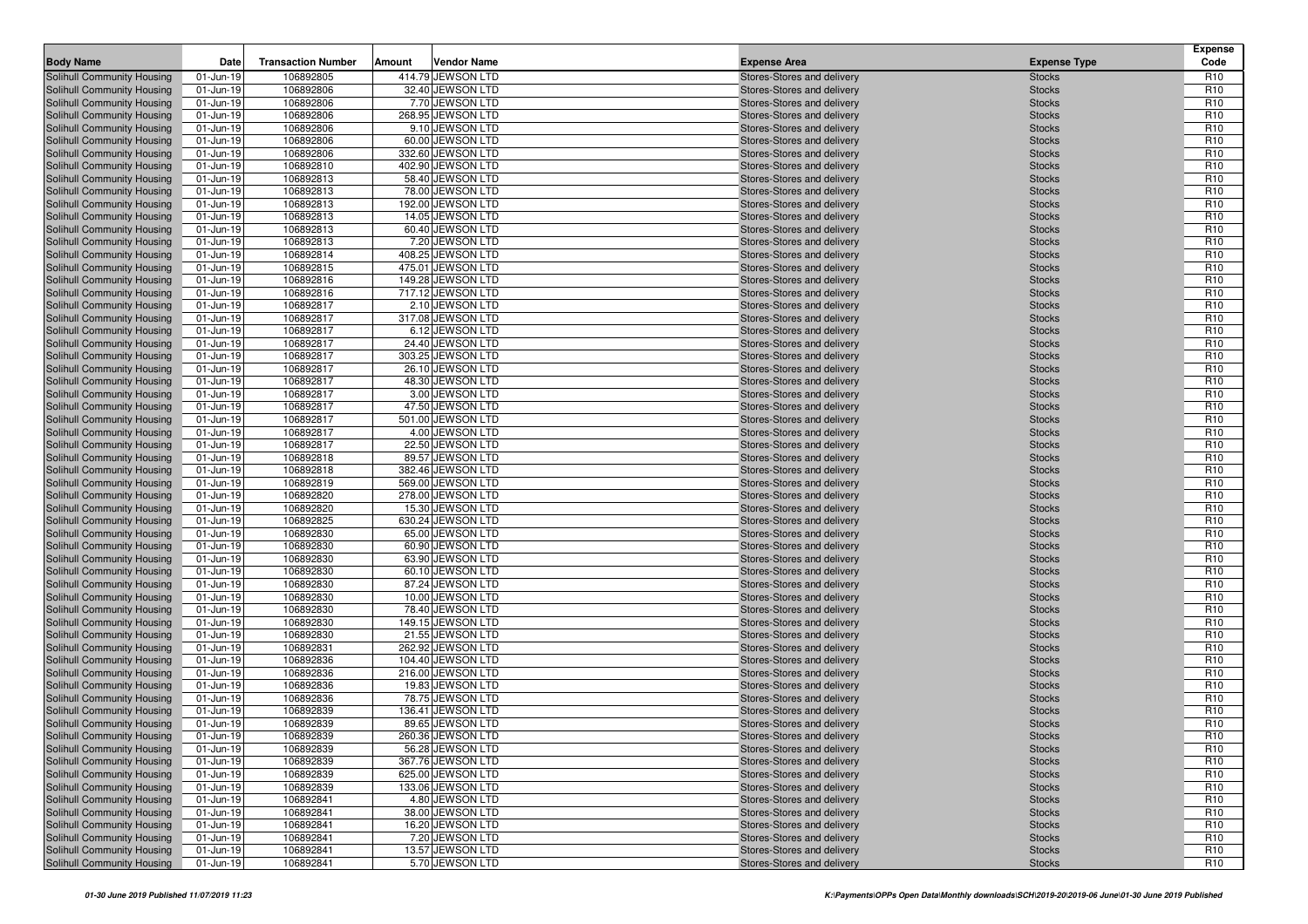| <b>Body Name</b>                                         | Date                   | <b>Transaction Number</b> | Amount | <b>Vendor Name</b>                           | <b>Expense Area</b>                                      | <b>Expense Type</b>                                            | <b>Expense</b><br>Code             |
|----------------------------------------------------------|------------------------|---------------------------|--------|----------------------------------------------|----------------------------------------------------------|----------------------------------------------------------------|------------------------------------|
| Solihull Community Housing                               | 01-Jun-19              | 106892841                 |        | 13.85 JEWSON LTD                             | Stores-Stores and delivery                               | <b>Stocks</b>                                                  | R <sub>10</sub>                    |
| Solihull Community Housing                               | 01-Jun-19              | 106892841                 |        | 12.20 JEWSON LTD                             | Stores-Stores and delivery                               | <b>Stocks</b>                                                  | R <sub>10</sub>                    |
| Solihull Community Housing                               | 01-Jun-19              | 106892841                 |        | 55.60 JEWSON LTD                             | Stores-Stores and delivery                               | <b>Stocks</b>                                                  | R <sub>10</sub>                    |
| Solihull Community Housing                               | 01-Jun-19              | 106892841                 |        | 198.40 JEWSON LTD                            | Stores-Stores and delivery                               | <b>Stocks</b>                                                  | R <sub>10</sub>                    |
| Solihull Community Housing                               | 01-Jun-19              | 106892841                 |        | 46.40 JEWSON LTD                             | Stores-Stores and delivery                               | <b>Stocks</b>                                                  | R <sub>10</sub>                    |
| Solihull Community Housing                               | 01-Jun-19              | 106892841                 |        | 9.20 JEWSON LTD                              | Stores-Stores and delivery                               | <b>Stocks</b>                                                  | R <sub>10</sub>                    |
| Solihull Community Housing                               | 01-Jun-19              | 106892841                 |        | 8.90 JEWSON LTD                              | Stores-Stores and delivery                               | <b>Stocks</b>                                                  | R <sub>10</sub>                    |
| Solihull Community Housing                               | 01-Jun-19              | 106892841                 |        | 14.60 JEWSON LTD                             | Stores-Stores and delivery                               | <b>Stocks</b>                                                  | R <sub>10</sub>                    |
| Solihull Community Housing                               | 01-Jun-19              | 106892841                 |        | 187.60 JEWSON LTD                            | Stores-Stores and delivery                               | <b>Stocks</b>                                                  | R <sub>10</sub>                    |
| Solihull Community Housing                               | 01-Jun-19              | 106892841                 |        | 3.80 JEWSON LTD                              | Stores-Stores and delivery                               | <b>Stocks</b>                                                  | R <sub>10</sub>                    |
| Solihull Community Housing                               | 01-Jun-19              | 106892841                 |        | 106.00 JEWSON LTD                            | Stores-Stores and delivery                               | <b>Stocks</b>                                                  | R <sub>10</sub>                    |
| Solihull Community Housing                               | 01-Jun-19              | 106892841                 |        | 30.00 JEWSON LTD                             | Stores-Stores and delivery                               | <b>Stocks</b>                                                  | R <sub>10</sub>                    |
| Solihull Community Housing                               | 01-Jun-19              | 106892841                 |        | 192.60 JEWSON LTD                            | Stores-Stores and delivery                               | <b>Stocks</b>                                                  | R <sub>10</sub>                    |
| Solihull Community Housing                               | 01-Jun-19              | 106892841                 |        | 11.20 JEWSON LTD                             | Stores-Stores and delivery                               | <b>Stocks</b>                                                  | R <sub>10</sub>                    |
| Solihull Community Housing                               | 01-Jun-19              | 106892841                 |        | 13.80 JEWSON LTD                             | Stores-Stores and delivery                               | <b>Stocks</b>                                                  | R <sub>10</sub>                    |
| Solihull Community Housing                               | 01-Jun-19              | 106892841                 |        | 31.20 JEWSON LTD                             | Stores-Stores and delivery                               | <b>Stocks</b>                                                  | R <sub>10</sub>                    |
| Solihull Community Housing                               | 01-Jun-19              | 106892841                 |        | 46.95 JEWSON LTD                             | Stores-Stores and delivery                               | <b>Stocks</b>                                                  | R <sub>10</sub>                    |
| Solihull Community Housing                               | 01-Jun-19              | 106892841                 |        | 129.50 JEWSON LTD                            | Stores-Stores and delivery                               | <b>Stocks</b>                                                  | R <sub>10</sub>                    |
| Solihull Community Housing                               | 01-Jun-19              | 106892841                 |        | 26.95 JEWSON LTD                             | Stores-Stores and delivery                               | <b>Stocks</b>                                                  | R <sub>10</sub>                    |
| Solihull Community Housing                               | 01-Jun-19              | 106892841                 |        | 43.10 JEWSON LTD                             | Stores-Stores and delivery                               | <b>Stocks</b>                                                  | R <sub>10</sub>                    |
| Solihull Community Housing                               | 01-Jun-19              | 106892843                 |        | 81.48 JEWSON LTD                             | Stores-Stores and delivery                               | <b>Stocks</b>                                                  | R <sub>10</sub>                    |
| Solihull Community Housing                               | 01-Jun-19              | 106892843                 |        | 15.40 JEWSON LTD                             | Stores-Stores and delivery                               | <b>Stocks</b>                                                  | R <sub>10</sub>                    |
| Solihull Community Housing                               | 01-Jun-19              | 106892843                 |        | 38.40 JEWSON LTD                             | Stores-Stores and delivery                               | <b>Stocks</b>                                                  | R <sub>10</sub>                    |
| Solihull Community Housing                               | 01-Jun-19              | 106892843                 |        | 45.60 JEWSON LTD                             | Stores-Stores and delivery                               | <b>Stocks</b>                                                  | R <sub>10</sub>                    |
| Solihull Community Housing                               | 01-Jun-19              | 106892843                 |        | 268.95 JEWSON LTD                            | Stores-Stores and delivery                               | <b>Stocks</b>                                                  | R <sub>10</sub>                    |
| Solihull Community Housing                               | 01-Jun-19              | 106892843                 |        | 5.68 JEWSON LTD                              | Stores-Stores and delivery                               | <b>Stocks</b>                                                  | R <sub>10</sub>                    |
| Solihull Community Housing                               | 01-Jun-19              | 106892843                 |        | 1469.28 JEWSON LTD                           | Stores-Stores and delivery                               | <b>Stocks</b>                                                  | R <sub>10</sub>                    |
| Solihull Community Housing                               | 01-Jun-19              | 106892843                 |        | 56.00 JEWSON LTD                             | Stores-Stores and delivery                               | <b>Stocks</b>                                                  | R <sub>10</sub>                    |
| Solihull Community Housing                               | 01-Jun-19              | 106892843                 |        | 109.20 JEWSON LTD                            | Stores-Stores and delivery                               | <b>Stocks</b>                                                  | R <sub>10</sub>                    |
| Solihull Community Housing                               | 01-Jun-19              | 106892843                 |        | 27.95 JEWSON LTD                             | Stores-Stores and delivery                               | <b>Stocks</b>                                                  | R <sub>10</sub>                    |
| Solihull Community Housing                               | 13-Jun-19              | 106892348                 |        | 395.00 JOHNSONS COACHES                      | Central Administration                                   | <b>Conference Costs</b>                                        | D <sub>56</sub>                    |
| Solihull Community Housing                               | 17-Jun-19              | 106898197                 |        | 789.39 KARTER THOMAS LTD                     | <b>Estate Mgmt Team</b>                                  | <b>Agency Staff</b>                                            | A60                                |
| Solihull Community Housing                               | 20-Jun-19              | 106909896                 |        | 786.87 KARTER THOMAS LTD                     | <b>Estate Mgmt Team</b>                                  | <b>Agency Staff</b>                                            | A60                                |
| Solihull Community Housing                               | 26-Jun-19              | 106921224                 |        | 818.16 KARTER THOMAS LTD                     | <b>Estate Mgmt Team</b>                                  | <b>Agency Staff</b>                                            | A60                                |
| Solihull Community Housing                               | 26-Jun-19              | 106920194                 |        | 2425.00 KEYAPPS LTD                          | <b>IT Strategy</b>                                       | <b>ICT General</b>                                             | D30                                |
| Solihull Community Housing                               | 03-Jun-19              | 106876214                 |        | 502.35 KILLGERM CHEMICALS LTD                | Anti Graffiti Team                                       | <b>Materials</b>                                               | D <sub>13</sub>                    |
| Solihull Community Housing                               | 06-Jun-19              | 106883708<br>106883705    |        | 530.10 LEGRAND<br>781.20 LEGRAND             | Safe and Sound Operational                               | <b>Equipment Rental/Lease</b>                                  | D <sub>18</sub><br>D <sub>18</sub> |
| Solihull Community Housing<br>Solihull Community Housing | 06-Jun-19<br>06-Jun-19 | 106883710                 |        | 240.30 LEGRAND                               | Safe and Sound Operational<br>Safe and Sound Operational | <b>Equipment Rental/Lease</b><br><b>Equipment Rental/Lease</b> | D <sub>18</sub>                    |
| Solihull Community Housing                               | 13-Jun-19              | 106892349                 |        | 225.00 LEX AUTOLEASE LIMITED                 | Client - Fleet Management                                | Vehicle Hire                                                   | C <sub>30</sub>                    |
| Solihull Community Housing                               | 25-Jun-19              | 106917452                 |        | 9418.00 LIBERATA UK LIMITED                  | <b>Income Collection Team</b>                            | <b>Court Fees</b>                                              | D <sub>54</sub>                    |
| Solihull Community Housing                               | 01-Jun-19              | 106925275                 |        | 49482.94 LIFT & ENGINEERING SERVICES         | Lift Refurbishment                                       | <b>Contractor Payments</b>                                     | <b>B70</b>                         |
| Solihull Community Housing                               | 17-Jun-19              | 106899212                 |        | 789.07 LYRECO UK LTD                         | <b>Endeavour House</b>                                   | Stationery                                                     | D <sub>25</sub>                    |
| Solihull Community Housing                               | 17-Jun-19              | 106899211                 |        | 849.03 LYRECO UK LTD                         | <b>Endeavour House</b>                                   | Stationery                                                     | D <sub>25</sub>                    |
| Solihull Community Housing                               | 01-Jun-19              | 106907801                 |        | 201.50 M & J MAHONEY LTD                     | Stores-Stores and delivery                               | <b>Stocks</b>                                                  | R <sub>10</sub>                    |
| Solihull Community Housing                               | 01-Jun-19              | 106907801                 |        | 350.00 M & J MAHONEY LTD                     | Stores-Stores and delivery                               | <b>Stocks</b>                                                  | R <sub>10</sub>                    |
| Solihull Community Housing                               | 11-Jun-19              | 106887319                 |        | 790.00 M&P PRESERVATION                      | North Property Repairs-Day to day                        | <b>External Structures</b>                                     | <b>B33</b>                         |
| Solihull Community Housing                               | 05-Jun-19              | 106882349                 |        | 20620.49 MAN COMMERCIAL PROTECTION LTD       | <b>CCTV</b>                                              | Security                                                       | <b>B43</b>                         |
| Solihull Community Housing                               | 06-Jun-19              | 106883721                 |        | 312.00 MAN COMMERCIAL PROTECTION LTD         | Housing Aid & Homelessness                               | <b>Agency Staff</b>                                            | A60                                |
| Solihull Community Housing                               | 26-Jun-19              | 106923229                 |        | 422.50 MAN COMMERCIAL PROTECTION LTD         | Housing Aid & Homelessness                               | <b>Agency Staff</b>                                            | A60                                |
| Solihull Community Housing                               | 04-Jun-19              | 106878443                 |        | 926.25 MITIE PROPERTY SERVICES (UK) LTD      | North Property Repairs-Voids                             | Voids                                                          | <b>B38</b>                         |
| <b>Solihull Community Housing</b>                        | 04-Jun-19              | 106878445                 |        | 546.25 MITIE PROPERTY SERVICES (UK) LTD      | North Property Repairs-Voids                             | Voids                                                          | <b>B38</b>                         |
| Solihull Community Housing                               | 04-Jun-19              | 106878447                 |        | 736.25 MITIE PROPERTY SERVICES (UK) LTD      | North Property Repairs-Voids                             | Voids                                                          | <b>B38</b>                         |
| Solihull Community Housing                               | 04-Jun-19              | 106878453                 |        | 736.25 MITIE PROPERTY SERVICES (UK) LTD      | North Property Repairs-Voids                             | Voids                                                          | <b>B38</b>                         |
| Solihull Community Housing                               | 01-Jun-19              | 106883341                 |        | 13814.84 MITIE PROPERTY SERVICES (UK) LTD    | <b>Planned Maintenance</b>                               | <b>Planned Works</b>                                           | <b>B36</b>                         |
| Solihull Community Housing                               | 04-Jun-19              | 106878456                 |        | 736.25 MITIE PROPERTY SERVICES (UK) LTD      | North Property Repairs-Voids                             | Voids                                                          | <b>B38</b>                         |
| Solihull Community Housing                               | 19-Jun-19              | 106917267                 |        | 15954.75 MITIE PROPERTY SERVICES (UK) LTD    | <b>Planned Maintenance</b>                               | <b>Planned Works</b>                                           | <b>B36</b>                         |
| Solihull Community Housing                               | 24-Jun-19              | 106914504                 |        | 926.25 MITIE PROPERTY SERVICES (UK) LTD      | North Property Repairs-Voids                             | Voids                                                          | <b>B38</b>                         |
| Solihull Community Housing                               | 20-Jun-19              | 106917268                 |        | 823.13 MITIE PROPERTY SERVICES (UK) LTD      | <b>Planned Maintenance</b>                               | <b>Planned Works</b>                                           | <b>B36</b>                         |
| Solihull Community Housing                               | 20-Jun-19              | 106917269                 |        | 823.13 MITIE PROPERTY SERVICES (UK) LTD      | <b>Planned Maintenance</b>                               | <b>Planned Works</b>                                           | <b>B36</b>                         |
| Solihull Community Housing                               | 20-Jun-19              | 106917270                 |        | 823.13 MITIE PROPERTY SERVICES (UK) LTD      | <b>Planned Maintenance</b>                               | <b>Planned Works</b>                                           | <b>B36</b>                         |
| Solihull Community Housing                               | 20-Jun-19              | 106917271                 |        | 823.13 MITIE PROPERTY SERVICES (UK) LTD      | <b>Planned Maintenance</b>                               | <b>Planned Works</b>                                           | <b>B36</b>                         |
| Solihull Community Housing                               | 12-Jun-19              | 106891404                 |        | 2232.00 MITIE WASTE & ENVIRONMENTAL SERVICES | <b>Planned Maintenance</b>                               | <b>Planned Works</b>                                           | <b>B36</b>                         |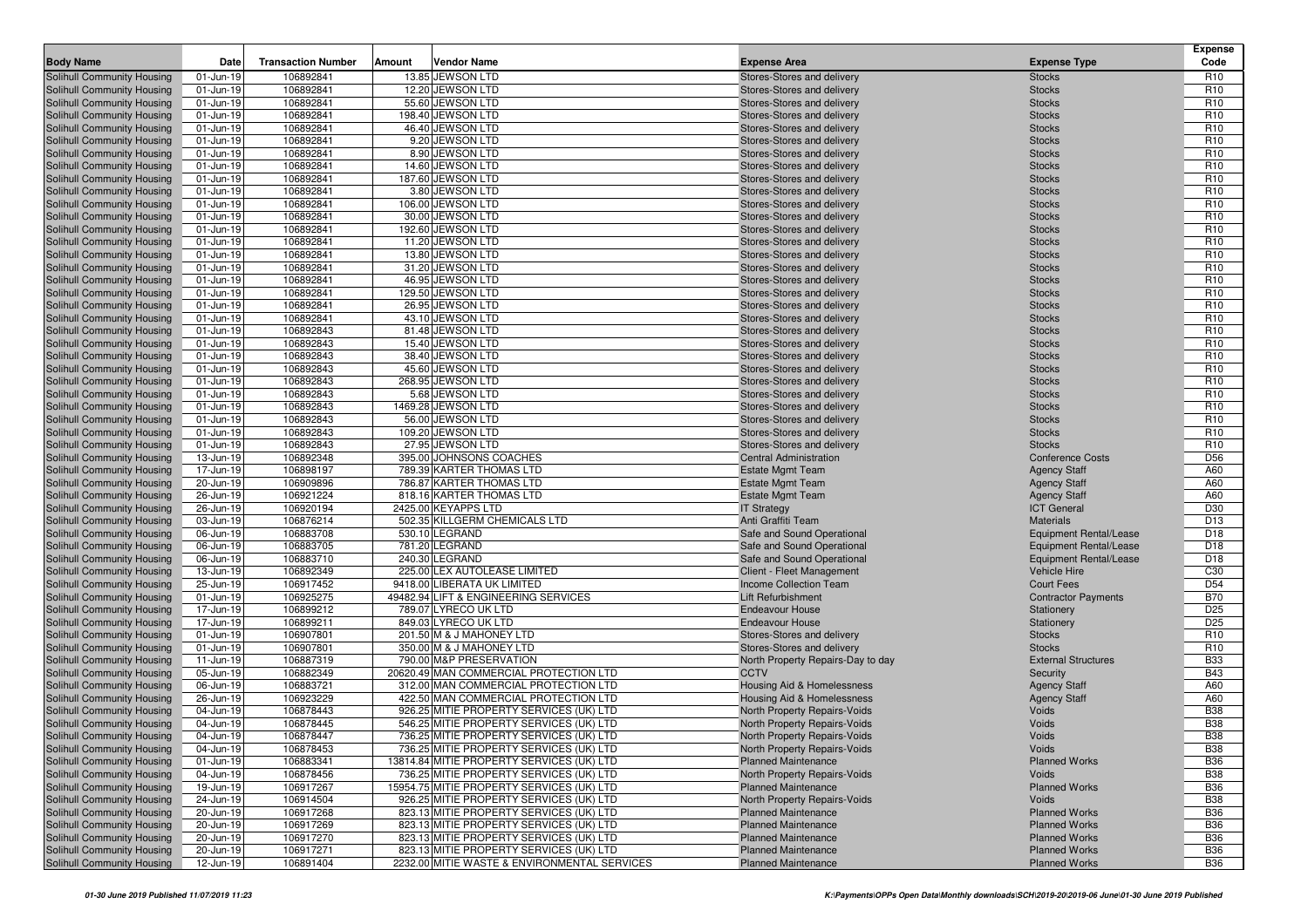|                                                          |                        |                           |        |                                                         |                                                                   |                                            | <b>Expense</b>           |
|----------------------------------------------------------|------------------------|---------------------------|--------|---------------------------------------------------------|-------------------------------------------------------------------|--------------------------------------------|--------------------------|
| <b>Body Name</b>                                         | Date                   | <b>Transaction Number</b> | Amount | Vendor Name                                             | <b>Expense Area</b>                                               | <b>Expense Type</b>                        | Code                     |
| Solihull Community Housing                               | 03-Jun-19              | 106876349                 |        | 661.12 MORGAN HUNT UK LTD                               | North Property Repairs-Day to day                                 | <b>Agency Staff</b>                        | A60                      |
| Solihull Community Housing                               | 03-Jun-19              | 106876347                 |        | 821.77 MORGAN HUNT UK LTD                               | North Property Repairs-Day to day                                 | <b>Agency Staff</b>                        | A60                      |
| Solihull Community Housing                               | 03-Jun-19              | 106876350                 |        | 644.06 MORGAN HUNT UK LTD                               | North Property Repairs-Day to day                                 | <b>Agency Staff</b>                        | A60                      |
| Solihull Community Housing                               | 04-Jun-19              | 106878448                 |        | 547.60 MORGAN HUNT UK LTD                               | Estate Mgmt Team                                                  | <b>Agency Staff</b>                        | A60                      |
| Solihull Community Housing                               | 06-Jun-19              | 106883709                 |        | 524.48 MORGAN HUNT UK LTD                               | Welfare Reform Work                                               | <b>Agency Staff</b>                        | A60                      |
| Solihull Community Housing                               | 06-Jun-19              | 106883638                 |        | 339.75 MORGAN HUNT UK LTD                               | <b>Call Centre</b>                                                | <b>Agency Staff</b>                        | A60                      |
| Solihull Community Housing                               | 06-Jun-19              | 106883639                 |        | 453.00 MORGAN HUNT UK LTD                               | <b>Call Centre</b>                                                | <b>Agency Staff</b>                        | A60                      |
| Solihull Community Housing                               | 05-Jun-19              | 106883099                 |        | 625.05 MORGAN HUNT UK LTD                               | <b>Estate Mgmt Team</b>                                           | <b>Agency Staff</b>                        | A60                      |
| Solihull Community Housing                               | 10-Jun-19              | 106886618                 |        | 644.06 MORGAN HUNT UK LTD                               | North Property Repairs-Day to day                                 | <b>Agency Staff</b>                        | A60                      |
| Solihull Community Housing                               | 10-Jun-19              | 106886621                 |        | 644.06 MORGAN HUNT UK LTD                               | North Property Repairs-Day to day                                 | <b>Agency Staff</b>                        | A60                      |
| Solihull Community Housing                               | 10-Jun-19              | 106886624                 |        | 528.90 MORGAN HUNT UK LTD                               | North Property Repairs-Day to day                                 | <b>Agency Staff</b>                        | A60                      |
| Solihull Community Housing                               | 05-Jun-19              | 106883085                 |        | 444.00 MORGAN HUNT UK LTD                               | <b>Estate Mgmt Team</b>                                           | <b>Agency Staff</b>                        | A60                      |
| Solihull Community Housing                               | 25-Jun-19              | 106918512                 |        | 495.43 MORGAN HUNT UK LTD<br>665.78 MORGAN HUNT UK LTD  | <b>MST Management</b>                                             | <b>Agency Staff</b>                        | A60                      |
| Solihull Community Housing                               | 10-Jun-19              | 106886617                 |        | 683.63 MORGAN HUNT UK LTD                               | North Property Repairs-Day to day                                 | <b>Agency Staff</b>                        | A60                      |
| Solihull Community Housing<br>Solihull Community Housing | 10-Jun-19<br>10-Jun-19 | 106886625                 |        | 645.00 MORGAN HUNT UK LTD                               | North Property Repairs-Day to day                                 | <b>Agency Staff</b>                        | A60<br>A60               |
| Solihull Community Housing                               | 13-Jun-19              | 106886619<br>106892663    |        | 566.25 MORGAN HUNT UK LTD                               | North Property Repairs-Day to day<br><b>Call Centre</b>           | <b>Agency Staff</b>                        | A60                      |
| Solihull Community Housing                               | 21-Jun-19              | 106913208                 |        | 805.07 MORGAN HUNT UK LTD                               |                                                                   | <b>Agency Staff</b><br><b>Agency Staff</b> | A60                      |
| Solihull Community Housing                               | 21-Jun-19              | 106913205                 |        | 805.07 MORGAN HUNT UK LTD                               | North Property Repairs-Day to day                                 |                                            | A60                      |
| Solihull Community Housing                               | 17-Jun-19              | 106898205                 |        | 659.52 MORGAN HUNT UK LTD                               | North Property Repairs-Day to day                                 | <b>Agency Staff</b><br><b>Agency Staff</b> | A60                      |
| Solihull Community Housing                               | 25-Jun-19              | 106918511                 |        | 495.43 MORGAN HUNT UK LTD                               | North Property Repairs-Day to day<br><b>MST Management</b>        | <b>Agency Staff</b>                        | A60                      |
| Solihull Community Housing                               | 13-Jun-19              | 106892688                 |        | 547.60 MORGAN HUNT UK LTD                               | <b>Estate Mgmt Team</b>                                           | <b>Agency Staff</b>                        | A60                      |
| Solihull Community Housing                               | 21-Jun-19              | 106913204                 |        | 832.73 MORGAN HUNT UK LTD                               | North Property Repairs-Day to day                                 | <b>Agency Staff</b>                        | A60                      |
| Solihull Community Housing                               | 21-Jun-19              | 106913201                 |        | 821.48 MORGAN HUNT UK LTD                               | North Property Repairs-Day to day                                 | <b>Agency Staff</b>                        | A60                      |
| Solihull Community Housing                               | 21-Jun-19              | 106913201                 |        | 0.29 MORGAN HUNT UK LTD                                 | North Property Repairs-Day to day                                 | <b>Agency Staff</b>                        | A60                      |
| Solihull Community Housing                               | 17-Jun-19              | 106898207                 |        | 524.48 MORGAN HUNT UK LTD                               | <b>Welfare Reform Work</b>                                        | <b>Agency Staff</b>                        | A60                      |
| Solihull Community Housing                               | 21-Jun-19              | 106913207                 |        | 806.25 MORGAN HUNT UK LTD                               | North Property Repairs-Day to day                                 | <b>Agency Staff</b>                        | A60                      |
| Solihull Community Housing                               | 17-Jun-19              | 106898204                 |        | 309.75 MORGAN HUNT UK LTD                               | North Property Repairs-Day to day                                 | <b>Agency Staff</b>                        | A60                      |
| Solihull Community Housing                               | 20-Jun-19              | 106909852                 |        | 536.05 MORGAN HUNT UK LTD                               | <b>Call Centre</b>                                                | <b>Agency Staff</b>                        | A60                      |
| Solihull Community Housing                               | 19-Jun-19              | 106907690                 |        | 777.58 MORGAN HUNT UK LTD                               | <b>Estate Mgmt Team</b>                                           | <b>Agency Staff</b>                        | A60                      |
| Solihull Community Housing                               | 21-Jun-19              | 106913210                 |        | 805.07 MORGAN HUNT UK LTD                               | North Property Repairs-Day to day                                 | <b>Agency Staff</b>                        | A60                      |
| Solihull Community Housing                               | 21-Jun-19              | 106913211                 |        | 805.07 MORGAN HUNT UK LTD                               | North Property Repairs-Day to day                                 | <b>Agency Staff</b>                        | A60                      |
| Solihull Community Housing                               | 19-Jun-19              | 106907740                 |        | 659.52 MORGAN HUNT UK LTD                               | North Property Repairs-Day to day                                 | <b>Agency Staff</b>                        | A60                      |
| Solihull Community Housing                               | 25-Jun-19              | 106918510                 |        | 495.43 MORGAN HUNT UK LTD                               | <b>MST Management</b>                                             | <b>Agency Staff</b>                        | A60                      |
| Solihull Community Housing                               | 19-Jun-19              | 106907689                 |        | 547.60 MORGAN HUNT UK LTD                               | <b>Estate Mgmt Team</b>                                           | <b>Agency Staff</b>                        | A60                      |
| Solihull Community Housing                               | 21-Jun-19              | 106913213                 |        | 821.77 MORGAN HUNT UK LTD                               | North Property Repairs-Day to day                                 | <b>Agency Staff</b>                        | A60                      |
| Solihull Community Housing                               | 21-Jun-19              | 106913214                 |        | 832.73 MORGAN HUNT UK LTD                               | North Property Repairs-Day to day                                 | <b>Agency Staff</b>                        | A60                      |
| Solihull Community Housing                               | 21-Jun-19              | 106913212                 |        | 645.00 MORGAN HUNT UK LTD                               | North Property Repairs-Day to day                                 | <b>Agency Staff</b>                        | A60                      |
| Solihull Community Housing                               | 21-Jun-19              | 106913215                 |        | 795.72 MORGAN HUNT UK LTD                               | North Property Repairs-Day to day                                 | <b>Agency Staff</b>                        | A60                      |
| Solihull Community Housing                               | 27-Jun-19              | 106924303                 |        | 566.25 MORGAN HUNT UK LTD                               | <b>Call Centre</b>                                                | <b>Agency Staff</b>                        | A60                      |
| Solihull Community Housing                               | 26-Jun-19              | 106923231                 |        | 780.94 MORGAN HUNT UK LTD                               | <b>Estate Mgmt Team</b>                                           | <b>Agency Staff</b>                        | A60                      |
| Solihull Community Housing                               | 27-Jun-19              | 106925355                 |        | 805.07 MORGAN HUNT UK LTD                               | North Property Repairs-Day to day                                 | <b>Agency Staff</b>                        | A60                      |
| Solihull Community Housing                               | 27-Jun-19              | 106925308                 |        | 644.06 MORGAN HUNT UK LTD                               | North Property Repairs-Day to day                                 | <b>Agency Staff</b>                        | A60                      |
| Solihull Community Housing                               | 27-Jun-19              | 106925357                 |        | 659.52 MORGAN HUNT UK LTD                               | North Property Repairs-Day to day                                 | <b>Agency Staff</b>                        | A60                      |
| Solihull Community Housing                               | 26-Jun-19              | 106921864                 |        | 547.60 MORGAN HUNT UK LTD                               | <b>Estate Mgmt Team</b>                                           | <b>Agency Staff</b>                        | A60                      |
| Solihull Community Housing                               | 27-Jun-19              | 106925359                 |        | 821.77 MORGAN HUNT UK LTD                               | North Property Repairs-Day to day                                 | <b>Agency Staff</b>                        | A60                      |
| Solihull Community Housing                               | 27-Jun-19              | 106925356                 |        | 832.73 MORGAN HUNT UK LTD                               | North Property Repairs-Day to day                                 | <b>Agency Staff</b>                        | A60                      |
| Solihull Community Housing                               | 27-Jun-19              | 106925449                 |        | 495.43 MORGAN HUNT UK LTD                               | <b>MST Management</b>                                             | <b>Agency Staff</b>                        | A60                      |
| Solihull Community Housing                               | 27-Jun-19              | 106925354                 |        | 806.25 MORGAN HUNT UK LTD                               | North Property Repairs-Day to day                                 | <b>Agency Staff</b>                        | A60                      |
| Solihull Community Housing                               | 27-Jun-19              | 106925306                 |        | 806.82 MORGAN HUNT UK LTD                               | North Property Repairs-Day to day                                 | <b>Agency Staff</b>                        | A60                      |
| Solihull Community Housing                               | 27-Jun-19              | 106925358                 |        | 665.78 MORGAN HUNT UK LTD                               | North Property Repairs-Day to day                                 | <b>Agency Staff</b>                        | A60                      |
| Solihull Community Housing                               | 01-Jun-19              | 106892228                 |        | 725.00 MOSSVALE MAINTENANCE & SEALING SERVICES LTD      | Mechanical & Electrical                                           | <b>Utility Related Works</b>               | <b>B34</b>               |
| Solihull Community Housing                               | 01-Jun-19              | 106892784                 |        | 287.10 NATIONAL PLASTICS                                | Stores-Stores and delivery                                        | Stocks                                     | R <sub>10</sub>          |
| Solihull Community Housing                               | 01-Jun-19              | 106892784                 |        | 260.00 NATIONAL PLASTICS                                | Stores-Stores and delivery                                        | <b>Stocks</b>                              | R <sub>10</sub>          |
| Solihull Community Housing                               | 01-Jun-19              | 106892784                 |        | 28.60 NATIONAL PLASTICS                                 | Stores-Stores and delivery                                        | <b>Stocks</b>                              | R <sub>10</sub>          |
| Solihull Community Housing                               | 28-Jun-19              | 106926230                 |        | 257.48 NATIONAL SAFETY SUPPLIES                         | North Property Repairs-Day to day                                 | Clothing                                   | D <sub>15</sub>          |
| Solihull Community Housing                               | 10-Jun-19              | 106892849                 |        | 234.60 NATIONAL SAFETY SUPPLIES                         | Stores-Stores and delivery                                        | <b>Stocks</b>                              | R <sub>10</sub>          |
| Solihull Community Housing                               | 10-Jun-19              | 106892849                 |        | 77.50 NATIONAL SAFETY SUPPLIES                          | Stores-Stores and delivery                                        | <b>Stocks</b>                              | R <sub>10</sub>          |
| Solihull Community Housing<br>Solihull Community Housing | 01-Jun-19<br>01-Jun-19 | 106878347<br>106878348    |        | 360.60 N-CAP FLOORING LTD<br>1108.80 N-CAP FLOORING LTD | North Property Repairs-Day to day<br>North Property Repairs-Voids | <b>Internal Works</b><br>Voids             | <b>B31</b><br><b>B38</b> |
| Solihull Community Housing                               | 01-Jun-19              | 106878349                 |        | 1089.00 N-CAP FLOORING LTD                              | North Property Repairs-Voids                                      | Voids                                      | <b>B38</b>               |
| Solihull Community Housing                               | 01-Jun-19              | 106883325                 |        | 240.48 N-CAP FLOORING LTD                               | North Property Repairs-Voids                                      | Voids                                      | <b>B38</b>               |
| Solihull Community Housing                               | 01-Jun-19              | 106883326                 |        | 403.92 N-CAP FLOORING LTD                               | North Property Repairs-Voids                                      | Voids                                      | <b>B38</b>               |
|                                                          |                        |                           |        |                                                         |                                                                   |                                            |                          |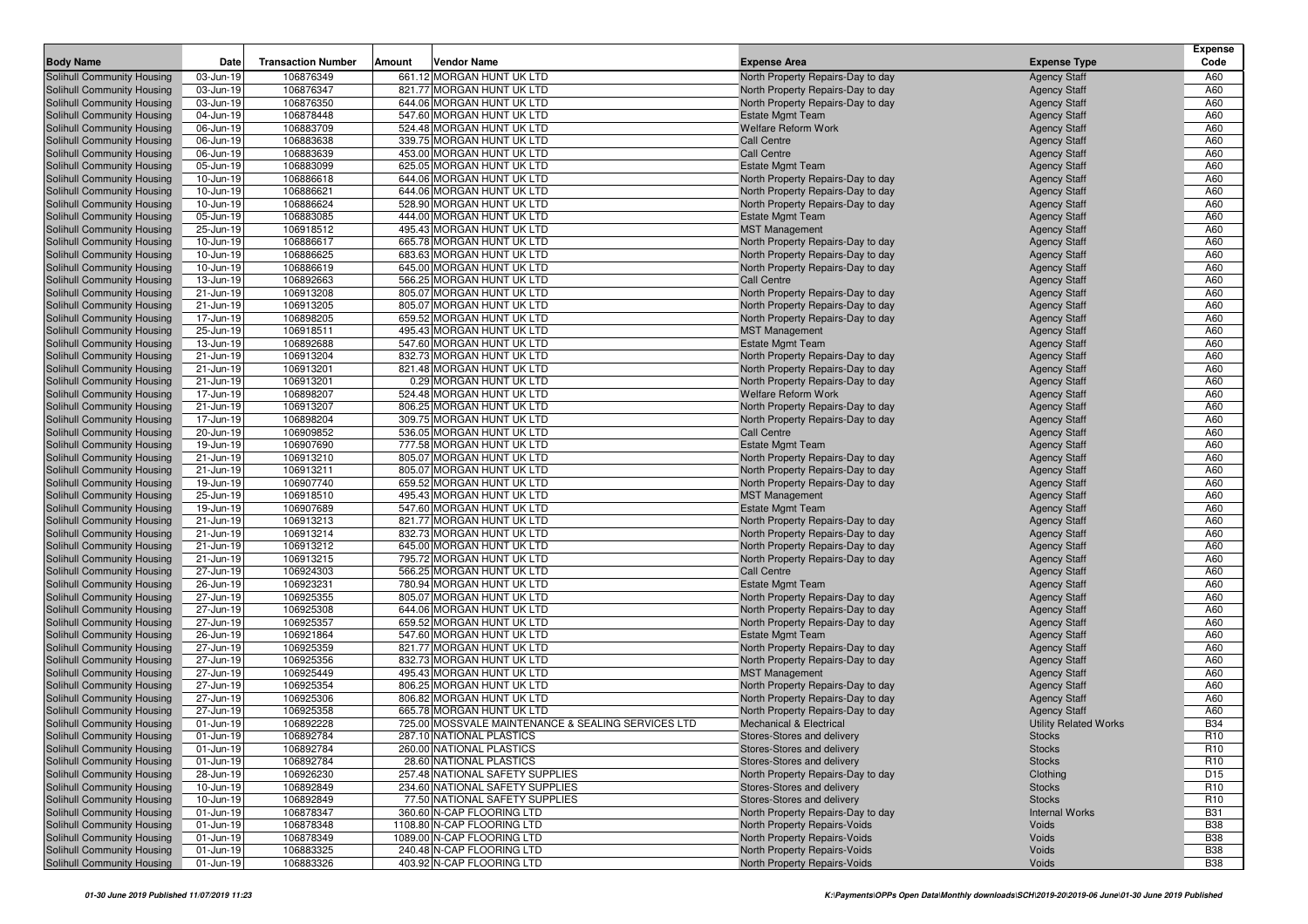| <b>Body Name</b>                                         | Date                   | <b>Transaction Number</b> | Vendor Name<br>Amount                          | <b>Expense Area</b>                                                | <b>Expense Type</b>                        | <b>Expense</b><br>Code |
|----------------------------------------------------------|------------------------|---------------------------|------------------------------------------------|--------------------------------------------------------------------|--------------------------------------------|------------------------|
| Solihull Community Housing                               | 01-Jun-19              | 106883328                 | 446.78 N-CAP FLOORING LTD                      | North Property Repairs-Day to day                                  | <b>Internal Works</b>                      | <b>B31</b>             |
| Solihull Community Housing                               | 01-Jun-19              | 106883329                 | 295.69 N-CAP FLOORING LTD                      | North Property Repairs-Day to day                                  | <b>Internal Works</b>                      | <b>B31</b>             |
| Solihull Community Housing                               | 01-Jun-19              | 106883330                 | 721.20 N-CAP FLOORING LTD                      | <b>North Property Repairs-Voids</b>                                | Voids                                      | <b>B38</b>             |
| Solihull Community Housing                               | 01-Jun-19              | 106883331                 | 396.27 N-CAP FLOORING LTD                      | North Property Repairs-Day to day                                  | <b>Internal Works</b>                      | <b>B31</b>             |
| Solihull Community Housing                               | 01-Jun-19              | 106883332                 | 288.48 N-CAP FLOORING LTD                      | North Property Repairs-Day to day                                  | <b>Internal Works</b>                      | <b>B31</b>             |
| Solihull Community Housing                               | 01-Jun-19              | 106883333                 | 209.76 N-CAP FLOORING LTD                      | <b>North Property Repairs-Voids</b>                                | Voids                                      | <b>B38</b>             |
| Solihull Community Housing                               | 01-Jun-19              | 106883336                 | 1045.44 N-CAP FLOORING LTD                     | North Property Repairs-Voids                                       | Voids                                      | <b>B38</b>             |
| Solihull Community Housing                               | 05-Jun-19              | 106883337                 | 324.54 N-CAP FLOORING LTD                      | North Property Repairs-Day to day                                  | <b>Internal Works</b>                      | <b>B31</b>             |
| Solihull Community Housing                               | 05-Jun-19              | 106883338                 | 3917.70 N-CAP FLOORING LTD                     | North Property Repairs-Day to day                                  | <b>Internal Works</b>                      | <b>B31</b>             |
| Solihull Community Housing                               | 05-Jun-19              | 106883339                 | 288.48 N-CAP FLOORING LTD                      | <b>North Property Repairs-Voids</b>                                | Voids                                      | <b>B38</b>             |
| Solihull Community Housing                               | 10-Jun-19              | 106909028                 | 288.48 N-CAP FLOORING LTD                      | <b>North Property Repairs-Voids</b>                                | Voids                                      | <b>B38</b>             |
| Solihull Community Housing                               | 10-Jun-19              | 106909029                 | 388.50 N-CAP FLOORING LTD                      | North Property Repairs-Voids                                       | Voids                                      | <b>B38</b>             |
| Solihull Community Housing                               | 10-Jun-19              | 106909032                 | 240.48 N-CAP FLOORING LTD                      | <b>North Property Repairs-Voids</b>                                | Voids                                      | <b>B38</b>             |
| Solihull Community Housing                               | 11-Jun-19              | 106909033                 | 409.20 N-CAP FLOORING LTD                      | North Property Repairs-Day to day                                  | <b>Internal Works</b>                      | <b>B31</b>             |
| Solihull Community Housing                               | 11-Jun-19              | 106909034                 | 409.20 N-CAP FLOORING LTD                      | North Property Repairs-Day to day                                  | <b>Internal Works</b>                      | <b>B31</b>             |
| Solihull Community Housing                               | 11-Jun-19              | 106909035                 | 491.04 N-CAP FLOORING LTD                      | North Property Repairs-Day to day                                  | <b>Internal Works</b>                      | <b>B31</b>             |
| Solihull Community Housing                               | 12-Jun-19              | 106909037                 | 288.48 N-CAP FLOORING LTD                      | North Property Repairs-Day to day                                  | <b>Internal Works</b>                      | <b>B31</b>             |
| Solihull Community Housing                               | 05-Jun-19              | 106892773                 | 349.40 NICHOLLS & CLARKE BUILDING PRODUCTS LTD | Stores-Stores and delivery                                         | <b>Stocks</b>                              | R <sub>10</sub>        |
| Solihull Community Housing                               | 21-Jun-19              | 106913643                 | 551.15 NIYAA PEOPLE                            | North Property Repairs-Day to day                                  | <b>Agency Staff</b>                        | A60                    |
| Solihull Community Housing                               | 25-Jun-19              | 106917456                 | 518.00 NIYAA PEOPLE                            | North Property Repairs-Day to day                                  | <b>Agency Staff</b>                        | A60                    |
| Solihull Community Housing                               | 24-Jun-19              | 106916487                 | 487.50 NIYAA PEOPLE                            | Anti Graffiti Team                                                 | <b>Agency Staff</b>                        | A60                    |
| Solihull Community Housing                               | 24-Jun-19              | 106916488                 | 90.31 NIYAA PEOPLE                             | North Property Repairs-Day to day                                  | <b>Agency Staff</b>                        | A60                    |
| Solihull Community Housing                               | 24-Jun-19              | 106916488                 | 427.69 NIYAA PEOPLE                            | North Property Repairs-Day to day                                  | <b>Agency Staff</b>                        | A60                    |
| Solihull Community Housing                               | 13-Jun-19              | 106892346                 | 442.00 NIYAA PEOPLE                            | <b>Executive Team Support</b>                                      | <b>Agency Staff</b>                        | A60                    |
| Solihull Community Housing                               | 24-Jun-19              | 106916490                 | 431.20 NIYAA PEOPLE                            | North Property Repairs-Day to day                                  | <b>Agency Staff</b>                        | A60                    |
| Solihull Community Housing                               | 04-Jun-19              | 106879454                 | 510.00 NIYAA PEOPLE                            | Business Support - MST Back Office Support                         | <b>Agency Staff</b>                        | A60                    |
| Solihull Community Housing                               | 24-Jun-19              | 106916491                 | 510.00 NIYAA PEOPLE                            | <b>Executive Team Support</b>                                      | <b>Agency Staff</b>                        | A60                    |
| Solihull Community Housing                               | 21-Jun-19              | 106913641                 | 501.50 NIYAA PEOPLE                            | North Property Repairs-Day to day                                  | <b>Agency Staff</b>                        | A60                    |
| Solihull Community Housing                               | 17-Jun-19              | 106898198                 | 549.29 NIYAA PEOPLE                            | North Property Repairs-Day to day                                  | <b>Agency Staff</b>                        | A60                    |
| Solihull Community Housing                               | 05-Jun-19              | 106882343                 | 688.94 NIYAA PEOPLE                            | North Property Repairs-Day to day                                  | <b>Agency Staff</b>                        | A60                    |
| Solihull Community Housing                               | 05-Jun-19              | 106882341                 | 629.00 NIYAA PEOPLE                            | North Property Repairs-Day to day                                  | <b>Agency Staff</b>                        | A60                    |
| Solihull Community Housing                               | 17-Jun-19              | 106898199                 | 431.20 NIYAA PEOPLE                            | North Property Repairs-Day to day                                  | <b>Agency Staff</b>                        | A60                    |
| Solihull Community Housing                               | 24-Jun-19              | 106916493                 | 539.00 NIYAA PEOPLE                            | North Property Repairs-Day to day                                  | <b>Agency Staff</b>                        | A60                    |
| Solihull Community Housing                               | 14-Jun-19              | 106893454                 | 551.15 NIYAA PEOPLE                            | North Property Repairs-Day to day                                  | <b>Agency Staff</b>                        | A60                    |
| Solihull Community Housing                               | 10-Jun-19              | 106886630                 | 551.15 NIYAA PEOPLE                            | North Property Repairs-Day to day                                  | <b>Agency Staff</b>                        | A60                    |
| Solihull Community Housing                               | 03-Jun-19              | 106876355                 | 493.00 NIYAA PEOPLE                            | <b>Executive Team Support</b>                                      | <b>Agency Staff</b>                        | A60                    |
| Solihull Community Housing                               | 10-Jun-19              | 106886627                 | 149.27 NIYAA PEOPLE                            | North Property Repairs-Day to day                                  | <b>Agency Staff</b>                        | A60                    |
| Solihull Community Housing                               | 10-Jun-19              | 106886627                 | 353.93 NIYAA PEOPLE                            | North Property Repairs-Day to day                                  | <b>Agency Staff</b>                        | A60                    |
| Solihull Community Housing                               | 04-Jun-19              | 106879451                 | 561.00 NIYAA PEOPLE                            | Business Support - MST Back Office Support                         | <b>Agency Staff</b>                        | A60                    |
| Solihull Community Housing                               | 11-Jun-19              | 106887293                 | 481.67 NIYAA PEOPLE                            | <b>Executive Team Support</b>                                      | <b>Agency Staff</b>                        | A60                    |
| Solihull Community Housing                               | 21-Jun-19              | 106913713                 | 487.50 NIYAA PEOPLE                            | Anti Graffiti Team                                                 | <b>Agency Staff</b>                        | A60                    |
| Solihull Community Housing                               | 24-Jun-19              | 106914503                 | 550.20 NIYAA PEOPLE                            | Anti Graffiti Team                                                 | <b>Agency Staff</b>                        | A60<br>A60             |
| Solihull Community Housing                               | 21-Jun-19              | 106913719<br>106901459    | 481.00 NIYAA PEOPLE<br>626.17 NIYAA PEOPLE     | Anti Graffiti Team                                                 | <b>Agency Staff</b>                        | A60                    |
| Solihull Community Housing                               | 18-Jun-19              | 106913654                 | 688.94 NIYAA PEOPLE                            | <b>Executive Team Support</b><br>North Property Repairs-Day to day | <b>Agency Staff</b>                        | A60                    |
| Solihull Community Housing<br>Solihull Community Housing | 21-Jun-19<br>21-Jun-19 | 106913651                 | 680.00 NIYAA PEOPLE                            | North Property Repairs-Day to day                                  | <b>Agency Staff</b>                        | A60                    |
| Solihull Community Housing                               | 21-Jun-19              | 106913720                 | 533.00 NIYAA PEOPLE                            | Anti Graffiti Team                                                 | <b>Agency Staff</b><br><b>Agency Staff</b> | A60                    |
| Solihull Community Housing                               | 25-Jun-19              | 106917472                 | 560.00 NIYAA PEOPLE                            | North Property Repairs-Day to day                                  | <b>Agency Staff</b>                        | A60                    |
| Solihull Community Housing                               | 26-Jun-19              | 106920195                 | 629.00 NIYAA PEOPLE                            | North Property Repairs-Day to day                                  | <b>Agency Staff</b>                        | A60                    |
| Solihull Community Housing                               | 21-Jun-19              | 106913714                 | 383.50 NIYAA PEOPLE                            | Anti Graffiti Team                                                 | <b>Agency Staff</b>                        | A60                    |
| Solihull Community Housing                               | 25-Jun-19              | 106917476                 | 586.50 NIYAA PEOPLE                            | <b>Executive Team Support</b>                                      | <b>Agency Staff</b>                        | A60                    |
| Solihull Community Housing                               | 25-Jun-19              | 106917872                 | 592.00 NIYAA PEOPLE                            | North Property Repairs-Day to day                                  | <b>Agency Staff</b>                        | A60                    |
| Solihull Community Housing                               | 25-Jun-19              | 106917482                 | 688.94 NIYAA PEOPLE                            | North Property Repairs-Day to day                                  | <b>Agency Staff</b>                        | A60                    |
| Solihull Community Housing                               | 25-Jun-19              | 106917478                 | 487.50 NIYAA PEOPLE                            | Anti Graffiti Team                                                 | <b>Agency Staff</b>                        | A60                    |
| Solihull Community Housing                               | 25-Jun-19              | 106917477                 | 255.00 NIYAA PEOPLE                            | North Property Repairs-Day to day                                  | <b>Agency Staff</b>                        | A60                    |
| Solihull Community Housing                               | 25-Jun-19              | 106917475                 | 539.00 NIYAA PEOPLE                            | North Property Repairs-Day to day                                  | <b>Agency Staff</b>                        | A60                    |
| Solihull Community Housing                               | 25-Jun-19              | 106917480                 | 637.50 NIYAA PEOPLE                            | North Property Repairs-Day to day                                  | <b>Agency Staff</b>                        | A60                    |
| Solihull Community Housing                               | 25-Jun-19              | 106917481                 | 629.00 NIYAA PEOPLE                            | North Property Repairs-Day to day                                  | <b>Agency Staff</b>                        | A60                    |
| Solihull Community Housing                               | 05-Jun-19              | 106882340                 | 422.87 NPOWER                                  | <b>Private Sector Leasing</b>                                      | Electricity                                | <b>B11</b>             |
| Solihull Community Housing                               | 01-Jun-19              | 106909002                 | 615.80 OAKLEAF COMMERCIAL SERVICES LTD         | North Property Repairs-Day to day                                  | <b>External Structures</b>                 | <b>B33</b>             |
| Solihull Community Housing                               | 01-Jun-19              | 106909005                 | 615.80 OAKLEAF COMMERCIAL SERVICES LTD         | North Property Repairs-Voids                                       | Voids                                      | <b>B38</b>             |
| Solihull Community Housing                               | 01-Jun-19              | 106909007                 | 346.21 OAKLEAF COMMERCIAL SERVICES LTD         | North Property Repairs-Day to day                                  | <b>Internal Works</b>                      | <b>B31</b>             |
| Solihull Community Housing                               | 01-Jun-19              | 106909011                 | 477.07 OAKLEAF COMMERCIAL SERVICES LTD         | North Property Repairs-Day to day                                  | <b>Internal Works</b>                      | <b>B31</b>             |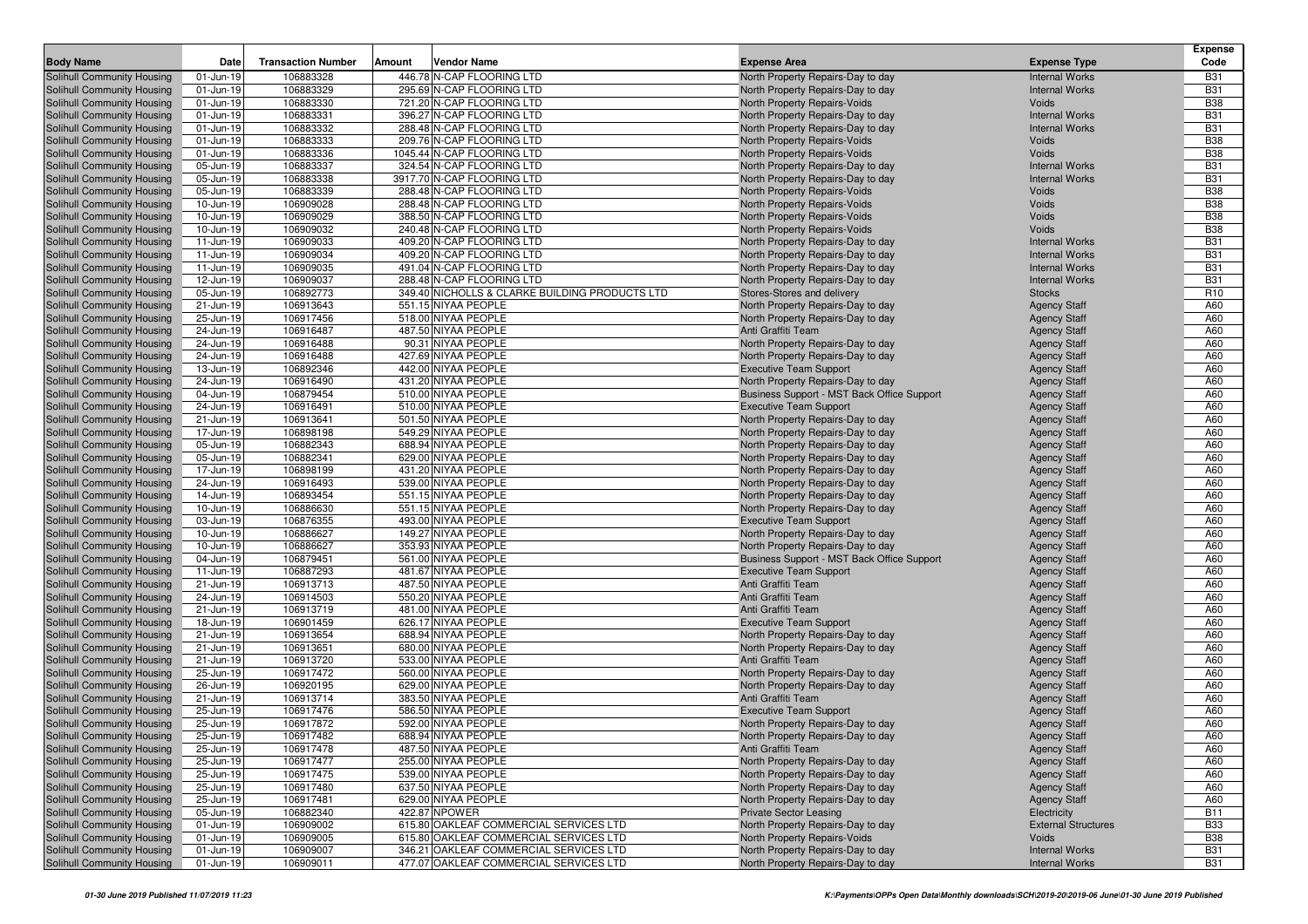|                                                          |                        | <b>Transaction Number</b> | Amount<br>Vendor Name                                        | <b>Expense Area</b>                                          |                                  | <b>Expense</b><br>Code   |
|----------------------------------------------------------|------------------------|---------------------------|--------------------------------------------------------------|--------------------------------------------------------------|----------------------------------|--------------------------|
| <b>Body Name</b>                                         | Date                   |                           |                                                              |                                                              | <b>Expense Type</b>              |                          |
| Solihull Community Housing                               | 05-Jun-19              | 106898929                 | 4322.09 OAKLEAF COMMERCIAL SERVICES LTD                      | Low Rise window Replacement                                  | <b>Contractor Payments</b>       | <b>B70</b>               |
| Solihull Community Housing                               | 05-Jun-19              | 106898929                 | 2832.03 OAKLEAF COMMERCIAL SERVICES LTD                      | Low Rise window Replacement                                  | <b>Contractor Payments</b>       | <b>B70</b>               |
| Solihull Community Housing                               | 05-Jun-19              | 106898929                 | 4224.34 OAKLEAF COMMERCIAL SERVICES LTD                      | Low Rise window Replacement                                  | <b>Contractor Payments</b>       | <b>B70</b>               |
| Solihull Community Housing                               | 05-Jun-19              | 106898929                 | 4224.34 OAKLEAF COMMERCIAL SERVICES LTD                      | Low Rise window Replacement                                  | <b>Contractor Payments</b>       | <b>B70</b>               |
| Solihull Community Housing                               | 05-Jun-19              | 106898929                 | 4224.34 OAKLEAF COMMERCIAL SERVICES LTD                      | Low Rise window Replacement                                  | <b>Contractor Payments</b>       | <b>B70</b>               |
| Solihull Community Housing                               | 05-Jun-19              | 106898929                 | 4224.34 OAKLEAF COMMERCIAL SERVICES LTD                      | Low Rise window Replacement                                  | <b>Contractor Payments</b>       | <b>B70</b>               |
| Solihull Community Housing                               | 05-Jun-19              | 106898929                 | 4654.87 OAKLEAF COMMERCIAL SERVICES LTD                      | Low Rise window Replacement                                  | <b>Contractor Payments</b>       | <b>B70</b>               |
| Solihull Community Housing                               | 05-Jun-19              | 106898929                 | 4224.34 OAKLEAF COMMERCIAL SERVICES LTD                      | Low Rise window Replacement                                  | <b>Contractor Payments</b>       | <b>B70</b>               |
| Solihull Community Housing                               | 05-Jun-19              | 106898929                 | 4224.34 OAKLEAF COMMERCIAL SERVICES LTD                      | Low Rise window Replacement                                  | <b>Contractor Payments</b>       | <b>B70</b>               |
| Solihull Community Housing                               | 05-Jun-19              | 106898929                 | 4224.34 OAKLEAF COMMERCIAL SERVICES LTD                      | Low Rise window Replacement                                  | <b>Contractor Payments</b>       | <b>B70</b>               |
| Solihull Community Housing                               | 05-Jun-19              | 106898929                 | 4654.87 OAKLEAF COMMERCIAL SERVICES LTD                      | Low Rise window Replacement                                  | <b>Contractor Payments</b>       | <b>B70</b>               |
| Solihull Community Housing                               | 05-Jun-19              | 106898929                 | 5199.13 OAKLEAF COMMERCIAL SERVICES LTD                      | Low Rise window Replacement                                  | <b>Contractor Payments</b>       | <b>B70</b>               |
| Solihull Community Housing                               | 12-Jun-19              | 106909017                 | 416.22 OAKLEAF COMMERCIAL SERVICES LTD                       | North Property Repairs-Day to day                            | <b>Internal Works</b>            | <b>B31</b>               |
| Solihull Community Housing                               | 12-Jun-19              | 106909019                 | 1365.56 OAKLEAF COMMERCIAL SERVICES LTD                      | North Property Repairs-Voids                                 | Voids                            | <b>B38</b>               |
| Solihull Community Housing                               | 18-Jun-19              | 106908924                 | 319.12 OPENVIEW SECURITY SOLUTIONS LTD                       | Mechanical & Electrical                                      | <b>Utility Related Works</b>     | <b>B34</b>               |
| Solihull Community Housing                               | 18-Jun-19              | 106908925                 | 319.12 OPENVIEW SECURITY SOLUTIONS LTD                       | <b>Mechanical &amp; Electrical</b>                           | <b>Utility Related Works</b>     | <b>B34</b>               |
| Solihull Community Housing                               | 01-Jun-19              | 106878332                 | 2150.63 OPENVIEW SECURITY SOLUTIONS LTD                      | Private Sector - Disabled Facilities Grants                  | <b>Contractor Payments</b>       | <b>B70</b>               |
| Solihull Community Housing                               | 01-Jun-19              | 106917215                 | 759.25 ORBIS PROTECT LIMITED                                 | North Property Repairs-Voids                                 | Voids                            | <b>B38</b>               |
| Solihull Community Housing                               | 01-Jun-19              | 106887558                 | 342.64 ORBIS PROTECT LIMITED                                 | North Property Repairs-Voids                                 | Voids                            | <b>B38</b>               |
| Solihull Community Housing                               | 01-Jun-19              | 106887560                 | 327.21 ORBIS PROTECT LIMITED                                 | North Property Repairs-Voids                                 | Voids                            | <b>B38</b>               |
| Solihull Community Housing                               | 01-Jun-19              | 106887590                 | 321.11 ORBIS PROTECT LIMITED                                 | North Property Repairs-Voids                                 | Voids                            | <b>B38</b>               |
| Solihull Community Housing                               | 01-Jun-19              | 106887592                 | 435.22 ORBIS PROTECT LIMITED                                 | North Property Repairs-Voids                                 | Voids                            | <b>B38</b>               |
| Solihull Community Housing                               | 01-Jun-19              | 106887593                 | 221.13 ORBIS PROTECT LIMITED                                 | North Property Repairs-Voids                                 | Voids                            | <b>B38</b>               |
| Solihull Community Housing                               | 01-Jun-19              | 106887613                 | 288.96 ORBIS PROTECT LIMITED                                 | North Property Repairs-Voids                                 | Voids                            | <b>B38</b>               |
| Solihull Community Housing                               | 01-Jun-19              | 106887614                 | 350.28 ORBIS PROTECT LIMITED                                 | North Property Repairs-Voids                                 | Voids                            | <b>B38</b>               |
| Solihull Community Housing                               | 01-Jun-19              | 106887615                 | 450.99 ORBIS PROTECT LIMITED                                 | North Property Repairs-Voids                                 | Voids                            | <b>B38</b>               |
| Solihull Community Housing                               | 01-Jun-19              | 106887646                 | 305.07 ORBIS PROTECT LIMITED                                 | North Property Repairs-Voids                                 | Voids                            | <b>B38</b>               |
| Solihull Community Housing                               | 01-Jun-19              | 106887647                 | 358.07 ORBIS PROTECT LIMITED                                 | North Property Repairs-Voids                                 | Voids                            | <b>B38</b>               |
| Solihull Community Housing                               | 01-Jun-19              | 106887661                 | 277.89 ORBIS PROTECT LIMITED                                 | North Property Repairs-Voids                                 | Voids                            | <b>B38</b>               |
| Solihull Community Housing                               | 01-Jun-19              | 106887674                 | 404.36 ORBIS PROTECT LIMITED                                 | North Property Repairs-Voids                                 | Voids                            | <b>B38</b>               |
| Solihull Community Housing                               | 01-Jun-19              | 106887676                 | 589.52 ORBIS PROTECT LIMITED                                 | North Property Repairs-Voids                                 | Voids                            | <b>B38</b>               |
| Solihull Community Housing                               | 01-Jun-19              | 106887679                 | 269.58 ORBIS PROTECT LIMITED                                 | North Property Repairs-Voids                                 | Voids                            | <b>B38</b>               |
| Solihull Community Housing                               | 01-Jun-19              | 106887689<br>106887708    | 219.20 ORBIS PROTECT LIMITED                                 | North Property Repairs-Voids                                 | Voids                            | <b>B38</b><br><b>B38</b> |
| Solihull Community Housing                               | 01-Jun-19              | 106887712                 | 270.00 ORBIS PROTECT LIMITED                                 | North Property Repairs-Voids                                 | Voids<br>Voids                   | <b>B38</b>               |
| Solihull Community Housing                               | 01-Jun-19              | 106887713                 | 255.39 ORBIS PROTECT LIMITED<br>250.38 ORBIS PROTECT LIMITED | North Property Repairs-Voids                                 | Voids                            | <b>B38</b>               |
| Solihull Community Housing                               | 01-Jun-19              | 106886311                 | 777.40 ORBIS PROTECT LIMITED                                 | North Property Repairs-Voids                                 |                                  | <b>B50</b>               |
| Solihull Community Housing<br>Solihull Community Housing | 10-Jun-19<br>01-Jun-19 | 106887714                 | 651.24 ORBIS PROTECT LIMITED                                 | Ipswich House                                                | Cleaning<br>Voids                | <b>B38</b>               |
| Solihull Community Housing                               | 01-Jun-19              | 106887715                 | 267.51 ORBIS PROTECT LIMITED                                 | North Property Repairs-Voids<br>North Property Repairs-Voids | Voids                            | <b>B38</b>               |
| Solihull Community Housing                               | 01-Jun-19              | 106901450                 | 759.25 ORBIS PROTECT LIMITED                                 | North Property Repairs-Voids                                 | Voids                            | <b>B38</b>               |
| Solihull Community Housing                               | 05-Jun-19              | 106882344                 | 2760.00 ORBIS PROTECT LIMITED                                | <b>Call Centre</b>                                           | Other Fees & Charges             | D <sub>59</sub>          |
| Solihull Community Housing                               | 24-Jun-19              | 106916826                 | 12368.28 P3 PEOPLE POTENTIAL POSSIBILITIES                   | Ipswich House                                                | <b>Other Contracted Services</b> | E90                      |
| Solihull Community Housing                               | 24-Jun-19              | 106916826                 | 2727.40 P3 PEOPLE POTENTIAL POSSIBILITIES                    | <b>Private Sector Leasing</b>                                | <b>Other Contracted Services</b> | E90                      |
| Solihull Community Housing                               | 01-Jun-19              | 106904244                 | 7265.66 PACE PETROLEUM LTD                                   | Stores-Stores and delivery                                   | <b>Stocks</b>                    | R <sub>10</sub>          |
| Solihull Community Housing                               | 11-Jun-19              | 106889120                 | 875.00 PARTRIDGE HOMES                                       | <b>Syrian Family Properties</b>                              | Rents                            | <b>B22</b>               |
| Solihull Community Housing                               | 05-Jun-19              | 106883089                 | 1212.72 PENNINGTON CHOICE LTD                                | <b>Energy Performance Certificates</b>                       | Other Fees & Charges             | D <sub>59</sub>          |
| Solihull Community Housing                               | 21-Jun-19              | 106910193                 | 2502.00 PHOENIX HEALTH & SAFETY                              | Training                                                     | Training                         | A80                      |
| Solihull Community Housing                               | 18-Jun-19              | 106901912                 | 897.00 PHS GROUP PLC                                         | <b>Endeavour House</b>                                       | <b>Other Premises Costs</b>      | <b>B90</b>               |
| Solihull Community Housing                               | 20-Jun-19              | 106909894                 | 3014.89 QUALITY GAS AUDIT SERVICES LTD                       | Mechanical & Electrical                                      | <b>Utility Related Works</b>     | <b>B34</b>               |
| Solihull Community Housing                               | 20-Jun-19              | 106909894                 | 776.72 QUALITY GAS AUDIT SERVICES LTD                        | <b>Mechanical &amp; Electrical</b>                           | <b>Utility Related Works</b>     | <b>B34</b>               |
| Solihull Community Housing                               | 01-Jun-19              | 106883081                 | 3505.00 R S MILLER ROOFING (WOLVERHAMPTON) LTD               | Pitched Re-roofing                                           | <b>Contractor Payments</b>       | <b>B70</b>               |
| Solihull Community Housing                               | 01-Jun-19              | 106883081                 | 3591.22 R S MILLER ROOFING (WOLVERHAMPTON) LTD               | Pitched Re-roofing                                           | <b>Contractor Payments</b>       | <b>B70</b>               |
| Solihull Community Housing                               | 01-Jun-19              | 106883081                 | 3505.00 R S MILLER ROOFING(WOLVERHAMPTON) LTD                | Pitched Re-roofing                                           | <b>Contractor Payments</b>       | <b>B70</b>               |
| Solihull Community Housing                               | 01-Jun-19              | 106883081                 | 3505.00 R S MILLER ROOFING (WOLVERHAMPTON) LTD               | <b>Pitched Re-roofing</b>                                    | <b>Contractor Payments</b>       | <b>B70</b>               |
| Solihull Community Housing                               | 01-Jun-19              | 106883081                 | 3340.00 R S MILLER ROOFING (WOLVERHAMPTON) LTD               | <b>Pitched Re-roofing</b>                                    | <b>Contractor Payments</b>       | <b>B70</b>               |
| Solihull Community Housing                               | 01-Jun-19              | 106883081                 | 3340.00 R S MILLER ROOFING (WOLVERHAMPTON) LTD               | Pitched Re-roofing                                           | <b>Contractor Payments</b>       | <b>B70</b>               |
| Solihull Community Housing                               | 01-Jun-19              | 106883081                 | 3340.00 R S MILLER ROOFING (WOLVERHAMPTON) LTD               | Pitched Re-roofing                                           | <b>Contractor Payments</b>       | <b>B70</b>               |
| Solihull Community Housing                               | 01-Jun-19              | 106883081                 | 3508.00 R S MILLER ROOFING(WOLVERHAMPTON) LTD                | Pitched Re-roofing                                           | <b>Contractor Payments</b>       | <b>B70</b>               |
| Solihull Community Housing                               | 01-Jun-19              | 106883081                 | 3508.00 R S MILLER ROOFING(WOLVERHAMPTON) LTD                | Pitched Re-roofing                                           | <b>Contractor Payments</b>       | <b>B70</b>               |
| Solihull Community Housing                               | 01-Jun-19              | 106883081                 | 3508.00 R S MILLER ROOFING (WOLVERHAMPTON) LTD               | Pitched Re-roofing                                           | <b>Contractor Payments</b>       | <b>B70</b>               |
| Solihull Community Housing                               | 01-Jun-19              | 106883081                 | 3631.00 R S MILLER ROOFING (WOLVERHAMPTON) LTD               | Pitched Re-roofing                                           | <b>Contractor Payments</b>       | <b>B70</b>               |
| Solihull Community Housing                               | 01-Jun-19              | 106883081                 | 3631.00 R S MILLER ROOFING(WOLVERHAMPTON) LTD                | Pitched Re-roofing                                           | <b>Contractor Payments</b>       | <b>B70</b>               |
| Solihull Community Housing                               | 11-Jun-19              | 106888419                 | 237.72 RAPIDE COMMUNICATION LIMITED                          | North Property Repairs-Day to day                            | Mobile Telephones                | D41                      |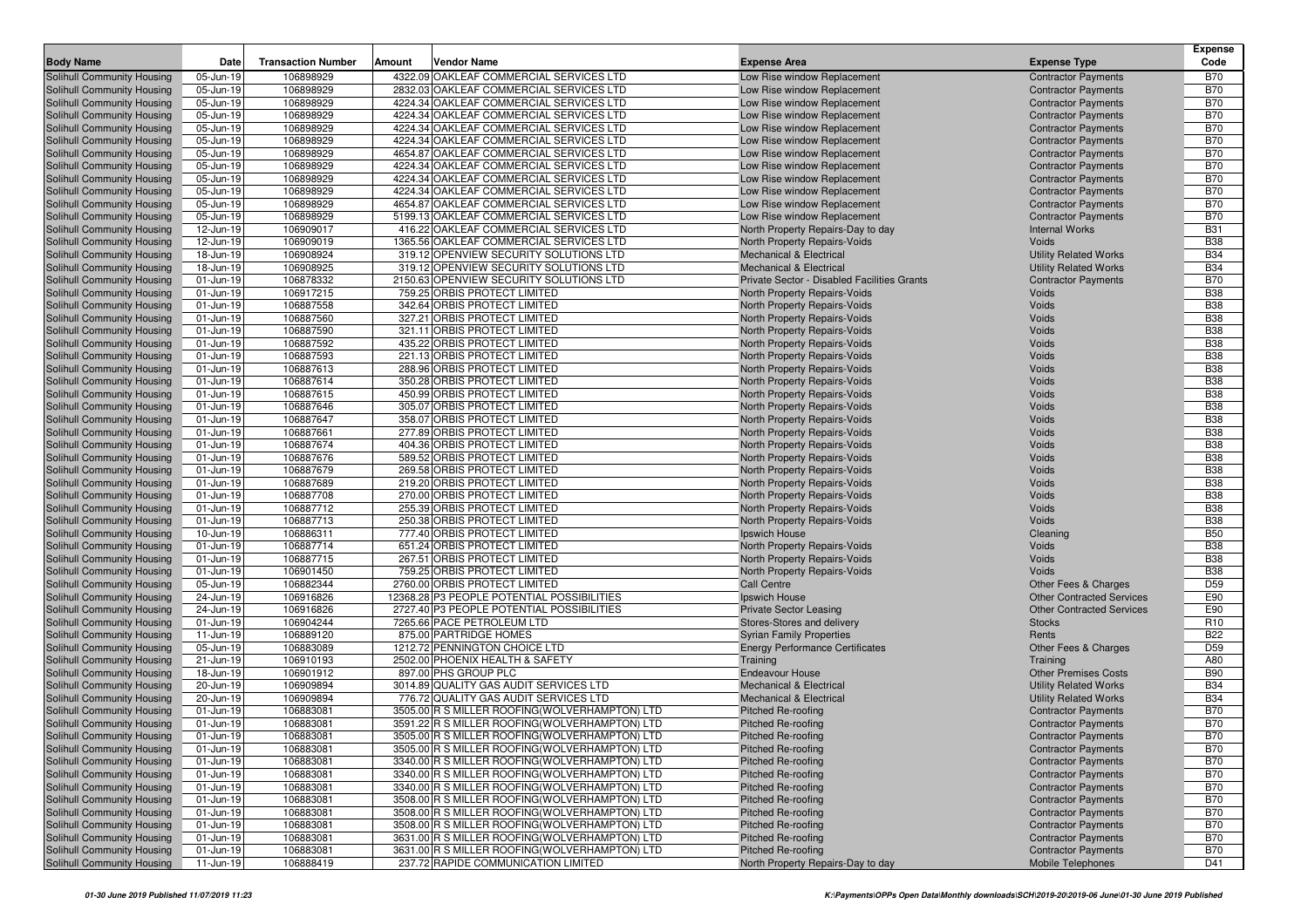|                                                          |                        |                           |              |                                                                                |                                                                              |                                            | <b>Expense</b>           |
|----------------------------------------------------------|------------------------|---------------------------|--------------|--------------------------------------------------------------------------------|------------------------------------------------------------------------------|--------------------------------------------|--------------------------|
| <b>Body Name</b>                                         | Date                   | <b>Transaction Number</b> | Amount       | Vendor Name                                                                    | <b>Expense Area</b>                                                          | <b>Expense Type</b>                        | Code                     |
| Solihull Community Housing                               | 27-Jun-19              | 106924297                 |              | 3327.24 REDACTED PERSONAL INFORMATION                                          | <b>Private Sector Leasing</b>                                                | Rents                                      | <b>B22</b>               |
| Solihull Community Housing                               | 17-Jun-19              | 106898193                 |              | 650.00 REDACTED PERSONAL INFORMATION                                           | <b>Private Sector Leasing</b>                                                | Rents                                      | <b>B22</b>               |
| Solihull Community Housing                               | 17-Jun-19              | 106899207                 |              | 2625.00 REDACTED PERSONAL INFORMATION                                          | <b>Syrian Family Properties</b>                                              | Rents                                      | <b>B22</b>               |
| Solihull Community Housing                               | 27-Jun-19              | 106924296<br>106886611    |              | 3900.00 REDACTED PERSONAL INFORMATION<br>3544.68 REDACTED PERSONAL INFORMATION | <b>Private Sector Leasing</b>                                                | Rents<br>Rents                             | <b>B22</b><br><b>B22</b> |
| Solihull Community Housing<br>Solihull Community Housing | 10-Jun-19<br>28-Jun-19 | 106926192                 |              | 10000.00 REDACTED PERSONAL INFORMATION                                         | <b>Private Sector Leasing</b><br>Private Sector - Disabled Facilities Grants | <b>Contractor Payments</b>                 | <b>B70</b>               |
| Solihull Community Housing                               | 10-Jun-19              | 106886606                 |              | 3900.00 REDACTED PERSONAL INFORMATION                                          | <b>Private Sector Leasing</b>                                                | Rents                                      | <b>B22</b>               |
| Solihull Community Housing                               | 10-Jun-19              | 106886612                 |              | 3544.68 REDACTED PERSONAL INFORMATION                                          | <b>Private Sector Leasing</b>                                                | Rents                                      | <b>B22</b>               |
| Solihull Community Housing                               | 10-Jun-19              | 106886608                 |              | 3544.68 REDACTED PERSONAL INFORMATION                                          | <b>Private Sector Leasing</b>                                                | Rents                                      | <b>B22</b>               |
| Solihull Community Housing                               | 06-Jun-19              | 106883623                 |              | 5000.00 REDACTED PERSONAL INFORMATION                                          | Private Sector - Disabled Facilities Grants                                  | <b>Contractor Payments</b>                 | <b>B70</b>               |
| Solihull Community Housing                               | 03-Jun-19              | 106876343                 |              | 3544.68 REDACTED PERSONAL INFORMATION                                          | <b>Private Sector Leasing</b>                                                | Rents                                      | <b>B22</b>               |
| Solihull Community Housing                               | 24-Jun-19              | 106916481                 |              | 2850.00 REDACTED PERSONAL INFORMATION                                          | Private Sector - Disabled Facilities Grants                                  | <b>Contractor Payments</b>                 | <b>B70</b>               |
| Solihull Community Housing                               | 28-Jun-19              | 106926196                 |              | 8500.00 REDACTED PERSONAL INFORMATION                                          | Private Sector - Disabled Facilities Grants                                  | <b>Contractor Payments</b>                 | <b>B70</b>               |
| Solihull Community Housing                               | 07-Jun-19              | 106884748                 |              | 350.00 REDACTED PERSONAL INFORMATION                                           | <b>Public Sector - Major Adaptations</b>                                     | <b>Contractor Payments</b>                 | <b>B70</b>               |
| Solihull Community Housing                               | 03-Jun-19              | 106876207                 |              | 404.53 REED                                                                    | <b>Call Centre</b>                                                           | <b>Agency Staff</b>                        | A60                      |
| Solihull Community Housing                               | 03-Jun-19              | 106876210                 |              | 543.53 REED                                                                    | <b>Call Centre</b>                                                           | <b>Agency Staff</b>                        | A60                      |
| Solihull Community Housing                               | 03-Jun-19              | 106876361                 |              | 500.14 REED                                                                    | <b>Call Centre</b>                                                           | <b>Agency Staff</b>                        | A60                      |
| Solihull Community Housing                               | 03-Jun-19              | 106876318                 |              | 257.43 REED                                                                    | <b>Call Centre</b>                                                           | <b>Agency Staff</b>                        | A60                      |
| Solihull Community Housing                               | 10-Jun-19              | 106886330                 |              | 504.99 REED                                                                    | <b>Call Centre</b>                                                           | <b>Agency Staff</b>                        | A60                      |
| Solihull Community Housing                               | 10-Jun-19              | 106886318                 |              | 393.49 REED                                                                    | <b>Call Centre</b>                                                           | <b>Agency Staff</b>                        | A60                      |
| Solihull Community Housing                               | 10-Jun-19              | 106886316                 |              | 400.85 REED                                                                    | <b>Call Centre</b>                                                           | <b>Agency Staff</b>                        | A60                      |
| Solihull Community Housing                               | 17-Jun-19              | 106898935                 |              | 285.67 REED                                                                    | <b>Call Centre</b>                                                           | <b>Agency Staff</b>                        | A60                      |
| Solihull Community Housing                               | 24-Jun-19              | 106916495                 |              | 345.69 REED                                                                    | Call Centre                                                                  | <b>Agency Staff</b>                        | A60                      |
| Solihull Community Housing                               | 24-Jun-19              | 106916497                 |              | 510.00 REED                                                                    | Call Centre                                                                  | <b>Agency Staff</b>                        | A60                      |
| Solihull Community Housing                               | 05-Jun-19              | 106883100                 |              | 4695.00 RENEWAL CONFERENCE CENTRE                                              | <b>Central Administration</b>                                                | <b>Conference Costs</b>                    | D <sub>56</sub>          |
| Solihull Community Housing                               | 25-Jun-19              | 106917473                 |              | 550.00 RESOURCE PRINT SOLUTIONS                                                | Rebranding                                                                   | <b>Professional Fees</b>                   | D <sub>50</sub>          |
| Solihull Community Housing                               | 07-Jun-19              | 106884277                 |              | 1350.50 RESOURCING GROUP                                                       | <b>MST Management</b>                                                        | <b>Agency Staff</b>                        | A60                      |
| Solihull Community Housing                               | 04-Jun-19              | 106878457                 |              | 2482.10 RESOURCING GROUP                                                       | <b>MST Management</b>                                                        | <b>Agency Staff</b>                        | A60                      |
| Solihull Community Housing                               | 04-Jun-19              | 106878457                 |              | -1241.10 RESOURCING GROUP                                                      | <b>MST Management</b>                                                        | <b>Agency Staff</b>                        | A60                      |
| Solihull Community Housing                               | 06-Jun-19              | 106883642                 |              | 1380.00 RESOURCING GROUP                                                       | <b>MST Management</b>                                                        | <b>Agency Staff</b>                        | A60                      |
| Solihull Community Housing                               | 06-Jun-19              | 106883641                 |              | 1095.00 RESOURCING GROUP                                                       | <b>MST Management</b>                                                        | <b>Agency Staff</b>                        | A60                      |
| Solihull Community Housing                               | 13-Jun-19              | 106892750                 |              | 1725.00 RESOURCING GROUP                                                       | <b>MST Management</b>                                                        | <b>Agency Staff</b>                        | A60                      |
| Solihull Community Housing                               | 13-Jun-19              | 106892587                 |              | 1204.50 RESOURCING GROUP                                                       | <b>MST Management</b>                                                        | <b>Agency Staff</b>                        | A60                      |
| Solihull Community Housing                               | 21-Jun-19              | 106911192                 |              | 1036.00 RESOURCING GROUP                                                       | Home Improvement Agency                                                      | <b>Agency Staff</b>                        | A60                      |
| Solihull Community Housing                               | 20-Jun-19              | 106909855                 |              | 1725.00 RESOURCING GROUP                                                       | <b>MST Management</b>                                                        | <b>Agency Staff</b>                        | A60                      |
| Solihull Community Housing                               | 20-Jun-19              | 106909853                 |              | 1350.50 RESOURCING GROUP                                                       | <b>MST Management</b>                                                        | <b>Agency Staff</b>                        | A60                      |
| Solihull Community Housing                               | 28-Jun-19              | 106926235                 |              | 966.00 RESOURCING GROUP                                                        | Home Improvement Agency                                                      | <b>Agency Staff</b>                        | A60                      |
| Solihull Community Housing                               | 28-Jun-19              | 106926234                 |              | 1725.00 RESOURCING GROUP                                                       | <b>MST Management</b>                                                        | <b>Agency Staff</b>                        | A60                      |
| Solihull Community Housing                               | 28-Jun-19              | 106926236                 |              | 1350.50 RESOURCING GROUP                                                       | <b>MST Management</b>                                                        | <b>Agency Staff</b>                        | A60                      |
| Solihull Community Housing                               | 04-Jun-19              | 106878733                 | 2500.00 RG+P |                                                                                | <b>Feasibility Works</b>                                                     | <b>Contractor Payments</b>                 | <b>B70</b>               |
| Solihull Community Housing                               | 04-Jun-19              | 106878732                 | 4400.00 RG+P |                                                                                | <b>Feasibility Works</b>                                                     | <b>Contractor Payments</b>                 | <b>B70</b>               |
| Solihull Community Housing                               | 18-Jun-19              | 106901911                 |              | 1074.46 ROYAL MAIL                                                             | <b>Endeavour House</b>                                                       | Postages                                   | D <sub>21</sub>          |
| Solihull Community Housing                               | 06-Jun-19              | 106883632                 |              | 11000.00 RSM UK TAX & ACCOUNTING LTD                                           | <b>SMBC Support Services</b>                                                 | <b>Audit Fees</b>                          | D <sub>51</sub>          |
| Solihull Community Housing                               | 10-Jun-19              | 106886614<br>106878444    |              | 629.00 SELLICK PARTNERSHIP LTD<br>544.00 SELLICK PARTNERSHIP LTD               | <b>Welfare Reform Work</b><br><b>Welfare Reform Work</b>                     | <b>Agency Staff</b>                        | A60<br>A60               |
| Solihull Community Housing<br>Solihull Community Housing | 04-Jun-19<br>04-Jun-19 | 106878449                 |              | 680.00 SELLICK PARTNERSHIP LTD                                                 | <b>Welfare Reform Work</b>                                                   | <b>Agency Staff</b>                        | A60                      |
| Solihull Community Housing                               | 04-Jun-19              | 106878451                 |              | 715.10 SELLICK PARTNERSHIP LTD                                                 | <b>Welfare Reform Work</b>                                                   | <b>Agency Staff</b><br><b>Agency Staff</b> | A60                      |
| Solihull Community Housing                               | 04-Jun-19              | 106878452                 |              | 456.00 SELLICK PARTNERSHIP LTD                                                 | <b>Welfare Reform Work</b>                                                   | <b>Agency Staff</b>                        | A60                      |
| Solihull Community Housing                               | 04-Jun-19              | 106878460                 |              | 567.90 SELLICK PARTNERSHIP LTD                                                 | <b>Welfare Reform Work</b>                                                   | <b>Agency Staff</b>                        | A60                      |
| Solihull Community Housing                               | 04-Jun-19              | 106878461                 |              | 266.72 SELLICK PARTNERSHIP LTD                                                 | <b>Welfare Reform Work</b>                                                   | <b>Agency Staff</b>                        | A60                      |
| Solihull Community Housing                               | 26-Jun-19              | 106923190                 |              | 484.90 SEVERN TRENT WATER LTD                                                  | Ipswich House                                                                | Water                                      | <b>B12</b>               |
| Solihull Community Housing                               | 24-Jun-19              | 106916484                 |              | 3038.10 SF PROPERTIES                                                          | <b>Private Sector Leasing</b>                                                | Rents                                      | <b>B22</b>               |
| Solihull Community Housing                               | 13-Jun-19              | 106892345                 |              | 225.00 SOLIHULL COMMUNITY HOUSING                                              | Homelessness                                                                 | Electricity                                | <b>B11</b>               |
| Solihull Community Housing                               | 13-Jun-19              | 106892345                 |              | 22.50 SOLIHULL COMMUNITY HOUSING                                               | <b>Private Sector Leasing</b>                                                | <b>Other Works</b>                         | <b>B32</b>               |
| Solihull Community Housing                               | 24-Jun-19              | 106914196                 |              | 174170.46 SOLIHULL MBC                                                         | <b>Balance Sheet</b>                                                         | Creditor: Solihull MBC                     | S09                      |
| Solihull Community Housing                               | 24-Jun-19              | 106914201                 |              | 280244.80 SOLIHULL MBC                                                         | <b>Balance Sheet</b>                                                         | Creditor: Solihull MBC                     | S09                      |
| Solihull Community Housing                               | 24-Jun-19              | 106914201                 |              | -11275.82 SOLIHULL MBC                                                         | <b>Balance Sheet</b>                                                         | Creditor: Solihull MBC                     | S09                      |
| Solihull Community Housing                               | 24-Jun-19              | 106914201                 |              | -128846.58 SOLIHULL MBC                                                        | <b>Balance Sheet</b>                                                         | <b>Creditor: Solihull MBC</b>              | S09                      |
| Solihull Community Housing                               | 24-Jun-19              | 106916477                 |              | 4095.79 SOLIHULL MBC                                                           | Payroll - Payable to SMBC                                                    | Creditor: Solihull MBC                     | S09                      |
| Solihull Community Housing                               | 26-Jun-19              | 106922381                 |              | 1380.49 SOLIHULL MBC (COUNCIL TAX)                                             | North Property Repairs-Voids                                                 | Council Tax                                | <b>B21</b>               |
| Solihull Community Housing                               | 26-Jun-19              | 106922380                 |              | 872.64 SOLIHULL MBC (COUNCIL TAX)                                              | North Property Repairs-Voids                                                 | <b>Council Tax</b>                         | <b>B21</b>               |
| Solihull Community Housing                               | 26-Jun-19              | 106922376                 |              | 299.51 SOLIHULL MBC (COUNCIL TAX)                                              | North Property Repairs-Voids                                                 | <b>Council Tax</b>                         | <b>B21</b>               |
| <b>Solihull Community Housing</b>                        | 26-Jun-19              | 106922374                 |              | 250.51 SOLIHULL MBC (COUNCIL TAX)                                              | North Property Repairs-Voids                                                 | <b>Council Tax</b>                         | <b>B21</b>               |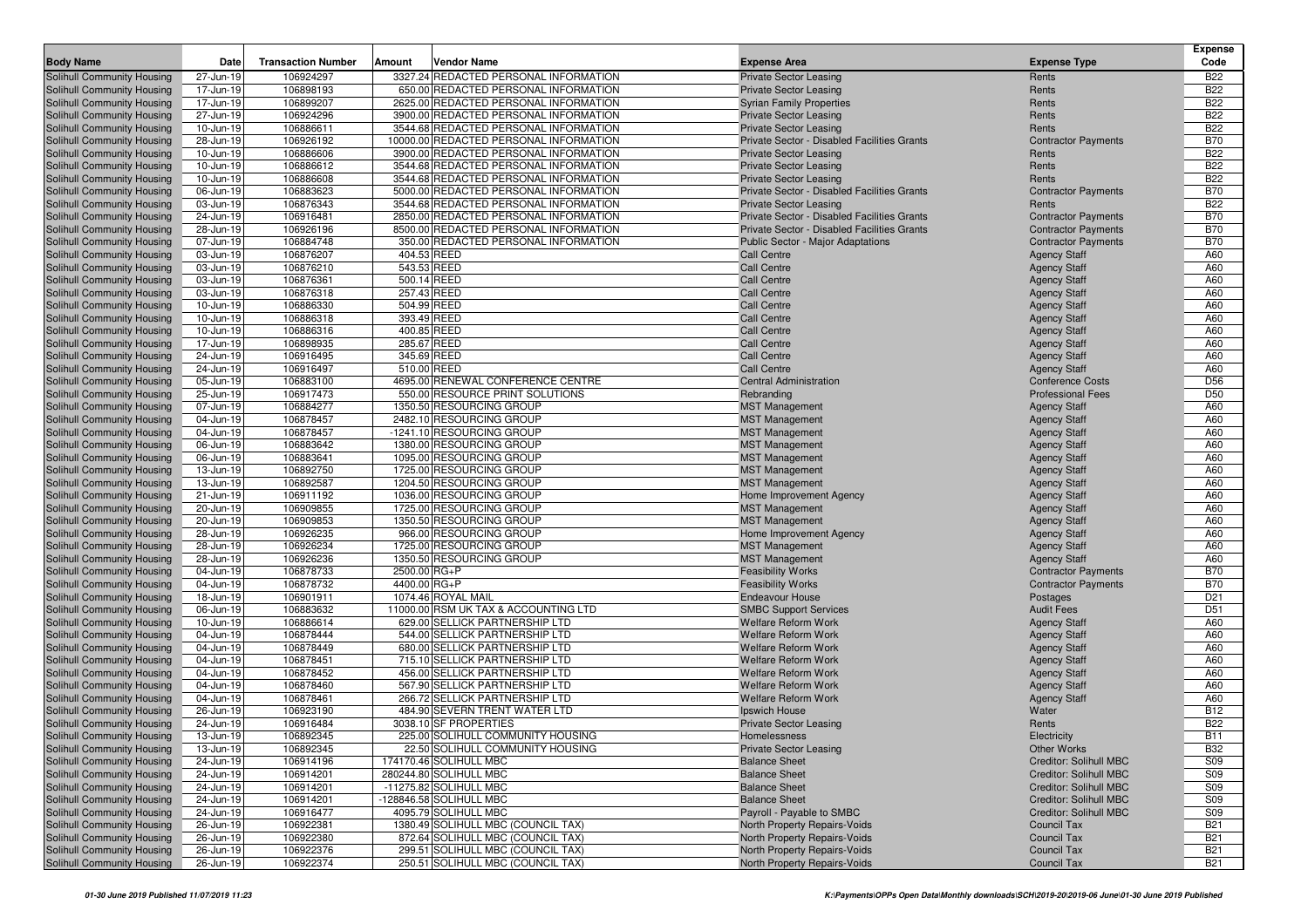| <b>Body Name</b>                                         | Date                   | <b>Transaction Number</b> | Amount | Vendor Name                                                    | <b>Expense Area</b>                        | <b>Expense Type</b>          | <b>Expense</b><br>Code   |
|----------------------------------------------------------|------------------------|---------------------------|--------|----------------------------------------------------------------|--------------------------------------------|------------------------------|--------------------------|
| Solihull Community Housing                               | 26-Jun-19              | 106922378                 |        | 331.75 SOLIHULL MBC (COUNCIL TAX)                              | North Property Repairs-Voids               | Council Tax                  | <b>B21</b>               |
| Solihull Community Housing                               | 26-Jun-19              | 106922379                 |        | 380.31 SOLIHULL MBC (COUNCIL TAX)                              | North Property Repairs-Voids               | Council Tax                  | <b>B21</b>               |
| Solihull Community Housing                               | 26-Jun-19              | 106922377                 |        | 323.12 SOLIHULL MBC (COUNCIL TAX)                              | North Property Repairs-Voids               | <b>Council Tax</b>           | <b>B21</b>               |
| Solihull Community Housing                               | 26-Jun-19              | 106922375                 |        | 269.49 SOLIHULL MBC (COUNCIL TAX)                              | North Property Repairs-Voids               | <b>Council Tax</b>           | <b>B21</b>               |
| Solihull Community Housing                               | 07-Jun-19              | 106884799                 |        | 975.00 SOLIHULL METROPOLITAN BOROUGH COUNCIL                   | Low Rise - Envelope Programme              | <b>Contractor Payments</b>   | <b>B70</b>               |
| Solihull Community Housing                               | 07-Jun-19              | 106884800                 |        | 500.00 SOLIHULL METROPOLITAN BOROUGH COUNCIL                   | Low Rise - Envelope Programme              | <b>Contractor Payments</b>   | <b>B70</b>               |
| Solihull Community Housing                               | 06-Jun-19              | 106883624                 |        | 775.00 SOLIHULL UNITED REFORMED CHURCH                         | <b>Syrian Family Properties</b>            | Rents                        | <b>B22</b>               |
| Solihull Community Housing                               | 26-Jun-19              | 106921660                 |        | 285.77 SPARK ENERGY SUPPLY LTD                                 | Homelessness                               | Gas                          | <b>B10</b>               |
| Solihull Community Housing                               | 26-Jun-19              | 106921660                 |        | 191.35 SPARK ENERGY SUPPLY LTD                                 | Homelessness                               | Electricity                  | <b>B11</b>               |
| Solihull Community Housing                               | 13-Jun-19              | 106892590                 |        | 4350.00 SPEAKERS CORNER                                        | <b>Central Administration</b>              | <b>Conference Costs</b>      | D <sub>56</sub>          |
| Solihull Community Housing                               | 18-Jun-19              | 106909437                 |        | 2517.60 SUPRA UK LTD                                           | Stores-Stores and delivery                 | <b>Stocks</b>                | R <sub>10</sub>          |
| Solihull Community Housing                               | 06-Jun-19              | 106883734                 |        | 3000.00 THE EKKO GROUP LTD                                     | <b>Central Administration</b>              | <b>ICT Software</b>          | D31                      |
| Solihull Community Housing                               | 06-Jun-19              | 106883702                 |        | 1073.00 THE OYSTER PARTNERSHIP LTD                             | Housing Aid & Homelessness                 | <b>Agency Staff</b>          | A60                      |
| Solihull Community Housing                               | 26-Jun-19              | 106923227                 |        | 947.43 THE OYSTER PARTNERSHIP LTD                              | Housing Aid & Homelessness                 | <b>Agency Staff</b>          | A60                      |
| Solihull Community Housing                               | 25-Jun-19              | 106917769                 |        | 1979.25 THE OYSTER PARTNERSHIP LTD                             | <b>Housing Aid &amp; Homelessness</b>      | <b>Agency Staff</b>          | A60                      |
| Solihull Community Housing                               | 24-Jun-19              | 106916859                 |        | 2146.00 THE OYSTER PARTNERSHIP LTD                             | Housing Aid & Homelessness                 | <b>Agency Staff</b>          | A60                      |
| Solihull Community Housing                               | 24-Jun-19              | 106914501                 |        | 225.00 THE PIONEER GROUP                                       | <b>Central Administration</b>              | Training                     | A80                      |
| Solihull Community Housing                               | 07-Jun-19              | 106884233                 |        | 1750.33 TOTAL GAS & POWER LTD                                  | <b>Endeavour House</b>                     | Electricity                  | <b>B11</b>               |
| Solihull Community Housing                               | 07-Jun-19              | 106884233                 |        | 88.49 TOTAL GAS & POWER LTD                                    | 137-139 Warwick Rd (Social Rent)           | Electricity                  | <b>B11</b>               |
| Solihull Community Housing                               | 07-Jun-19              | 106884233                 |        | 468.74 TOTAL GAS & POWER LTD                                   | <b>Biomass System</b>                      | Electricity                  | <b>B11</b>               |
| Solihull Community Housing                               | 07-Jun-19              | 106884233                 |        | 753.48 TOTAL GAS & POWER LTD                                   | Ipswich House                              | Electricity                  | <b>B11</b><br><b>B11</b> |
| Solihull Community Housing<br>Solihull Community Housing | 07-Jun-19<br>07-Jun-19 | 106884233<br>106884233    |        | 36441.61 TOTAL GAS & POWER LTD<br>366.74 TOTAL GAS & POWER LTD | Low Rise (inc. Safe & Sound)<br>Lakeside   | Electricity                  | <b>B11</b>               |
| Solihull Community Housing                               | 07-Jun-19              | 106884233                 |        | 115.87 TOTAL GAS & POWER LTD                                   | <b>Auckland Hall</b>                       | Electricity<br>Electricity   | <b>B11</b>               |
| Solihull Community Housing                               | 07-Jun-19              | 106884233                 |        | 71.65 TOTAL GAS & POWER LTD                                    | <b>Crabtree Hall</b>                       | Electricity                  | <b>B11</b>               |
| Solihull Community Housing                               | 07-Jun-19              | 106884233                 |        | 521.64 TOTAL GAS & POWER LTD                                   | Whar Hall Farm Community Hall              | Electricity                  | <b>B11</b>               |
| Solihull Community Housing                               | 07-Jun-19              | 106884233                 |        | 768.33 TOTAL GAS & POWER LTD                                   | <b>Frontline Offices</b>                   | Electricity                  | <b>B11</b>               |
| Solihull Community Housing                               | 07-Jun-19              | 106884233                 |        | 3249.29 TOTAL GAS & POWER LTD                                  | <b>Kingshurst Office</b>                   | Electricity                  | <b>B11</b>               |
| Solihull Community Housing                               | 07-Jun-19              | 106884233                 |        | 147.48 TOTAL GAS & POWER LTD                                   | <b>Cesspool Emptying</b>                   | Electricity                  | <b>B11</b>               |
| Solihull Community Housing                               | 07-Jun-19              | 106884233                 |        | 1476.18 TOTAL GAS & POWER LTD                                  | Business Support - MST Back Office Support | Electricity                  | <b>B11</b>               |
| Solihull Community Housing                               | 28-Jun-19              | 106925562                 |        | 373.26 TOTAL GAS & POWER LTD                                   | <b>Endeavour House</b>                     | Gas                          | <b>B10</b>               |
| Solihull Community Housing                               | 28-Jun-19              | 106925562                 |        | 1811.03 TOTAL GAS & POWER LTD                                  | Low Rise (inc. Safe & Sound)               | Gas                          | <b>B10</b>               |
| Solihull Community Housing                               | 28-Jun-19              | 106925562                 |        | 70.24 TOTAL GAS & POWER LTD                                    | Whar Hall Farm Community Hall              | Gas                          | <b>B10</b>               |
| Solihull Community Housing                               | 28-Jun-19              | 106925562                 |        | 90.04 TOTAL GAS & POWER LTD                                    | Homelessness                               | Gas                          | <b>B10</b>               |
| Solihull Community Housing                               | 28-Jun-19              | 106925562                 |        | 84.28 TOTAL GAS & POWER LTD                                    | <b>Frontline Offices</b>                   | Gas                          | <b>B10</b>               |
| Solihull Community Housing                               | 28-Jun-19              | 106925562                 |        | 311.87 TOTAL GAS & POWER LTD                                   | Business Support - MST Back Office Support | Gas                          | <b>B10</b>               |
| Solihull Community Housing                               | 28-Jun-19              | 106925558                 |        | 416.63 TOTAL GAS & POWER LTD                                   | <b>Endeavour House</b>                     | Gas                          | <b>B10</b>               |
| <b>Solihull Community Housing</b>                        | 28-Jun-19              | 106925558                 |        | 2550.65 TOTAL GAS & POWER LTD                                  | Low Rise (inc. Safe & Sound)               | Gas                          | <b>B10</b>               |
| Solihull Community Housing                               | 28-Jun-19              | 106925558                 |        | 83.53 TOTAL GAS & POWER LTD                                    | Whar Hall Farm Community Hall              | Gas                          | <b>B10</b>               |
| Solihull Community Housing                               | 28-Jun-19              | 106925558                 |        | 122.99 TOTAL GAS & POWER LTD                                   | Homelessness                               | Gas                          | <b>B10</b>               |
| Solihull Community Housing                               | 28-Jun-19              | 106925558                 |        | 97.18 TOTAL GAS & POWER LTD                                    | <b>Frontline Offices</b>                   | Gas                          | <b>B10</b>               |
| Solihull Community Housing                               | 28-Jun-19              | 106925558                 |        | 394.77 TOTAL GAS & POWER LTD                                   | Business Support - MST Back Office Support | Gas                          | <b>B10</b>               |
| Solihull Community Housing                               | 07-Jun-19              | 106884238<br>106884238    |        | 471.59 TOTAL GAS & POWER LTD<br>821.15 TOTAL GAS & POWER LTD   | <b>Endeavour House</b><br>Saxon Court      | Gas<br>Gas                   | <b>B10</b><br><b>B10</b> |
| Solihull Community Housing<br>Solihull Community Housing | 07-Jun-19<br>07-Jun-19 | 106884238                 |        | 3117.97 TOTAL GAS & POWER LTD                                  | Safe and Sound General                     | Gas                          | <b>B10</b>               |
| Solihull Community Housing                               | 07-Jun-19              | 106884238                 |        | 41.93 TOTAL GAS & POWER LTD                                    | <b>Crabtree Hall</b>                       | Gas                          | <b>B10</b>               |
| Solihull Community Housing                               | 07-Jun-19              | 106884238                 |        | 66.13 TOTAL GAS & POWER LTD                                    | Whar Hall Farm Community Hall              | Gas                          | <b>B10</b>               |
| <b>Solihull Community Housing</b>                        | 07-Jun-19              | 106884238                 |        | 145.64 TOTAL GAS & POWER LTD                                   | Homelessness                               | Gas                          | <b>B10</b>               |
| Solihull Community Housing                               | 07-Jun-19              | 106884238                 |        | 141.00 TOTAL GAS & POWER LTD                                   | <b>Frontline Offices</b>                   | Gas                          | <b>B10</b>               |
| Solihull Community Housing                               | 07-Jun-19              | 106884238                 |        | 358.47 TOTAL GAS & POWER LTD                                   | Business Support - MST Back Office Support | Gas                          | <b>B10</b>               |
| Solihull Community Housing                               | 17-Jun-19              | 106899209                 |        | 825.00 TOUCHWOOD LETTINGS                                      | <b>Syrian Family Properties</b>            | Rents                        | <b>B22</b>               |
| Solihull Community Housing                               | 07-Jun-19              | 106884286                 |        | 5500.00 TPAS LTD                                               | <b>Completion of Star Survey</b>           | <b>Professional Fees</b>     | D <sub>50</sub>          |
| Solihull Community Housing                               | 24-Jun-19              | 106916782                 |        | 18214.53 TRAVELODGE                                            | Housing Aid & Homelessness                 | <b>B&amp;B Accommodation</b> | <b>B23</b>               |
| Solihull Community Housing                               | 01-Jun-19              | 106878354                 |        | 3141.35 TYRER BUILDING CONTRACTORS                             | Kitchens                                   | <b>Contractor Payments</b>   | <b>B70</b>               |
| Solihull Community Housing                               | 01-Jun-19              | 106878355                 |        | 2558.96 TYRER BUILDING CONTRACTORS                             | Kitchens                                   | <b>Contractor Payments</b>   | <b>B70</b>               |
| Solihull Community Housing                               | 01-Jun-19              | 106878356                 |        | 2610.35 TYRER BUILDING CONTRACTORS                             | Kitchens                                   | <b>Contractor Payments</b>   | <b>B70</b>               |
| Solihull Community Housing                               | 01-Jun-19              | 106883342                 |        | 28644.27 TYRER BUILDING CONTRACTORS                            | <b>MST</b> -Structural Works               | <b>Contractor Payments</b>   | <b>B70</b>               |
| Solihull Community Housing                               | 01-Jun-19              | 106878357                 |        | 2214.96 TYRER BUILDING CONTRACTORS                             | <b>MST</b> -Structural Works               | <b>Contractor Payments</b>   | <b>B70</b>               |
| Solihull Community Housing                               | 01-Jun-19              | 106878358                 |        | 2307.48 TYRER BUILDING CONTRACTORS                             | <b>MST</b> -Structural Works               | <b>Contractor Payments</b>   | <b>B70</b>               |
| Solihull Community Housing                               | 01-Jun-19              | 106878359                 |        | 934.74 TYRER BUILDING CONTRACTORS                              | <b>MST</b> -Structural Works               | <b>Contractor Payments</b>   | <b>B70</b>               |
| Solihull Community Housing                               | 13-Jun-19              | 106901469                 |        | 455.00 TYRER BUILDING CONTRACTORS                              | <b>MST</b> -Structural Works               | <b>Contractor Payments</b>   | <b>B70</b>               |
| Solihull Community Housing                               | 13-Jun-19              | 106901470                 |        | 1560.00 TYRER BUILDING CONTRACTORS                             | <b>MST</b> -Structural Works               | <b>Contractor Payments</b>   | <b>B70</b>               |
| Solihull Community Housing                               | 03-Jun-19              | 106925304                 |        | 5145.41 TYRER BUILDING CONTRACTORS                             | <b>MST</b> -Structural Works               | <b>Contractor Payments</b>   | <b>B70</b>               |